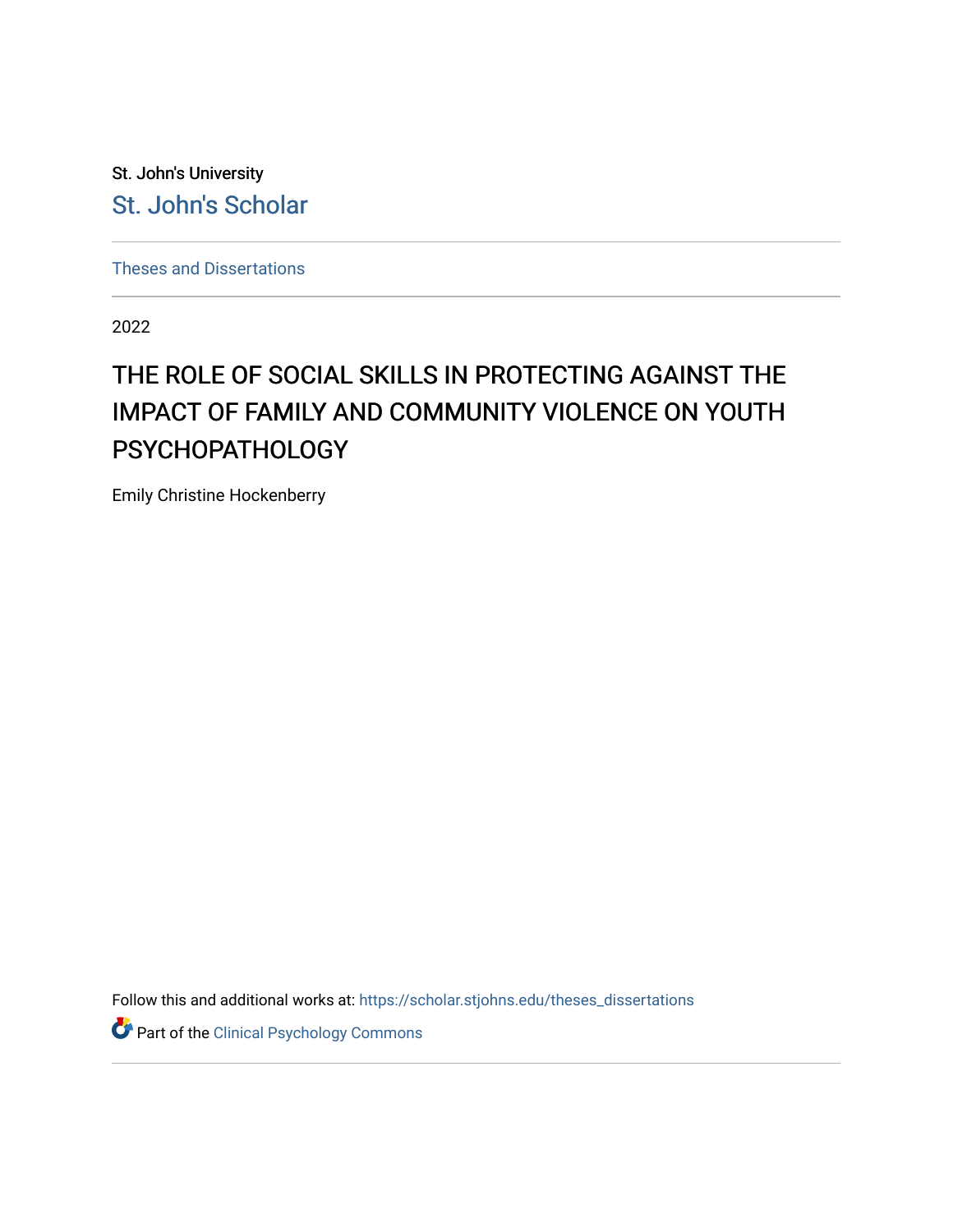# THE ROLE OF SOCIAL SKILLS IN PROTECTING AGAINST THE IMPACT OF FAMILY AND COMMUNITY VIOLENCE ON YOUTH PSYCHOPATHOLOGY

A thesis submitted in partial fulfillment of the requirements for the degree of

MASTER OF ARTS

to the faculty of the

# DEPARTMENT OF PSYCHOLOGY

of

# ST. JOHN'S COLLEGE OF LIBERAL ARTS AND SCIENCES

at

ST. JOHN'S UNIVERSITY

New York

by

Emily Christine Hockenberry

 $\frac{1}{2}$  ,  $\frac{1}{2}$  ,  $\frac{1}{2}$  ,  $\frac{1}{2}$  ,  $\frac{1}{2}$  ,  $\frac{1}{2}$  ,  $\frac{1}{2}$  ,  $\frac{1}{2}$  ,  $\frac{1}{2}$  ,  $\frac{1}{2}$  ,  $\frac{1}{2}$  ,  $\frac{1}{2}$  ,  $\frac{1}{2}$  ,  $\frac{1}{2}$  ,  $\frac{1}{2}$  ,  $\frac{1}{2}$  ,  $\frac{1}{2}$  ,  $\frac{1}{2}$  ,  $\frac{1$ 

Date Submitted<br>
Date Approved

Emily Hockenberry Elissa J. Brown, Ph.D.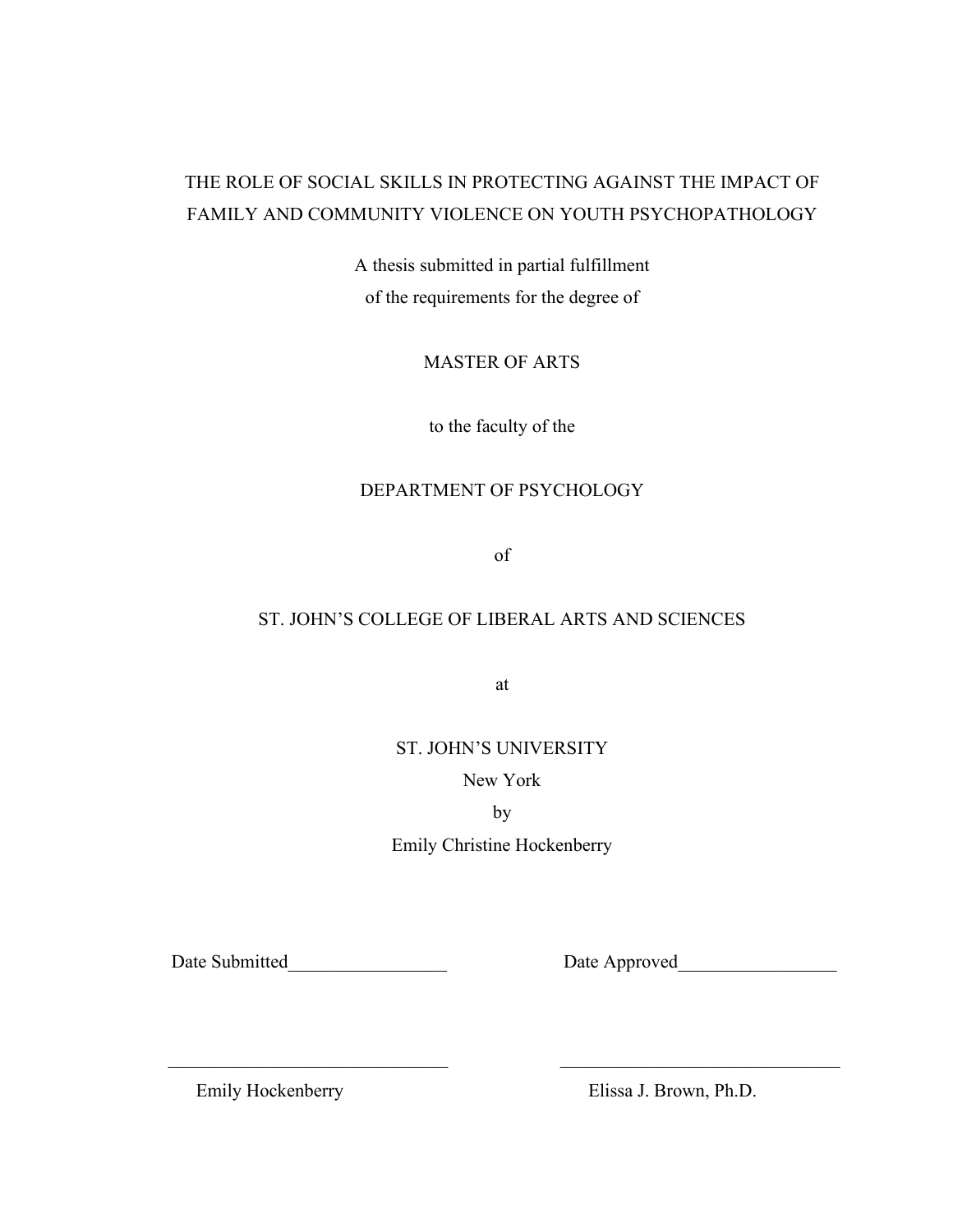**© Copyright by Emily Christine Hockenberry 2022**

**All Rights Reserved**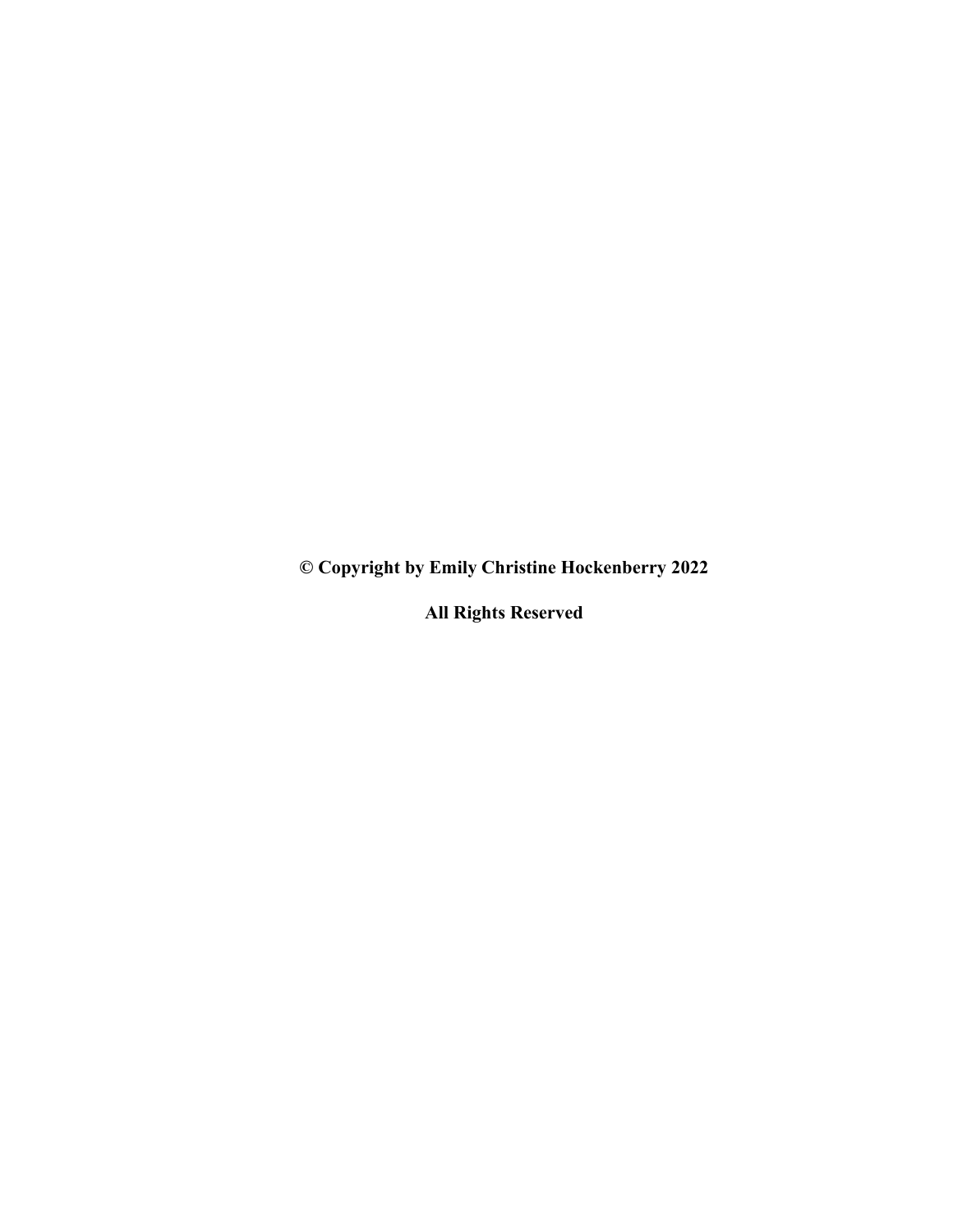## **ABSTRACT**

# THE ROLE OF SOCIAL SKILLS IN PROTECTING AGAINST THE IMPACT OF FAMILY AND COMMUNITY VIOLENCE ON YOUTH PSYCHOPATHOLOGY

Emily C. Hockenberry

Children and adolescents are exposed to family and community violence at high rates, and poly victimization is common. Further study is needed to assess the unique and additive effects of witnessing or directly experiencing violence in multiple contexts on psychopathology in urban youth of color. Additionally, analyzing the role of protective factors, such as social skills, in moderating the relation between violence exposure and psychopathology may aid in identifying unique and shared pathways by which different forms of interpersonal violence may impact mental health outcomes. This study sought to examine whether social skills (cooperation and assertion) moderated the relation between exposure to family and community violence and internalizing and externalizing symptoms in a sample of 116 youth (ages 5-17) and their caregivers. A community sample was recruited for a study evaluating the effectiveness of a trauma-specific cognitive behavioral therapy for family violence for Black and Latino families. Participants completed self-report and parent-report questionnaires assessing demographic information, history of violence exposure, social skills, and internalizing and externalizing symptoms. Hierarchical multiple regression analyses revealed that social skills moderated the effects of violence exposure on psychopathology such that youth with a history of exposure to community violence and high assertion were more likely to endorse higher levels of externalizing symptoms compared with community violence-exposed youth with moderate or low assertion scores or youth with no history of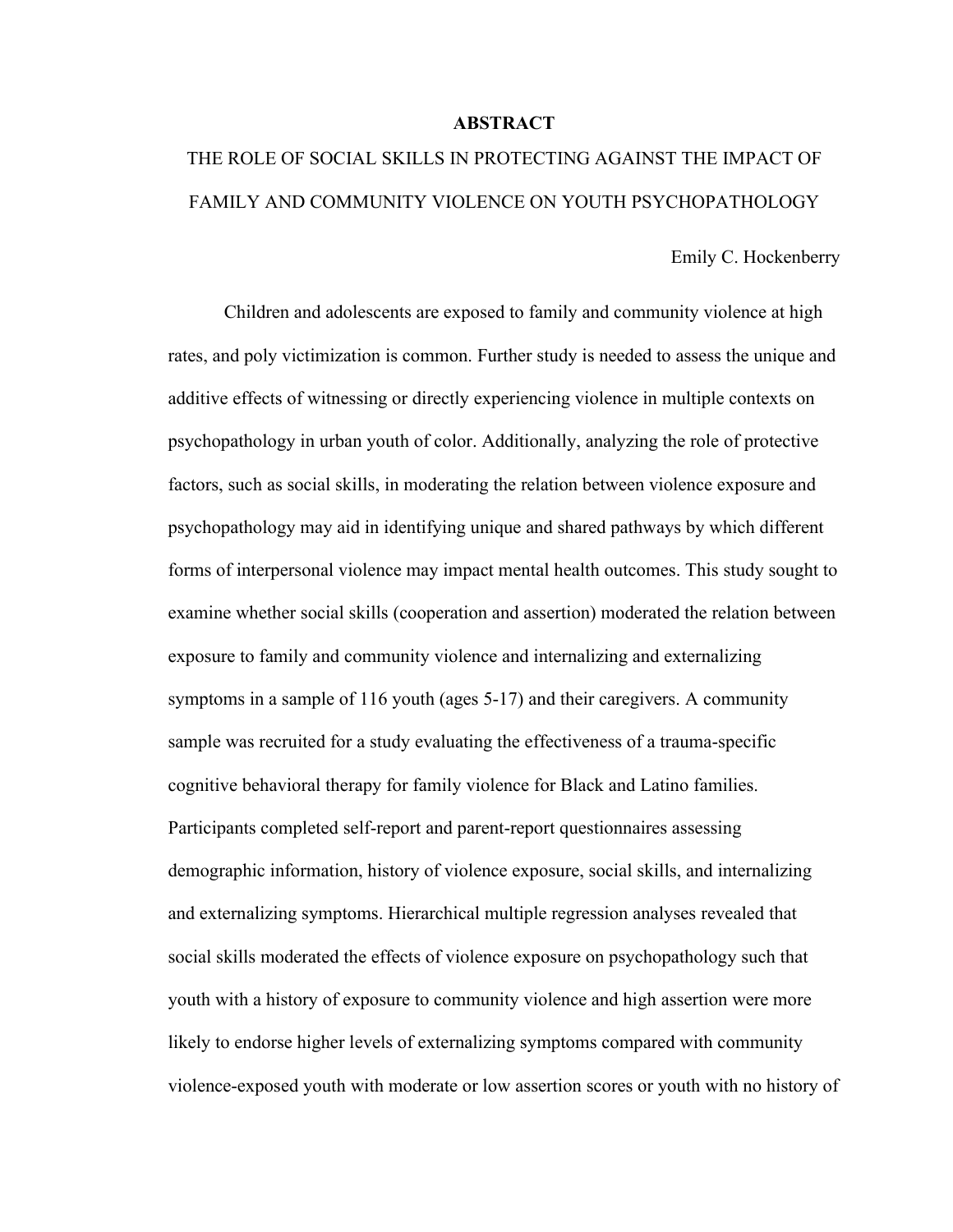community violence. Additionally, a significant positive association between family violence exposure and internalizing symptoms was found. The implications of the unique and additive effects of family and community exposure on psychopathology in youth, as well as the role of social skills as a protective factor, are discussed.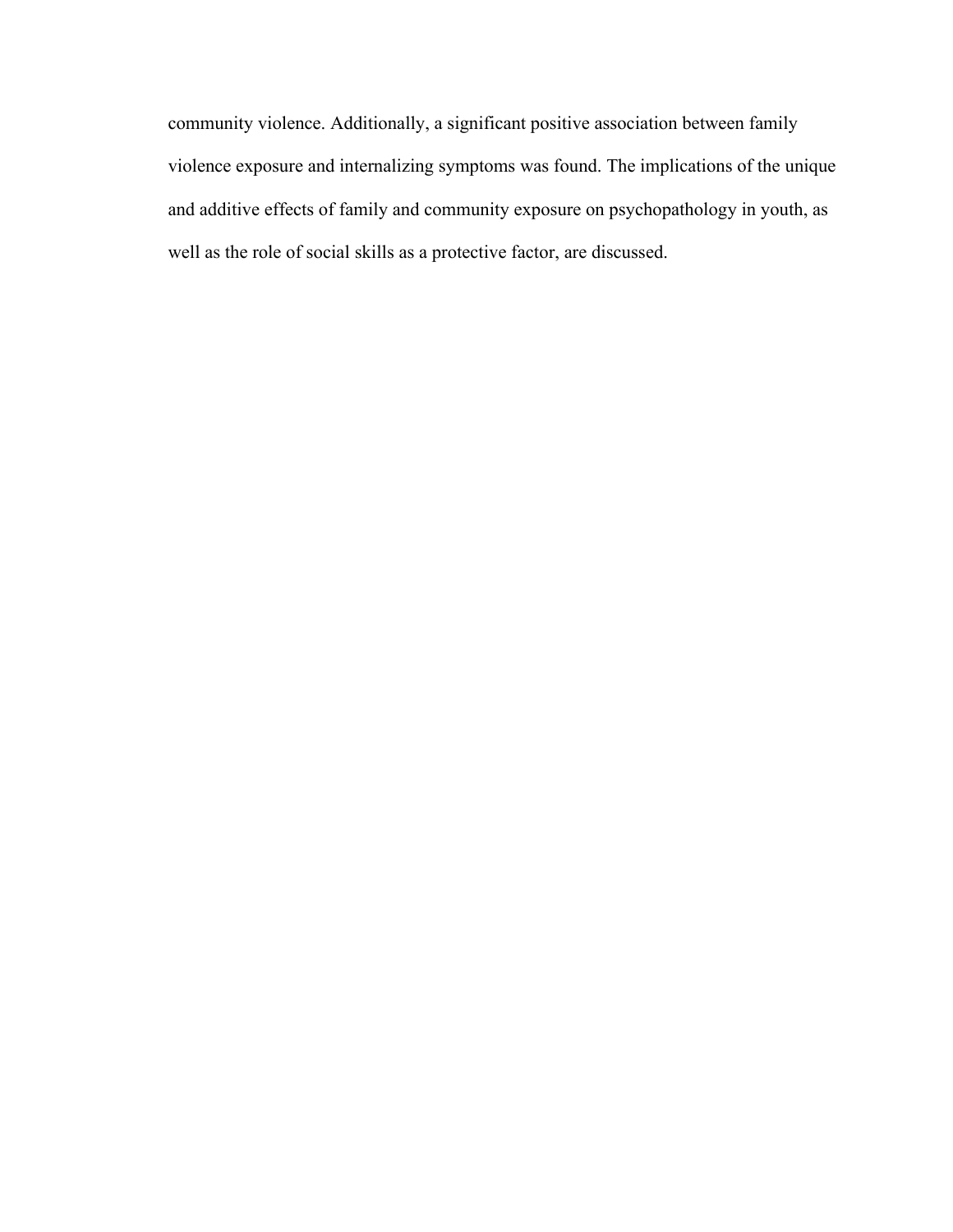#### **ACKNOWLEDGEMENTS**

I present my sincerest thanks to Dr. Elissa Brown, whose mentorship, guidance, and patience has helped me persevere through the ups and downs of the research and writing process. I have learned so much from her – both from her wealth of knowledge on the content of this thesis, and from her support in navigating the process. I am so grateful you are my mentor, Elissa.

I also want to express my gratitude to Dr. Bill Chaplin, for amiably sharing his time and support as the second reader of this project. He has been so generous with his knowledge and his faith in us as students throughout our time at St. John's.

I would like to thank my colleagues and friends at the Child HELP Partnership

throughout my time in graduate school. Tim, Amy, Jess, Danielle, Tohar, Michelle,

Maddi, Shari, Nicole, Jenny, Rhia, Metzli, and Sophie: your kindness, advice, humor, and steady supply of snacks has aided this project (and my wellbeing) immensely.

I am also so grateful for my Smart but Scattered group chat – Ayelet, Emilia, Han Lim, Morgan, and Nahal – whose encouragement, commiseration, Webex coworking sessions, and high-quality memes have helped me make progress and brightened my day innumerable times.

Finally, I am so lucky to have the friends and family that I do – people who have supported me well before I started this thesis and whose love and encouragement have been invaluable throughout graduate school. I want to thank my parents - Christine Ivanick and Stewart Hockenberry, my sister Erin, my grandfather, James Hockenberry, and my dear friends Caitlin, Carla, Hannah, Christina, Alexa, and Solena for everything.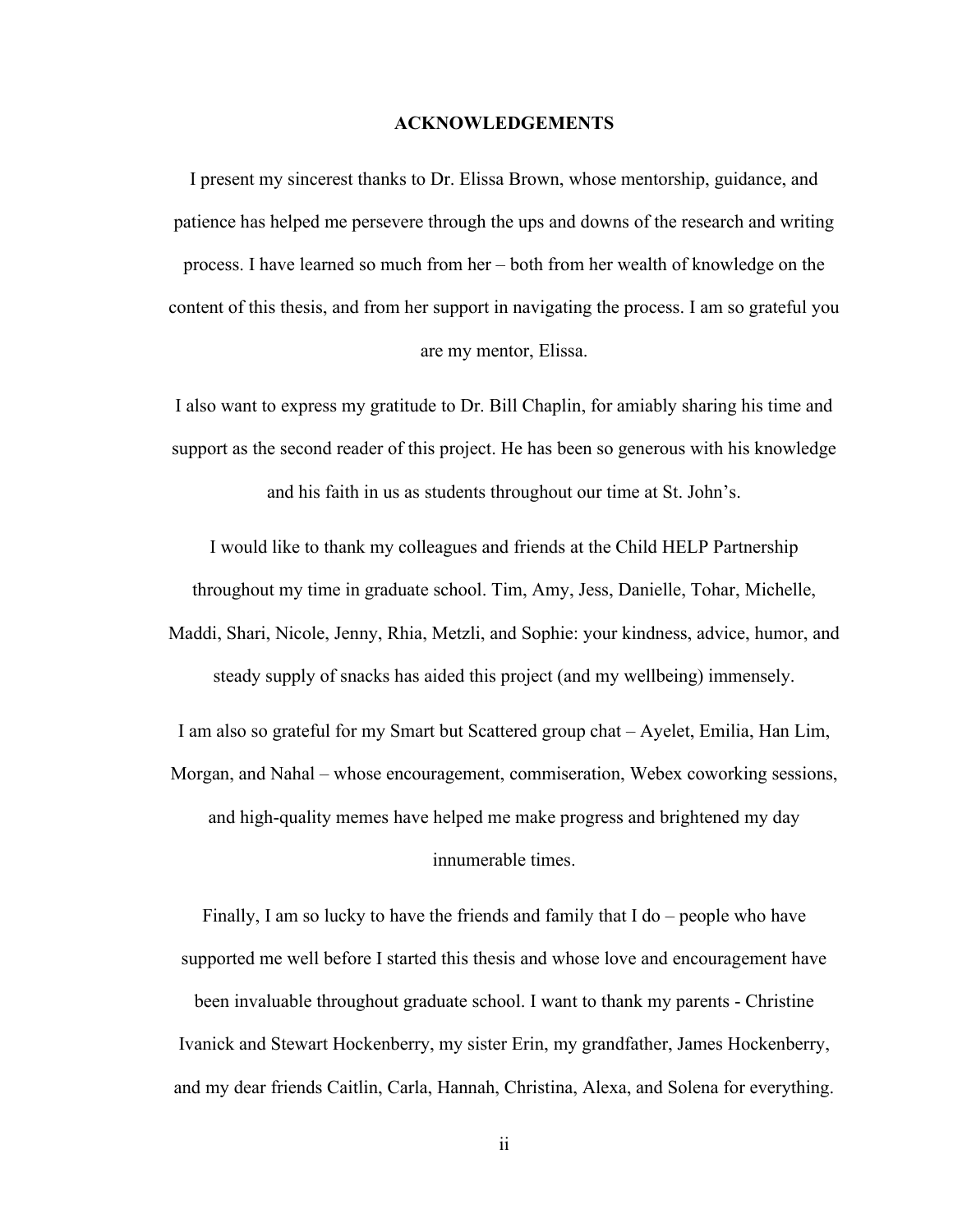# **TABLE OF CONTENTS**

| Effects of Exposure to Violence on Internalizing and Externalizing Symptoms 3 |
|-------------------------------------------------------------------------------|
| Unique and Combined Effects of Exposure to Family and Community               |
|                                                                               |
| Social Skills as a Moderator of Violence Exposure on Psychopathology8         |
|                                                                               |
|                                                                               |
|                                                                               |
|                                                                               |
|                                                                               |
|                                                                               |
|                                                                               |
|                                                                               |
|                                                                               |
|                                                                               |
|                                                                               |
|                                                                               |
|                                                                               |
|                                                                               |
|                                                                               |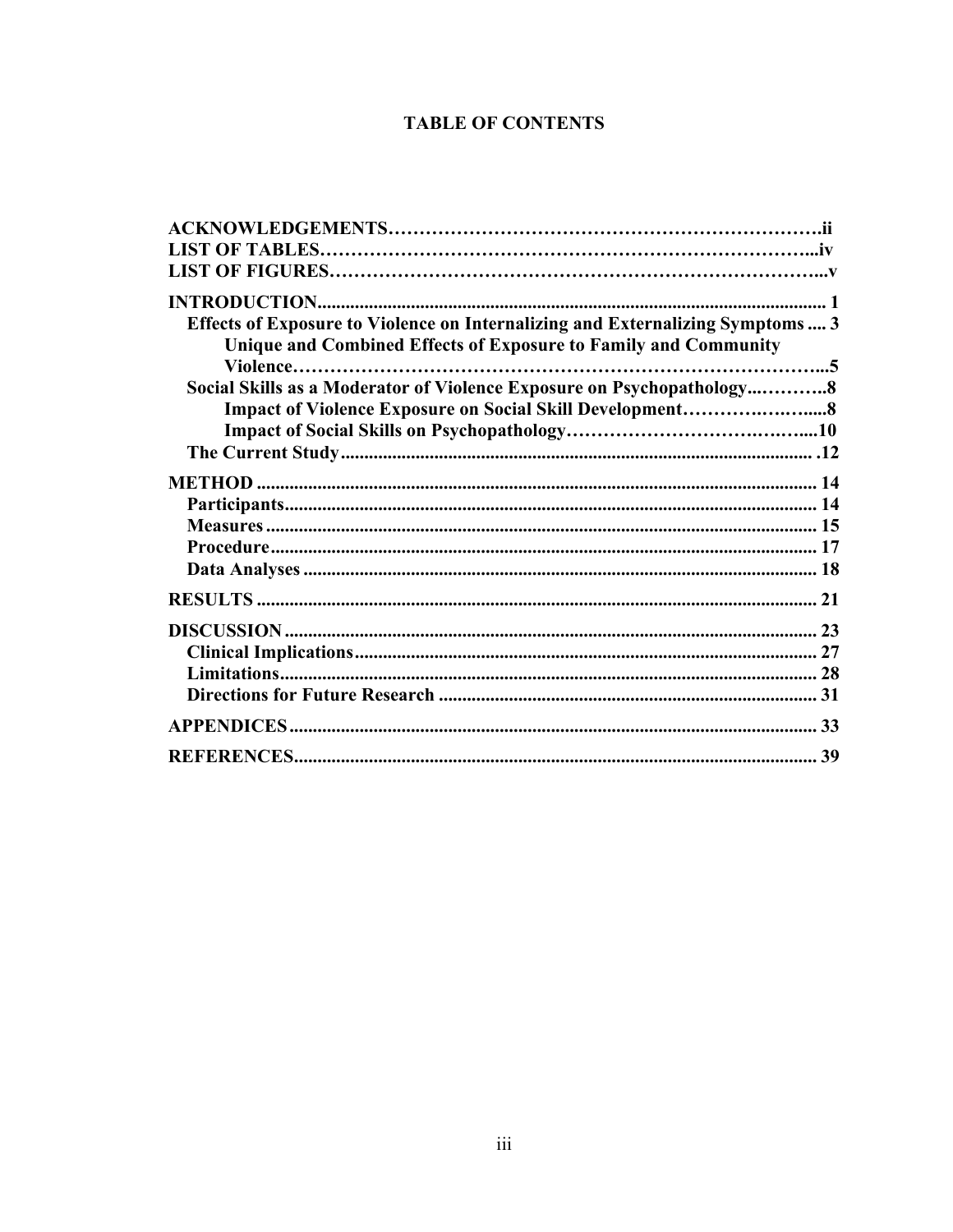# **LIST OF TABLES**

| Table 2: Descriptive Statistics for Predictor and Criterion Variables 34                  |
|-------------------------------------------------------------------------------------------|
| Table 3: Pearson's r Correlations among Predictor and Criterion Variables 35              |
| Table 4: Predictors of BPI Internalizing in the Third Block of Hierarchical Regression36  |
| Table 5: Predictors of BPI Externalizing in the Last Step of Hierarchical Regression with |
| Community Violence by Social Skills (Cooperation and Assertion) Moderation                |
|                                                                                           |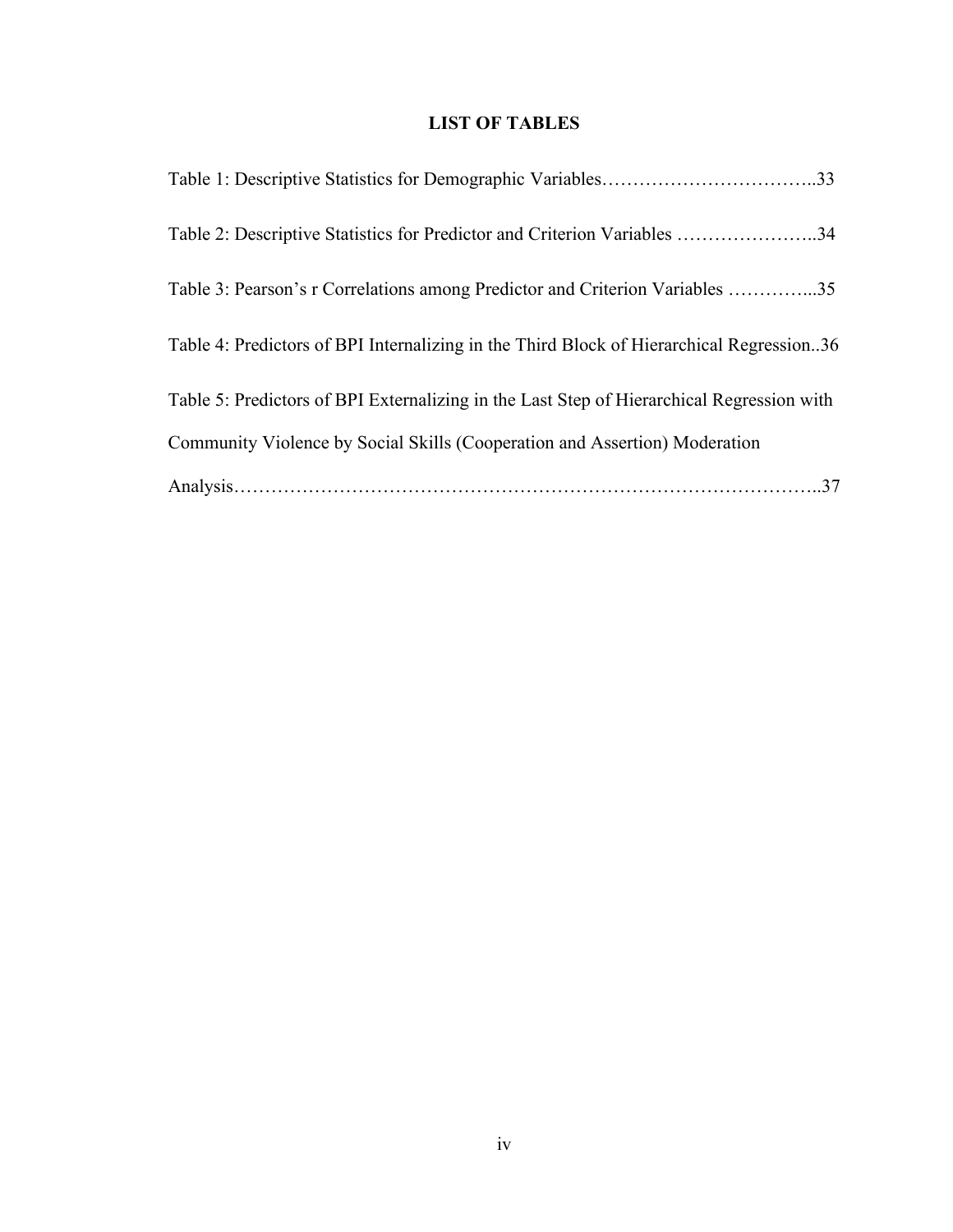# **LIST OF FIGURES**

|  | Figure 1: Moderation of Assertion on Effects of Community Violence on Externalizing |  |
|--|-------------------------------------------------------------------------------------|--|
|  |                                                                                     |  |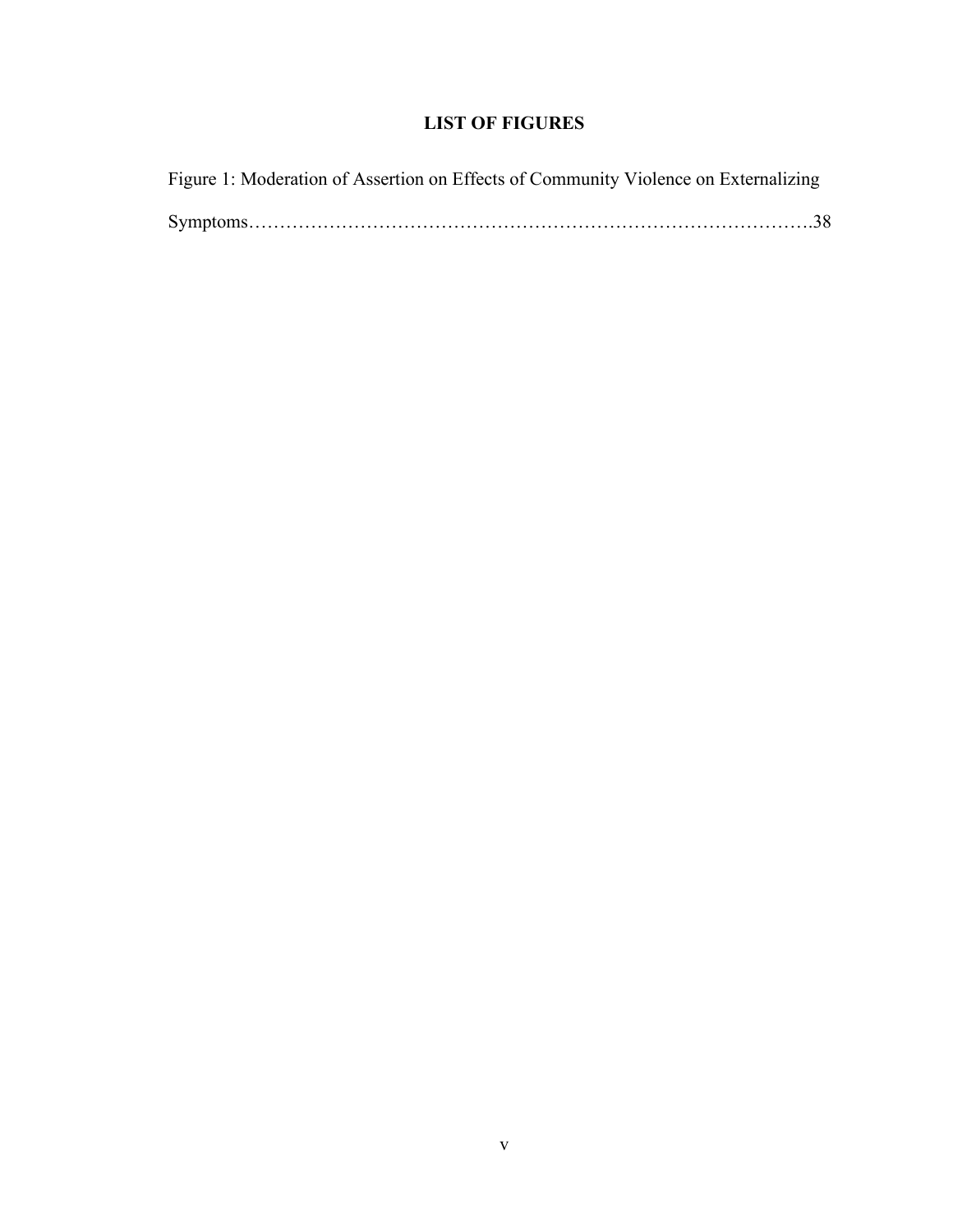## **Introduction**

Children and adolescents are exposed to violence in the family and community context at high rates (Finkelhor, Turner, Shattuck, & Hamby, 2015). Among those exposed to violence, many will experience or witness multiple types of violence (McLaughlin & Sheridan, 2016; Turner, Shattuck, Finkelhor, & Hamby, 2016). Youth who have been exposed to violence in one context (such as within the home or neighborhood) are at greater risk for exposure to violence in a separate context (Finkelhor et al., 2007). Exposure to multiple forms of violence in multiple settings is associated with poorer mental health outcomes compared with exposure in a single setting (Haahr-Pederson et al., 2021; Turner et al, 2016). The current study seeks to expand upon findings asserting the prevalence of polyvictimization, the association between violence exposure and psychopathology, and the cumulative effects of greater exposure on increasing risk for psychopathology onset (McLaughlin, 2016). Specifically, this study aims to examine the mechanisms (both unique and shared) linking specific forms of violence exposure and psychopathology.

Researchers focused on identifying the specific mechanisms linking different types of adversity and development of psychopathology have made several recommendations for future research that the current study attempts to address. First, given existing knowledge of the prevalence and effects of polyvictimization, researchers have argued that examining the correlates and effects of single forms of violence exposure in isolation may significantly limit the ability to adequately conceptualize the complex and interconnected relations between predictors, characteristics, and outcomes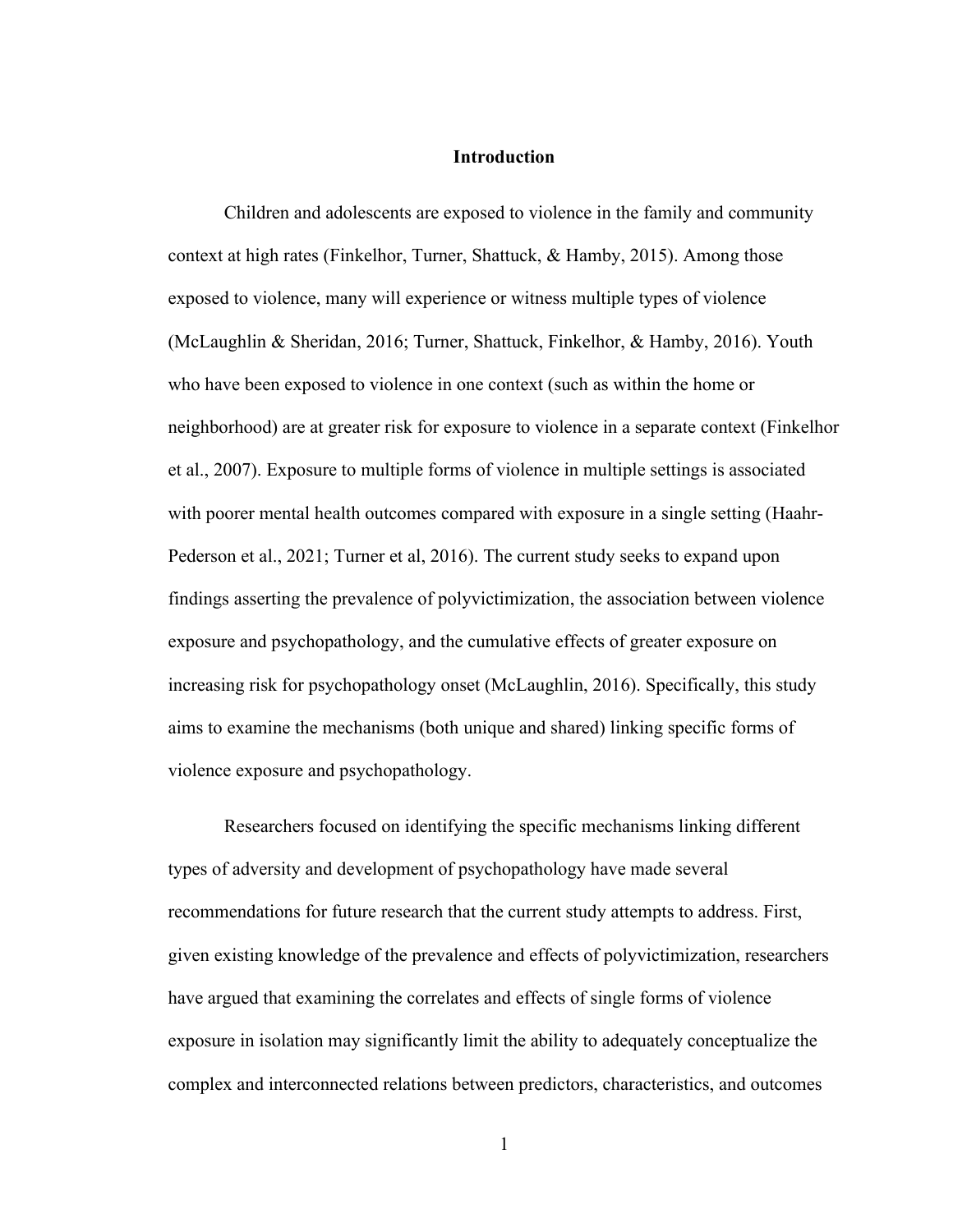of youth exposure to violence (McLaughlin & Sheridan, 2016). Further, Cicchetti and Lynch's (1998) ecological transactional model of psychopathology suggests that risk and protective factors should be assessed within the concentric and interactive domains of the individual, family, community, and socio-cultural context. The current study thus examines youth exposure to family violence and community violence as predictors of psychopathology to more accurately account for polyvictimization across multiple ecological contexts.

Second, the current study draws from the dimensional model of adversity and psychopathology (DMAP), which was developed by Sheridan and McLaughlin (2014) as an alternative to the prevailing cumulative risk model most often applied in studies examining the sequelae of childhood adversity (Bryant Miller et al., 2018). The developers of DMAP argue that, though useful for demonstrating dose-response effects, the cumulative risk model obscures the possibility of identifying distinct pathways between different types of adversity by combining a range of experiences and contexts into one factor (McLaughlin & Sheridan, 2016; Sheridan & McLaughlin 2014). DMAP proposes two dimensions along which to measure adversity: *threat* (experiences of harm or threats of harm, such as physical abuse) and *deprivation* (absence of expected inputs from the environment, such as neglect). The current study specifically examines exposure to violence, which falls under the *threat* dimension, rather than an overall assessment of child maltreatment, which combines abuse (*threat*) and neglect (*deprivation*) and thus muddies the ability to interpret dimension-specific pathways from adversity to mental health outcomes (Bryant Miller et al., 2018).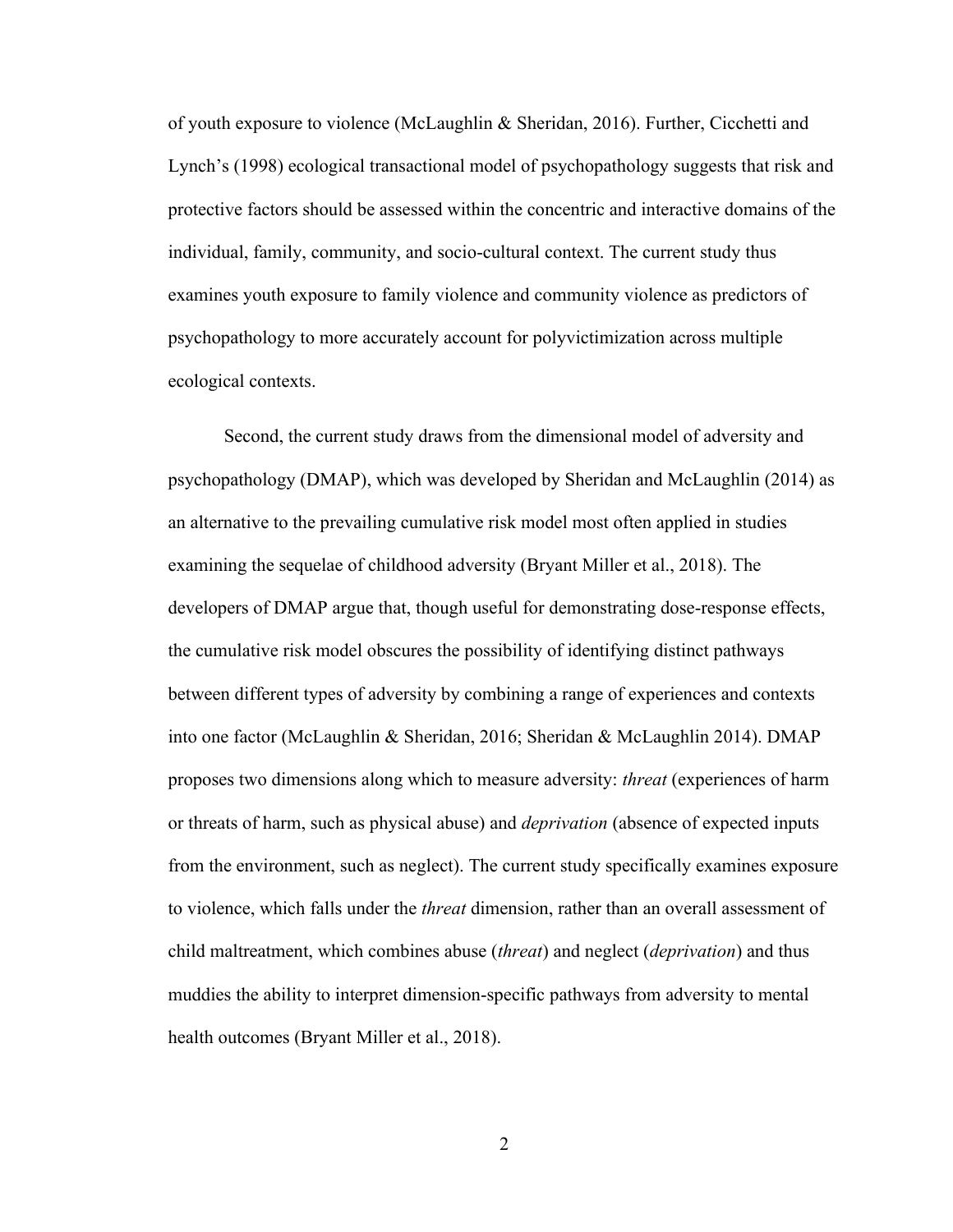Third, and finally, the current study references Nolen-Hoeksema and Watkins' (2011) transdiagnostic model of childhood adversity and youth psychopathology, which proposes a structure of distal, or environmental, risk factor predictors and proximal, or within-person, risk factor mediators and moderators. Social skills - abilities and behaviors that promote positive social functioning - are one such within-person factor with wellestablished associations with positive mental health outcomes for children and adolescents (Segrin et al., 2016). The family and community context provide key opportunities for development of social skills across childhood and also determine the social mores by which behavior is deemed appropriate (Alink, Cicchetti, Kim, & Rogosch, 2011; Fowler et al., 2009). Further, exposure to interpersonal violence has been associated with disruption in social skill development (Lum, Powell, & Snow, 2018), greater difficulties with emotional and social regulation (Margolin, 2005), and challenges with forming and maintaining supportive relationships (Oshri et al., 2017). Thus the current study examines social skills as a mechanism of interest in identifying unique and shared pathways between exposure to family and community violence and youth psychopathology.

## **Effects of Exposure to Violence on Internalizing and Externalizing Symptoms**

The current study attempts to build on literature examining whether and how youth exposure to family violence, community violence, or both affects risk trajectories for internalizing and externalizing symptoms. Following the DMAP model of threatspecific maltreatment, in the current study family violence was operationalized to include lifetime history witnessing domestic violence (including physical abuse of another child) and/or experiencing child physical abuse (Briggs-Gowan et al., 2019; Lombera, Lee,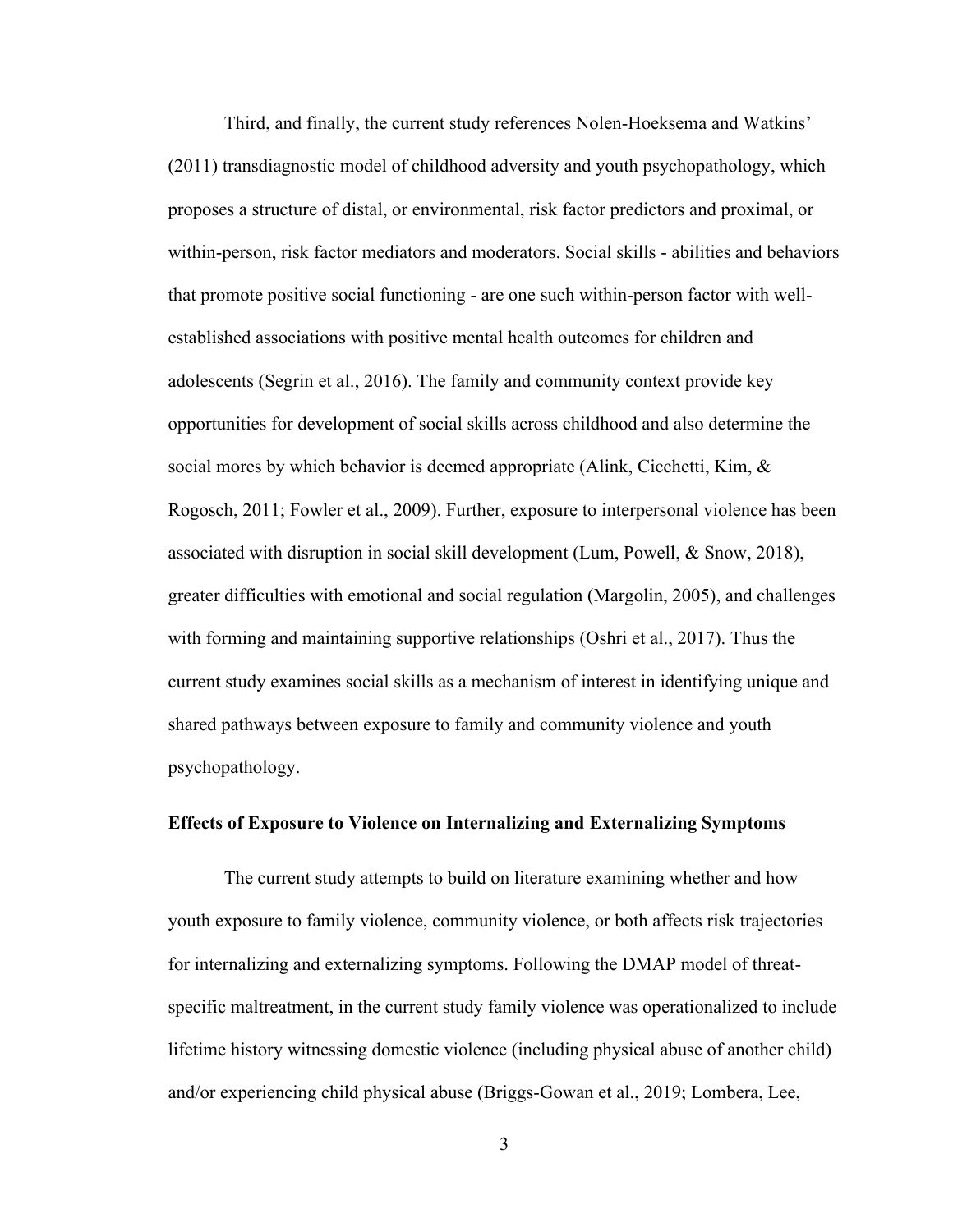Sharma-Patel, & Brown, 2021). Community violence was operationalized as witnessing or directly experiencing physical harm or threats of harm perpetrated outside of the home (Gorman-Smith, Henry, & Tolan, 2004; Krug, Mercy, Dahlberg, & Zwi, 2002). As with exposure to violence across contexts, exposure to multiple forms of violence within contexts is also common, such as witnessing domestic violence and experiencing child physical abuse (family context), or both witnessing and being victimized by community violence (Margolin & Gordis, 2000; Tajima, 2004). Due to the constraints of the current study, the literature review will focus on the impact of family violence and community violence as single constructs, though important literature has examined severity and chronicity of exposure as meaningful predictors of outcomes (see Briggs-Gowan et al., 2019 and Lombera et al., 2021). Examined individually, exposure to family violence (Chan & Yeung, 2009; Maneta, White, & Mezzacappa, 2017; Moylan et al., 2010; Sternberg, 2006) and community violence (Ma, Grogan-Kaylor, & Delva, 2016; Mohammad et al., 2015) increased risk for internalizing and externalizing psychopathology are well established in the literature. Exposure to violence in the family and community has also been associated, both directly and indirectly, with broader functional interference in school and social domains, as well as poorer physical and cognitive health outcomes (Camarenesi, Piotrowsk, & Brownridge, 2020; Fowler et al., 2009; Moylan et al., 2010).

Though both family and community violence have been tied to greater internalizing and externalizing symptoms in the extant literature, current research has demonstrated generally stronger and more consistent effects for the effects of community violence on externalizing symptoms than internalizing (Fowler et al., 2009; Lambert et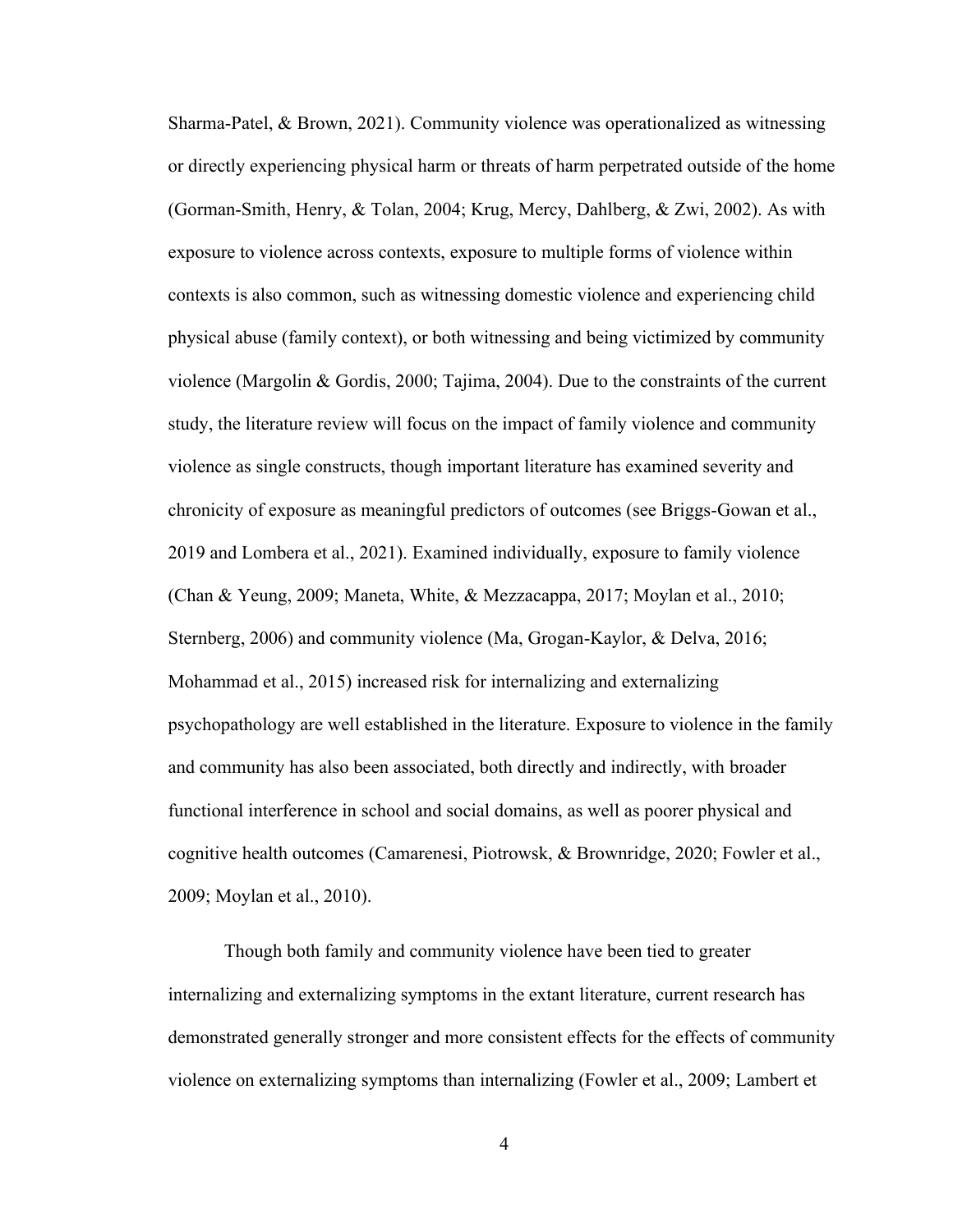al., 2021; Taylor et al., 2018). Family violence and community violence exposure likely share overlapping pathways to increased risk for psychopathology, including through impacts on emotion regulation, stress response, and executive functioning (McLaughlin, 2016). However, the setting of community violence - namely that it occurs within the broader neighborhood social context - may play a particularly salient role in shaping behavioral expectations and norms. Several theoretical explanations attempt to explain this pathway, suggesting that community violence exposure links to psychopathology through the normalization of aggression (social cognition theories; Fowler et al., 2009), emotional and physiological desensitization to violence (Fowler et al., 2009; Gaylord-Harden et al., 2011; Ng-Mak et al., 2004), and the "tough facade hypothesis," which posits that youth may feel a strong need to appear invulnerable and do not manifest internalizing symptoms in order to maintain safety in chronically violent environments (Mrug, Loosier, & Windle, 2008). Further, Cicchetti and Lynch's transactional model (1998) posits a bidirectional pathway, wherein youth exhibiting externalizing behaviors are at increased risk for community violence exposure.

## *Unique and Combined Effects of Exposure to Family and Community Violence*

The smaller body of literature examining the unique and combined effects of community and family violence largely echoes the literature separately examining community and family violence in that violence exposure is generally associated with poorer outcomes, though the strength of association and type of outcome (internalizing or externalizing symptoms) appears more mixed. For example, some studies comparing the impact of multiple forms of violence exposure have found that community violence and family violence each predict unique outcomes in youth (Ho & Cheung, 2010;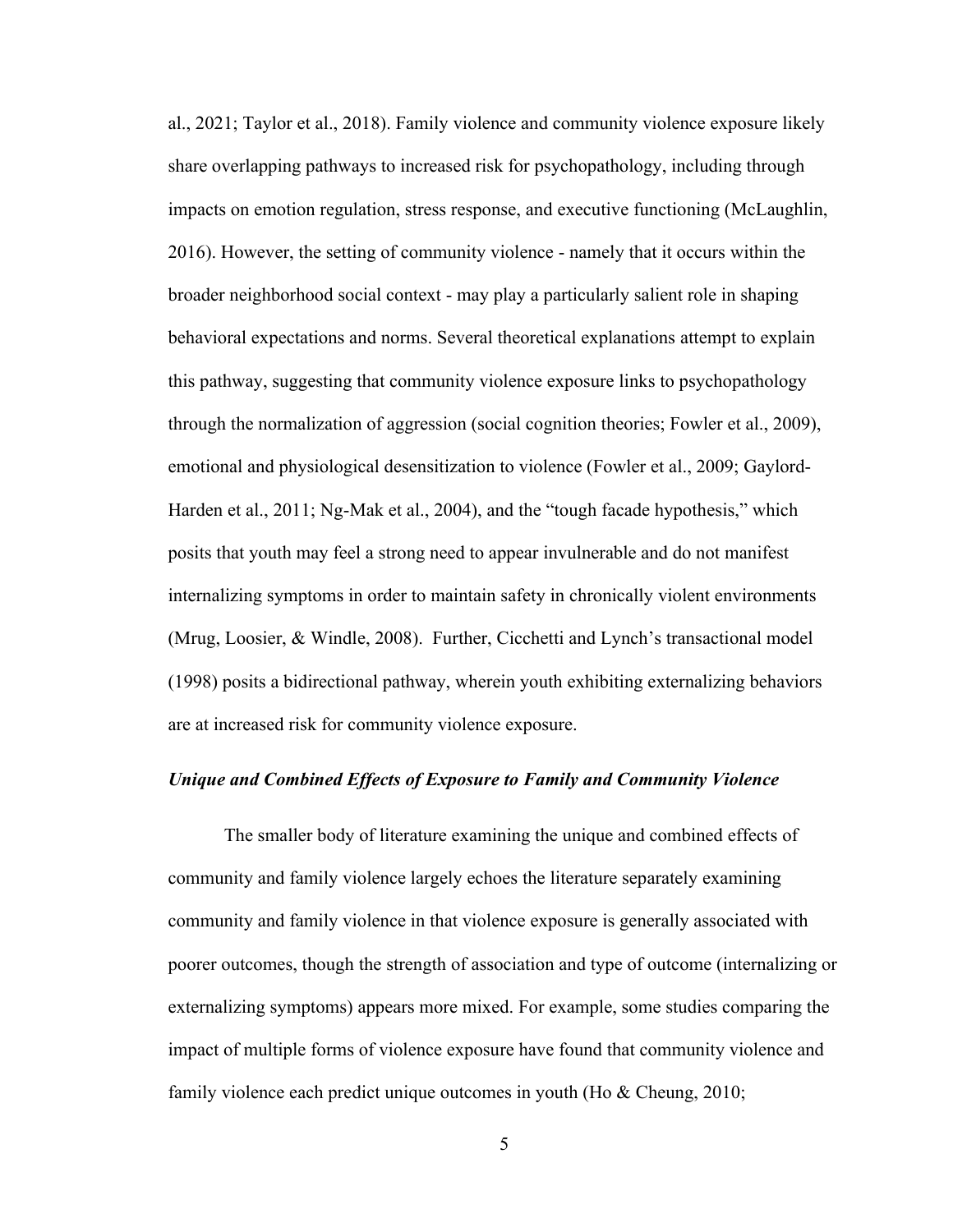Mohammad, Shapiro, Wainwright, & Carter, 2015), whereas others have found that exposure to community violence contributes to certain outcomes (externalizing behaviors) above and beyond the effects of family violence (Nothling et al., 2016). Other studies have found that community violence exposure provides an additive effect wherein the combination of family violence and community violence exposure is associated with poorer outcomes than either form alone (Martin, Sigda, & Kupersmidt, 1999; Mohammad et al., 2015). In keeping with these findings, several studies have found that, in samples of youth with both family and community violence exposure, community violence exposure (considered more distal) was only significantly associated with an increased risk for psychopathology or behavior problems among youth with no or low levels of exposure to family violence or child maltreatment (considered more proximal) (Muller, Goebel-Fabbri, Diamond, & Dinklage, 1999; Stevens & Mennen, 2018).

The lack of consistent findings in the literature results in part from considerable variation in study design and measurement practices. Studies comparing exposure to family violence and community violence frequently measure one form of violence exposure within the past year (more often community violence) and the other form of violence across the lifetime, which makes it difficult to comprehensively account for exposure to multiple forms of violence exposure across settings (which is common) throughout development (Cecil et al., 2014; Eisman et al., 2015; Fowler et al., 2009; Ma, Grogan-Kaylor, & Delva, 2016; Mohammad et al., 2015; Stevens & Mennen, 2018). Further, studies were often limited by shared method variance or by interference from reporter type; specifically, studies that gathered exposure to IPV and community violence exposure information from caregiver report only may have respectively overestimated or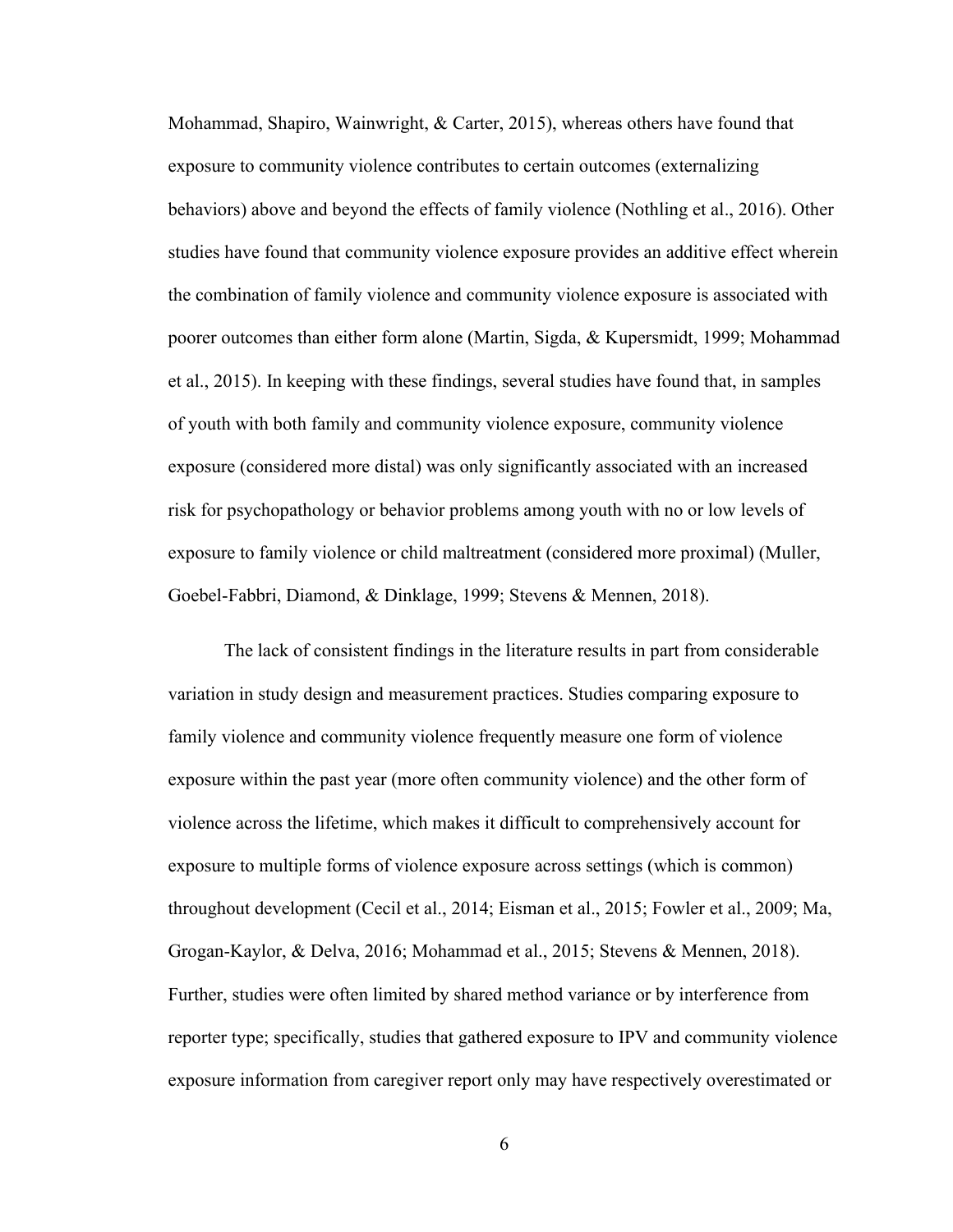underestimated children's actual experiences (Ma, Grogan-Kaylor, & Delva, 2016; Mohammad et al., 2015). Studies varied in their definition of community violence, with some including knowledge of violent crime in the community and exposure to drugdealing or arrests in their definitions, and others limiting it to directly witnessing or being victimized by violence in the community. Additionally, some studies averaged violence exposure across indicators of severity, frequency, and proximity (e.g., averaging witnessing and direct victimization, or averaging exposure to verbal arguments with exposure to physical violence between family members) which may obscure the extent of the characteristics of violence exposure that have been shown to impact outcomes (Cecil et al., 2014; Eisman et al., 2015; Stevens & Mennen, 2018).

To address these limitations, the current study collected lifetime exposure to violence information from both youth and their caregivers by defining exposure to family and community violence as directly witnessing or being victimized by physical harm or imminent threats of harm. Further, we followed recommendations by researchers to examine moderators on the effects of violence exposure on psychopathology as a means to better elucidate the pathways between exposure and outcomes (Chan  $&$  Yeung, 2009; McLaughlin, 2016). Specifically, we sought to identify moderators involved in the same socio-cultural contexts as the violence itself that interact with both predictors of risk and outcomes (McLaughlin & Sheridan, 2016). Violence is an interpersonal act that occurs in the context of specific relationships - whether caregiving, familiar, neighbor, or stranger. Thus, in the present study, we investigated social skills as a protective factor (or potential moderator) in the relation between exposure to family and community violence and internalizing and externalizing symptoms.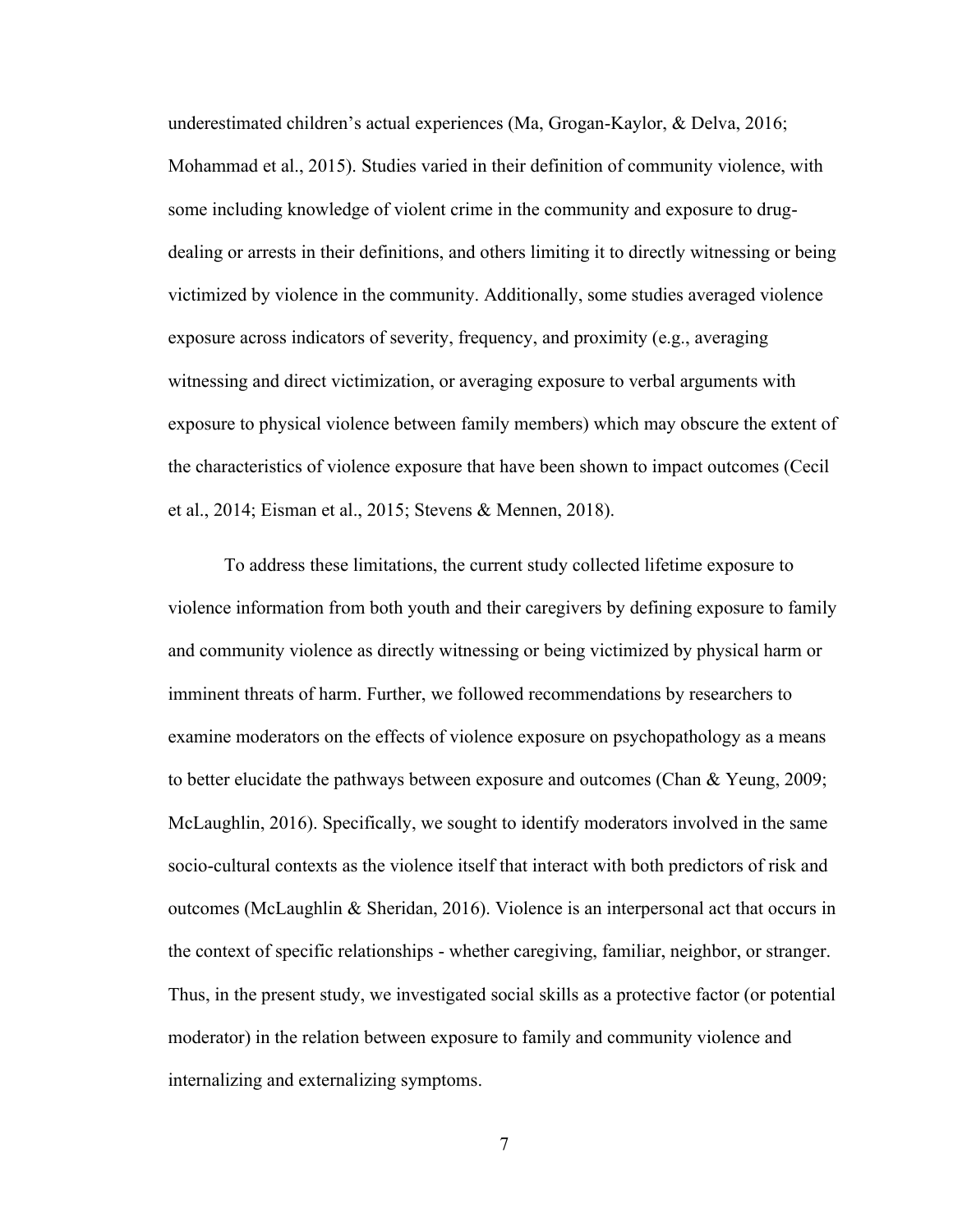#### **Social Skills as a Moderator of Violence Exposure on Psychopathology**

Social Skills consist of the cognitive, emotional, and behavioral capabilities necessary to promote culturally-appropriate interpersonal interactions across a range of social contexts (Beauchamp & Anderson, 2010). Building effective social skills represents a key developmental task for children and promotes their ability to form and maintain supportive relationships and effectively navigate social interactions over their lifespan (Oshri, Topple, & Carson, 2017). The current study examined two characteristics within the broader set of social skills: cooperation and assertion. Cooperation refers to behaviors like following directions and participating appropriately in dyadic or group activities (Gresham et al., 2010). Assertion refers to behaviors like asking for help and expressing feelings when wronged (Gresham et al., 2010). A small number of studies have examined social skills in relation to exposure to community and/or family violence and psychopathology, though none to date have specifically examined social skills as a protective factor for children exposed to interpersonal violence. The relevant literature reviewed here includes work examining the effects of violence exposure on social skills development as well as the association between social skills and internalizing and externalizing symptoms.

#### *Impact of Violence Exposure on Social Skill Development*

Due to the lack of research specifically examining the effects of violence exposure on social skills, we reviewed adjacent studies that examined the effects of child maltreatment on social skill development. In this body of literature, researchers found that abused and neglected children consistently demonstrated greater difficulty with prosocial behaviors, such as cooperative play, appropriate initiation, and effective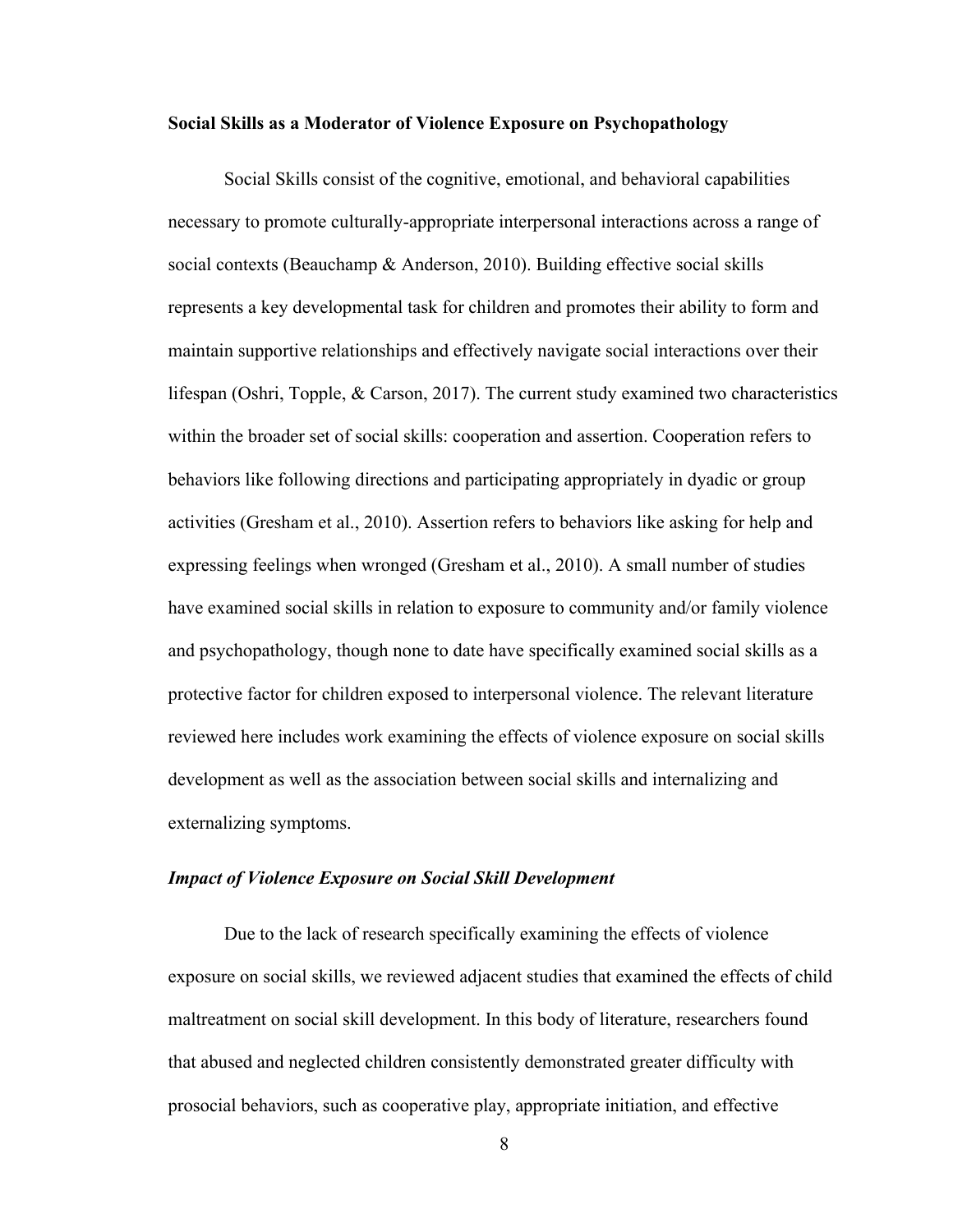emotion regulation (Darwish et al., 2001; Holosko, 2015; Lum et al., 2018; Oshri, Topple, & Carlson, 2017). Children who grew up in caregiving environments involving maltreatment often faced disruptions in their earliest opportunities for developing social skills from parents through positive modeling and co-regulation (Tronick & Beeghly, 2011). Attachment relationships serve as foundational models for appropriate social interaction and self-regulation, both of which in turn predict development of social skills and later ability to effectively develop positive peer relationships (Oshri, Topple, & Carlson, 2017). Building on these findings, as well as literature demonstrating the differential effects of abuse and neglect on self-regulation and psychopathology, the current study aims to examine the associations between violence exposure and social skills without the potential confounding effect of neglect (Milojevich, Norwalk, & Sheridan, 2019).

Among studies reviewed, two directly investigated the effects of violence exposure on social skills. Holmes, Voith, and Gromoske (2015) examined the concurrent and longitudinal impact of young children's exposure to intimate partner violence (IPV) on aggressive behaviors and prosocial skills and found that exposure to IPV was associated with prosocial skills deficits with girls but not in boys. This study only examined exposure to IPV and did not account for additional forms of violence exposure in their sample, all of whom had previous involvement with Child Protective Services (Holmes, Voith, & Gromoske, 2015). In a separate sample of African-American mothers with preschoolers in Head Start Programs, the relationship between community violence exposure and behavior problems in children was partially mediated by social skills, wherein higher rates of community violence exposure were associated with lower levels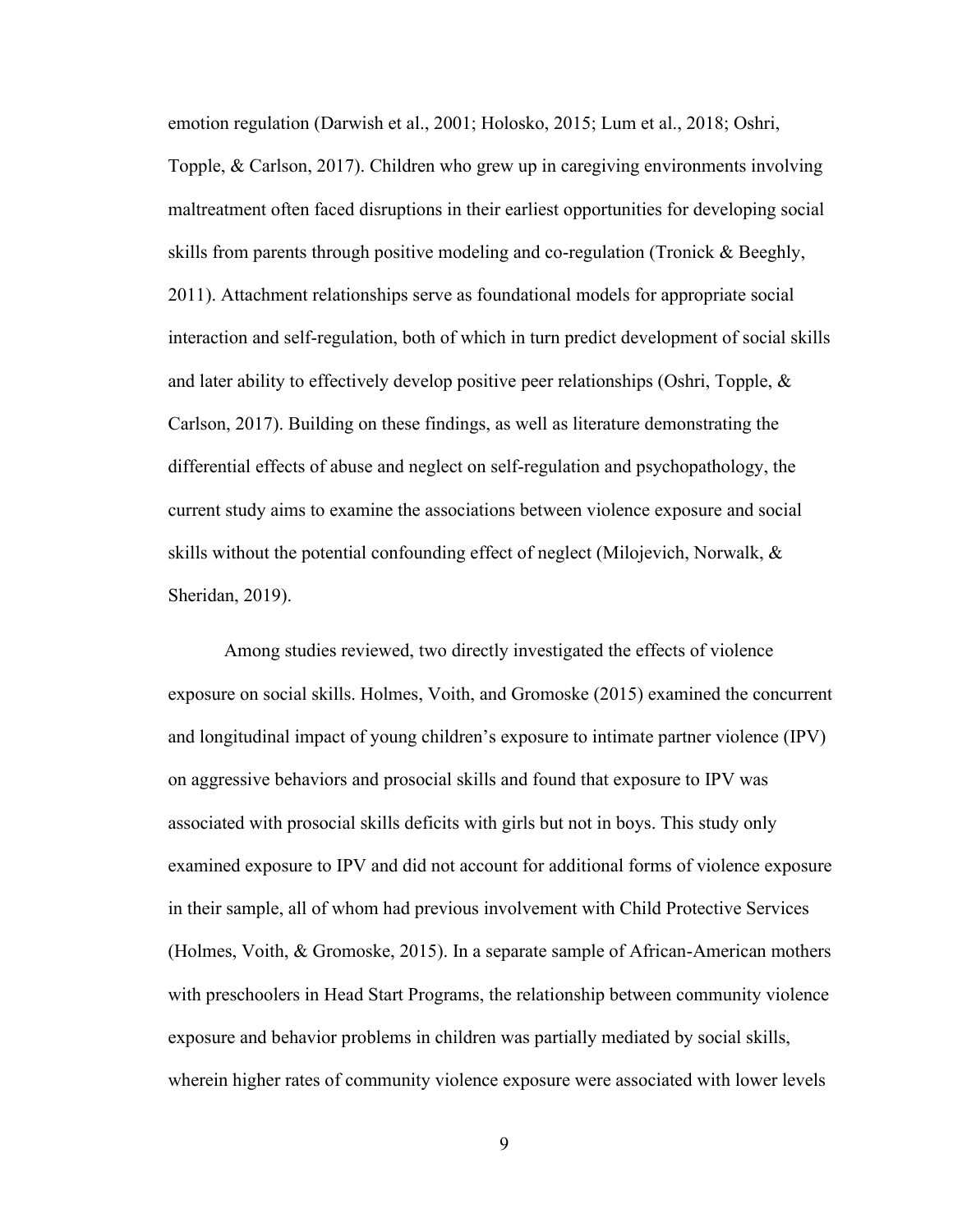of social skills and lower levels of social skills were associated with higher levels of behavior problems (Oravecz, Osteen, Sharpe, & Randolph, 2011). Given that community violence exposure increases with age and that community violence was measured by maternal report alone for the past year, these findings suggest further research is warranted concerning the connection between community violence exposure and social skills in a sample of older children and teens that includes community violence data collected from multiple reporters and at multiple ecological levels (Oravecz, Osteen, Sharpe, & Randolph, 2011).

## *Impact of Social Skills on Psychopathology*

In considering social skills as a moderator in the relation between violence exposure and psychopathology, we also reviewed literature examining the role of social skills as a protective factor against internalizing and externalizing symptoms or a predictor of resilience following adversity. Howell (2011) stated that researchers investigating protective factors should identify mechanisms that threaten normative development and then consider characteristics that prevent that threat from actually harming developmental outcomes. In this case, given their noted role in the developmental process and positive associations with mental well-being, social skills appear to be an appropriate construct to consider. Definitions for resilience and protective factors have been the subject of frequent debate in psychopathology research. Several authors have argued persuasively that resilience is a dynamic process, rather than a fixed trait, and should be examined over time (Oshri et al., 2017; Yoon et al., 2019). However, the cross-sectional nature of current study precludes this analytic possibility, and thus we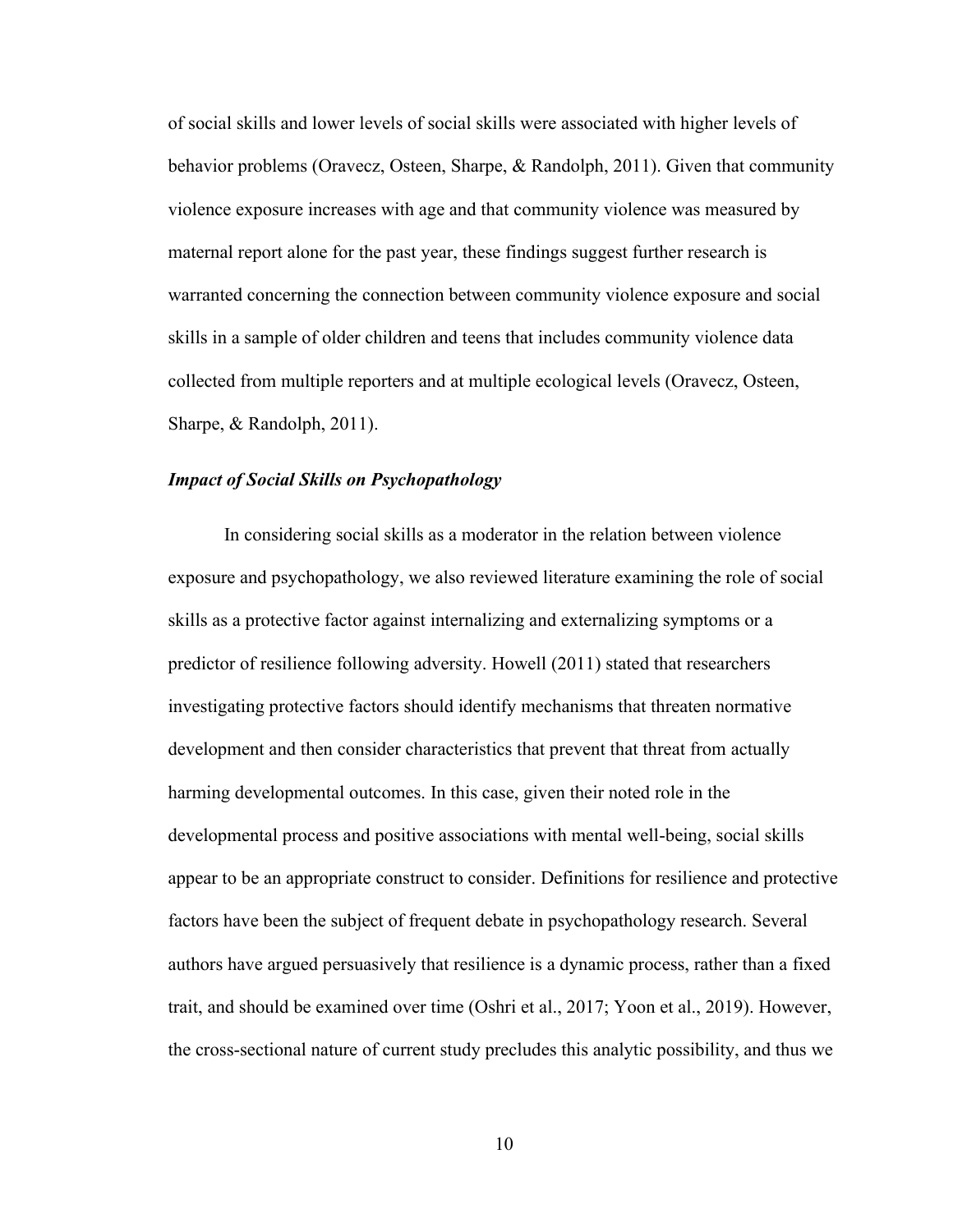will define protective factors as "effects that modify or improve an individual's response to an adverse experience" (Rutter, 1985).

Indeed, there is evidence to support the conceptualization of social skills as a protective factor wherein greater social skills are associated with lower internalizing and externalizing symptoms and vise-versa (Cook et al., 2008). A meta-analysis assessing the relation between prosocial behaviors and internalizing and externalizing symptoms across childhood and adolescence found that externalizing symptoms and internalizing symptoms were both negatively associated with prosocial behaviors, though the effect was much stronger for externalizing symptoms (Memmott-Elison, Holmgren, Padilla-Walker, & Hawkins, 2019). The authors posited that the skills required to behave in a cooperative, prosocial manner involves significant self-regulation capabilities, whereas externalizing behaviors are conceptualized as arising from a deficit in the ability to regulate one's emotions and associated reactions effectively (Memmott-Elison et al., 2019). Despite a more limited body of literature examining the associations between social skills and internalizing symptoms, researchers have demonstrated links between internalizing symptoms, conceptualized as over-regulation or inhibition, and poorer social communication and efficacy (Salavera, Usan, & Teruel, 2019).

Several studies have established support for social skills as a factor associated with more positive outcomes following adversity (Lum, Powell, & Snow, 2018; Oshri et al., 2017; Racine et al., 2020). Oshri and colleagues (2017) reported that youth who are able to develop and retain greater social skills may be diverted from maladaptive trajectories associated with childhood maltreatment. They found that youth with greater social skills were more likely to engage in and access additional protective behaviors,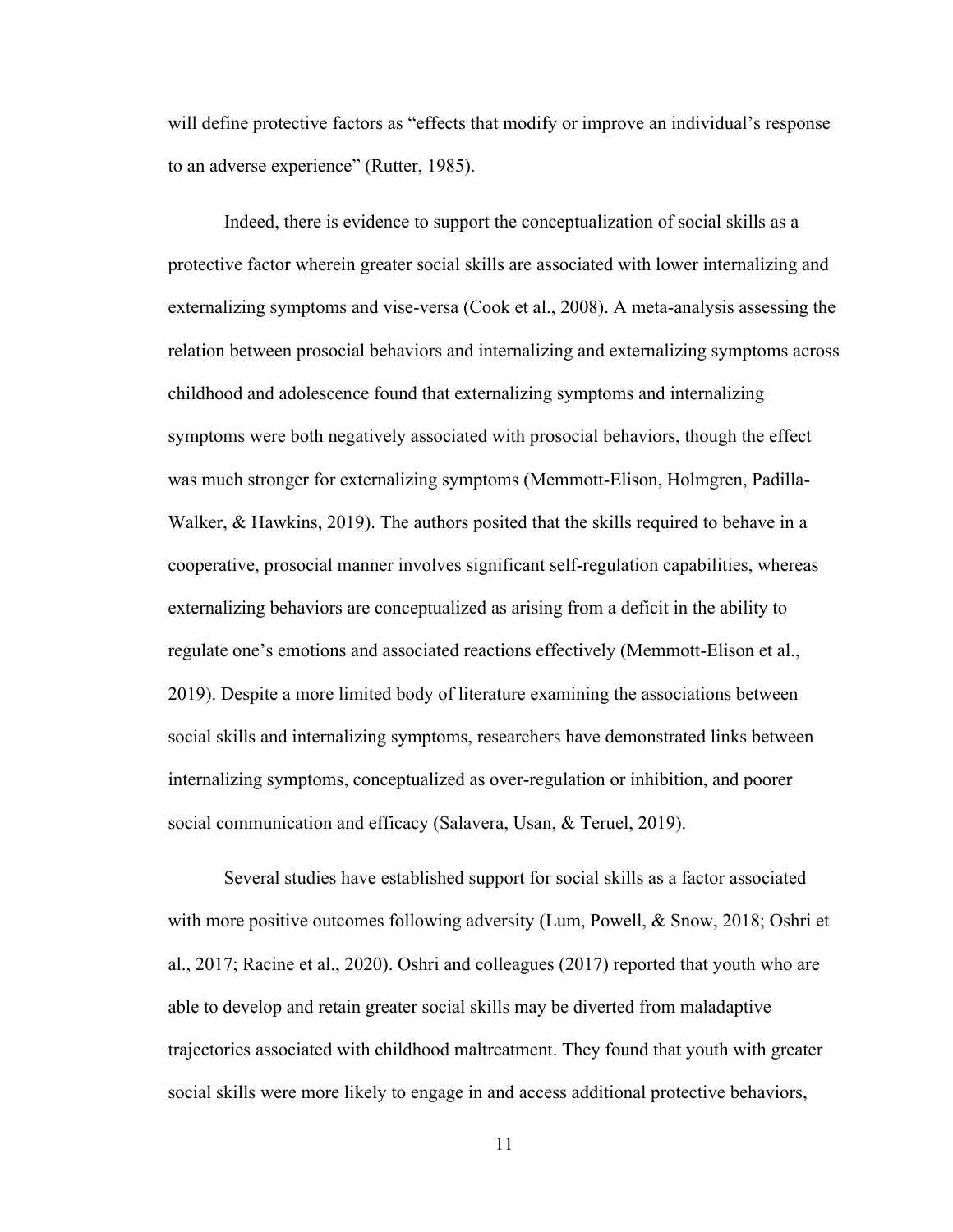such as forming supportive peer relationships, and evidenced lower internalizing and externalizing symptoms (Oshri et al., 2017). The extant literature, however, is limited by its failure to distinguish childhood adversities involving threat from those involving deprivation. Among the studies reviewed, all evaluated childhood maltreatment predictor variables that collapsed child abuse and neglect, as well as other adverse experiences such as poverty. Evaluating threat and deprivation constructs as a single predictor may obscure the differential role of social skills as a protective factor against psychopathology depending on the form and context of exposure to adversity. The current study seeks to address this potential limitation by examining exposure to violence in the family and community context (both conceptualized as *threat*) as unique and combined predictors of social skills and psychopathology.

#### **The current study**

The specific aims and corresponding hypotheses of this thesis are as follows:

- 1. To examine the relative impacts of history of family violence exposure, community violence exposure, and social skills (cooperation and assertion) on youth internalizing and externalizing symptoms.
	- a. It is hypothesized that history of exposure to family violence exposure will be associated with greater internalizing and externalizing symptoms
	- b. It is hypothesized that history of community violence exposure will be associated with greater externalizing symptoms
	- c. It is hypothesized that lower levels of social skills (lower cooperation and lower assertion) will be associated with greater internalizing and externalizing symptoms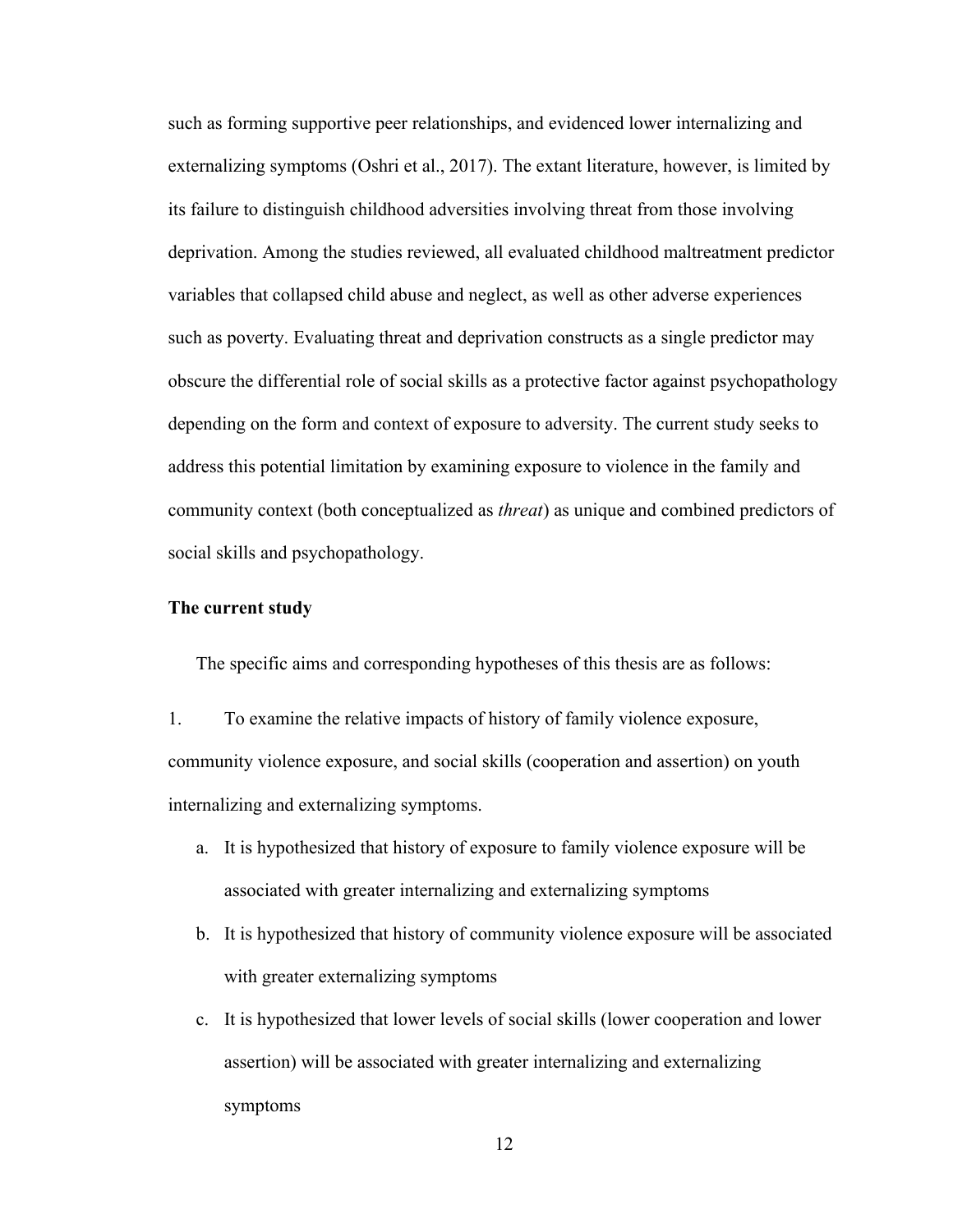2. To examine whether social skills moderate the relationship between exposure to violence and internalizing and externalizing symptoms.

a. It is hypothesized that greater social skills will protect against psychopathology in youth exposure to violence, such that youth with a history of family and/or community violence exposure and lower social skills will report greater internalizing and externalizing symptoms than youth with family and/or community violence exposure and higher social skills.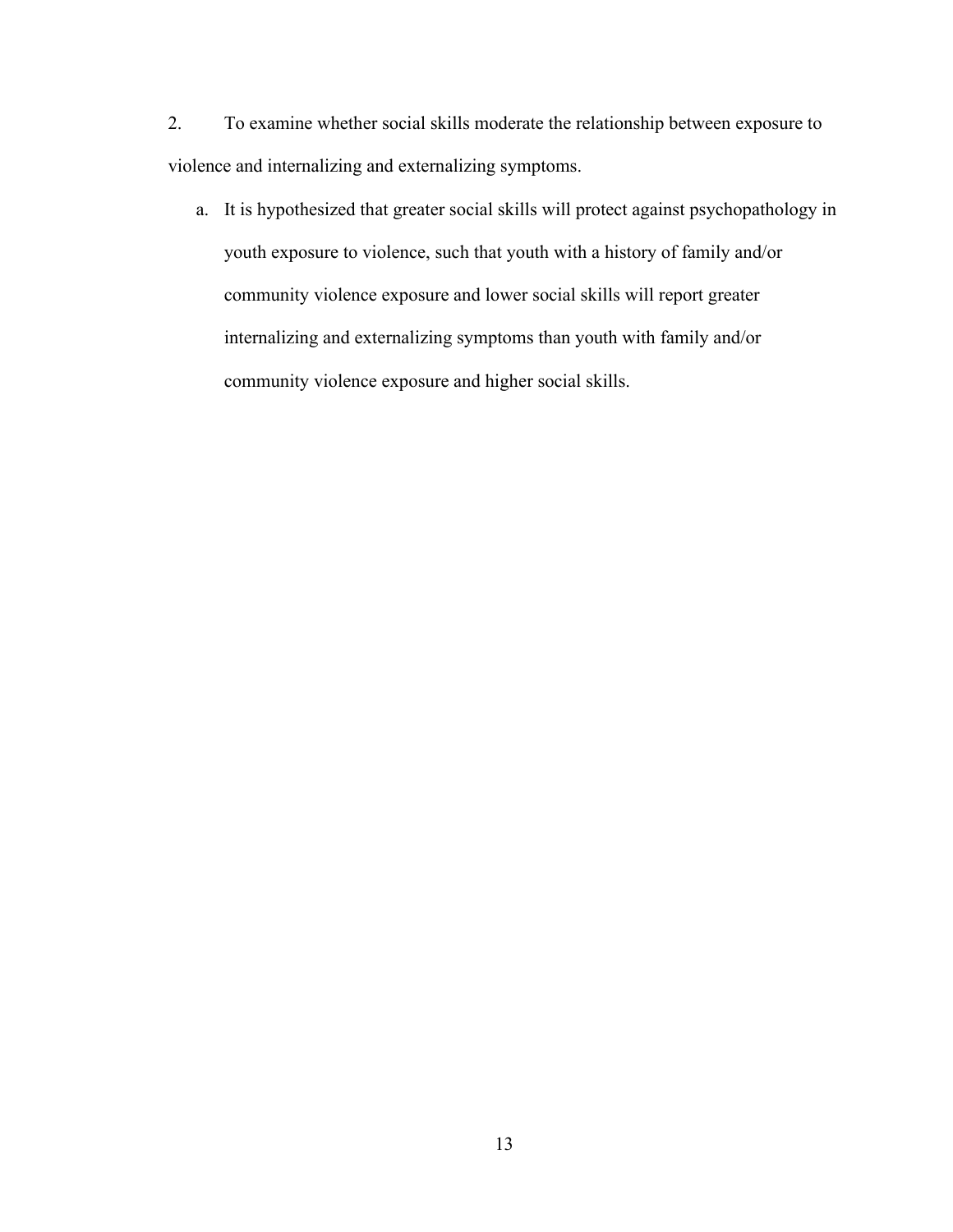### **Method**

## **Participants**

Participants were drawn from a randomized controlled trial evaluating the effectiveness of a trauma-specific cognitive behavioral therapy for family violence, delivered to 134 caregiver-child dyads in community settings. Eligible youth were ages 5-17, reported exposure to physical abuse, excessive corporal punishment, physical assault, witnessing domestic violence, sexual abuse, and/or sexual assault, and were identified by their caregivers as African American, Caribbean American, and/or Latino. Families with children with emotional and cognitive needs requiring more intensive treatment, such as severe mental illness, substance abuse disorder, or pervasive cognitive or developmental delays, were excluded and referred to an appropriate program. Of the 210 families referred to the treatment study, 179 completed phone screens to determine eligibility, and 134 completed the pre-treatment assessment at baseline. Among those who completed baseline assessments, a total of 18 were removed from the current analyses due to missing or incomplete reports on the *Behavior Problems Index* (Zill & Peterson, 1986) or *Social Skills Improvement System Rating Scales* (Gresham & Elliott, 2008).

Data for the current study were collected from 116 youth and their caregivers who completed baseline measures. Demographic information is presented in Table 1 and descriptive statistics for violence exposure, social skills, and psychopathology symptoms for the full sample are presented in Table 2. The final sample included 64 males (55%) and reported an average age of 10.96 (*SD* = 3.52)*.* Youth were identified as primarily Hispanic/Latino and "Other" race (71%, with "other" most often specified as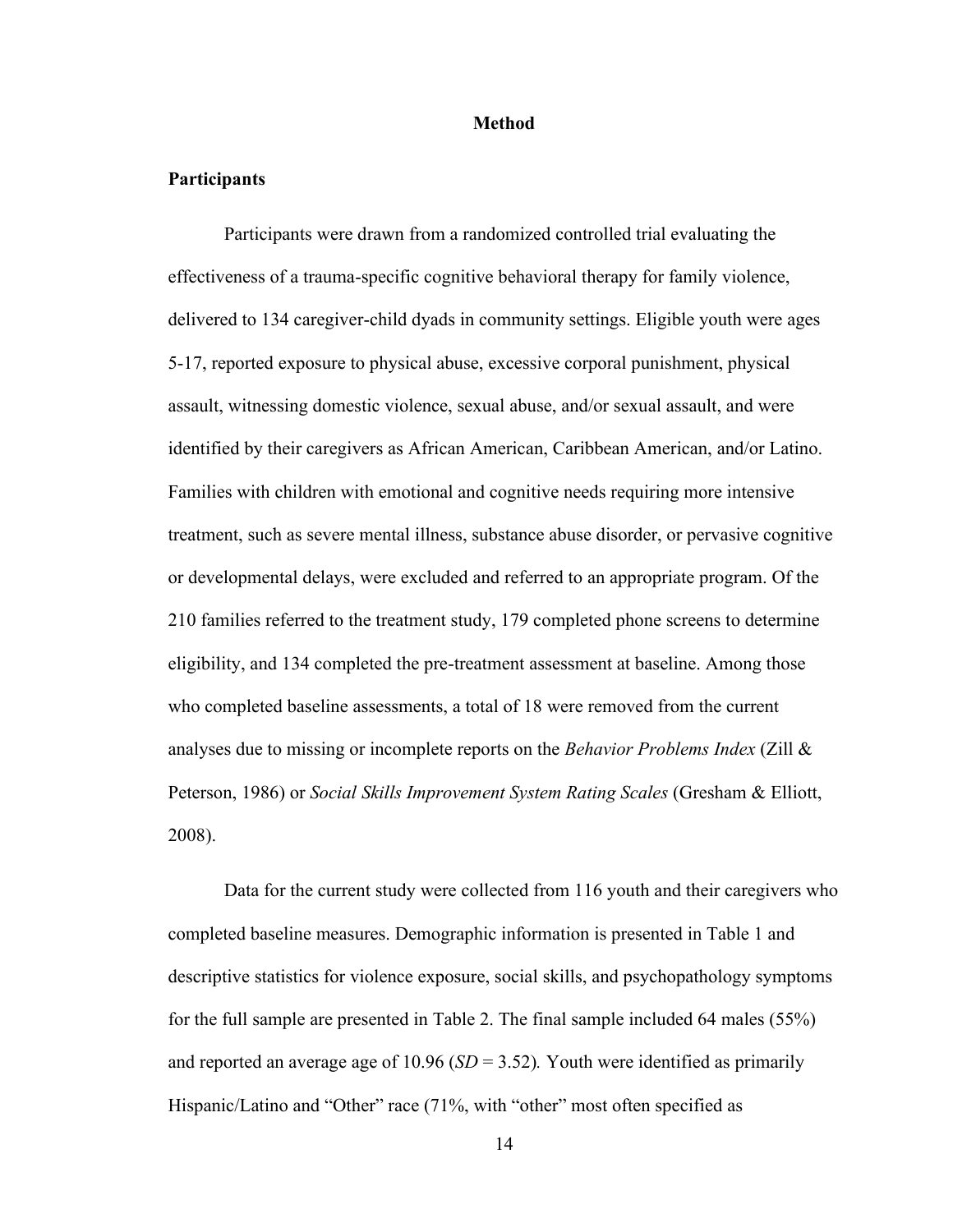Hispanic/Latino or with a specific Latin American nationality), followed by non-Hispanic/Latino and Black (15%), and Hispanic/Latino and White (5%) (see Table 1 for full race and ethnicity demographics). Caregiver and child reports on exposure to violence showed that 92 youth (79%) had been exposed to family violence, 42 (36%) had been exposed to community violence, and 31 (27%) reported exposure to sexual violence (SV). Exactly half of the participants reported exposure to more than one form of violence, with 49 (42%) reporting exposure to two types of violence, and 9 (8%) reporting exposure to all three types of violence assessed (family violence, community violence, and SV).

## **Measures**

**Demographic Information.** Caregivers provided demographic information on themselves, their families, and their participating children. Child age, race, ethnicity, and gender were included in the present study.

**Exposure to Violence.** The Schedule for Affective Disorders and Schizophrenia Present and Lifetime Version, Kiddie Version, Trauma Screener (K-SADS-PL; Kaufman et al., 1997) assesses children's exposure to thirteen traumatic experiences including accidents, natural disasters, and interpersonal violence. Youth completed the screener on themselves, and caregivers completed the trauma screener on the child. Respondents are directed to answer *yes* or *no* regarding exposure to each event throughout the course of the child's lifetime. The KSADS-PL demonstrates high inter-rater reliability and internal consistency (Kaufman et al., 1997). For the present study, caregiver and child report were combined into one item (yes/no) with caregiver or child endorsement for a given item coded as *yes*. Caregiver or child endorsement of witnessing and/or direct victimization of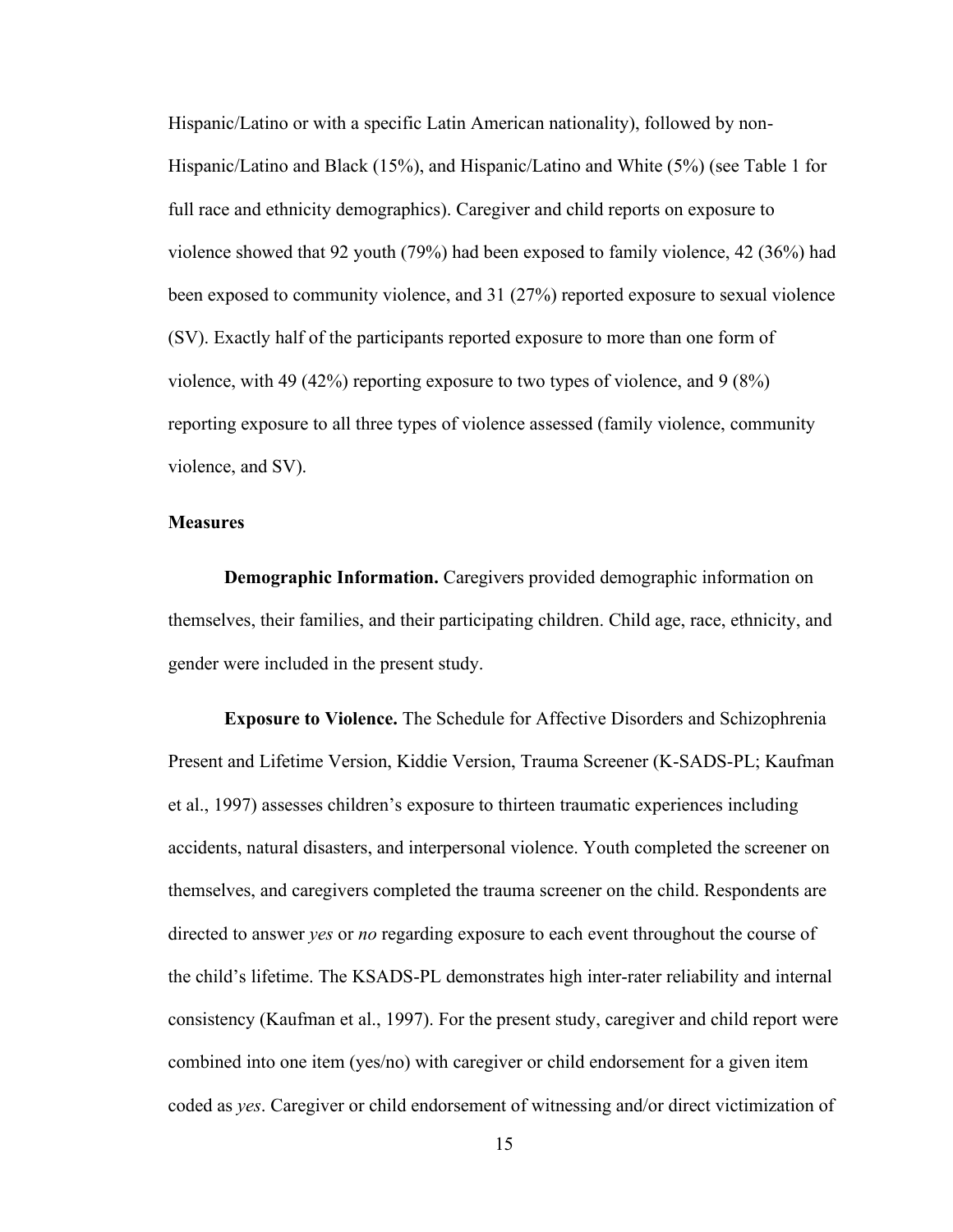a violent crime was coded as exposure to community violence. Caregiver or child endorsement of witnessing domestic violence and/or physical abuse was coded as exposure to family violence, and caregiver or child endorsement of sexual abuse was coded as exposure to sexual violence.

**Social Skills.** The Social Skills Improvement System Rating Scales (SSIS-RS; Gresham & Elliott, 2008) assesses perceived prosocial behavior and social skills in children ages 3-18. The SSIS-RS was developed as a revised and re-normed update to the Social Skills Rating System (SSRS; Gresham & Elliott, 1990). In the current study, caregivers completed the Cooperation and Assertion subscales of the Parent Form (Elementary version) on their children ages 5-12, and adolescents ages 13 and over completed the Student Form on themselves. The Cooperation subscale consists of six items on the Parent Form and seven items on the Student Form assessing the ability and willingness to work with others for a common purpose. The Assertion subscale consists of seven items (on both Parent and Student form) assessing the ability to ask for help, stand up for oneself, and express feelings, needs, and concerns with others. Each subscale asked the rater to report on the frequency with which youth demonstrated a given skill on a 4-point scale with *never, seldom, often,* or *almost always* as choices on the Parent Form and *not true, a little true, a lot true,* and *very true* as choices on the Student Form with higher scores indicating stronger social skills. Item scores were summed to create single total scores for Cooperation and Assertion for each rater. To create one Cooperation and one Assertion variable for the entire sample, mean item scores were generated and combined across raters. For the current sample, Cronbach's α was .76 for Cooperation and .81 for Assertion. The SSIS-RS demonstrates strong internal consistency, test-retest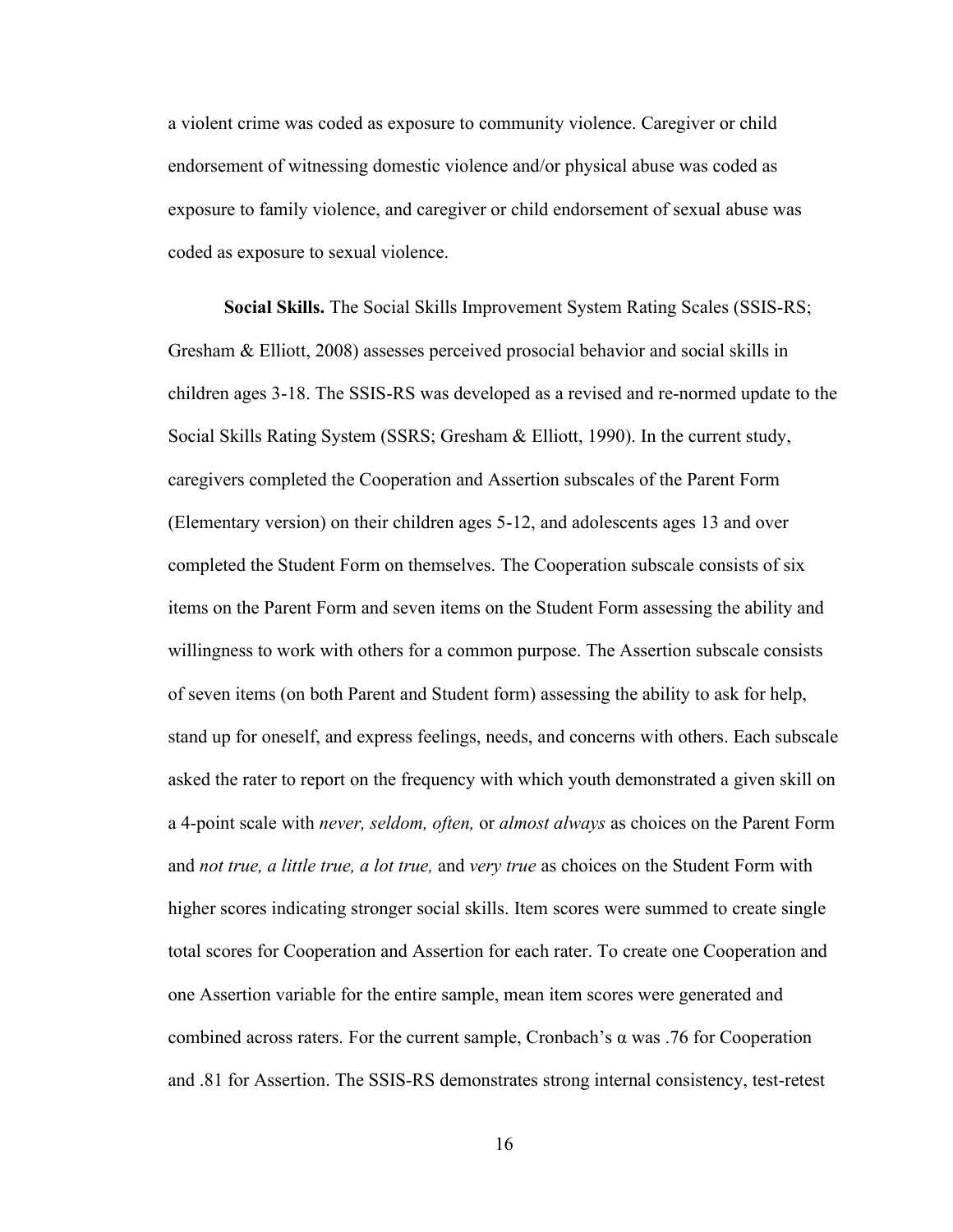reliability, inter-rater reliability, and convergent validity indices (Gresham et al., 2010; Gresham, Elliott, Vance, & Cook, 2011).

**Internalizing and Externalizing Symptoms.** The Behavior Problems Index (BPI; Zill & Peterson, 1986) was designed to measure caregivers' report of the frequency, type, and scope of behavior problems in children ages 4-17. A brief measure derived from the Child Behavior Checklist (Achenbach & Edelbrock, 1981), the BPI asks caregivers to rate their child's behavioral and emotional symptoms using a 3-point Likert scale  $(0 = not true, 1 = sometimes true, 2 = often true)$ . In the current sample, the 10-item Internalizing scale had a Cronbach's  $\alpha$  of .79 and the 17-item Externalizing scale had a Cronbach's  $\alpha$  of .90, with three items contributing to both scores. The overall index demonstrated acceptable reliability ( $\alpha$  =.91) and fair validity as measured by correlations between the total index score and seeking psychological treatment (Zill, 1990).

## **Procedure**

The study protocol was approved and reviewed annually by the university's Institutional Review Board. Data were collected through Project CONNECT (Community Networks Negotiating Evaluations and Counseling for Trauma), a study designed to evaluate Alternatives for Families: A Cognitive Behavioral Therapy (AF-CBT) with Latino, African-American, and Afro-Caribbean youth exposed to interpersonal violence. Families were referred to the study by child advocacy clinics, child welfare agencies, other community agencies, and self-referrals. Recruitment efforts targeted youth and caregivers from racial and ethnic groups that are traditionally underserved in evidence-based mental health services by conducting targeted outreach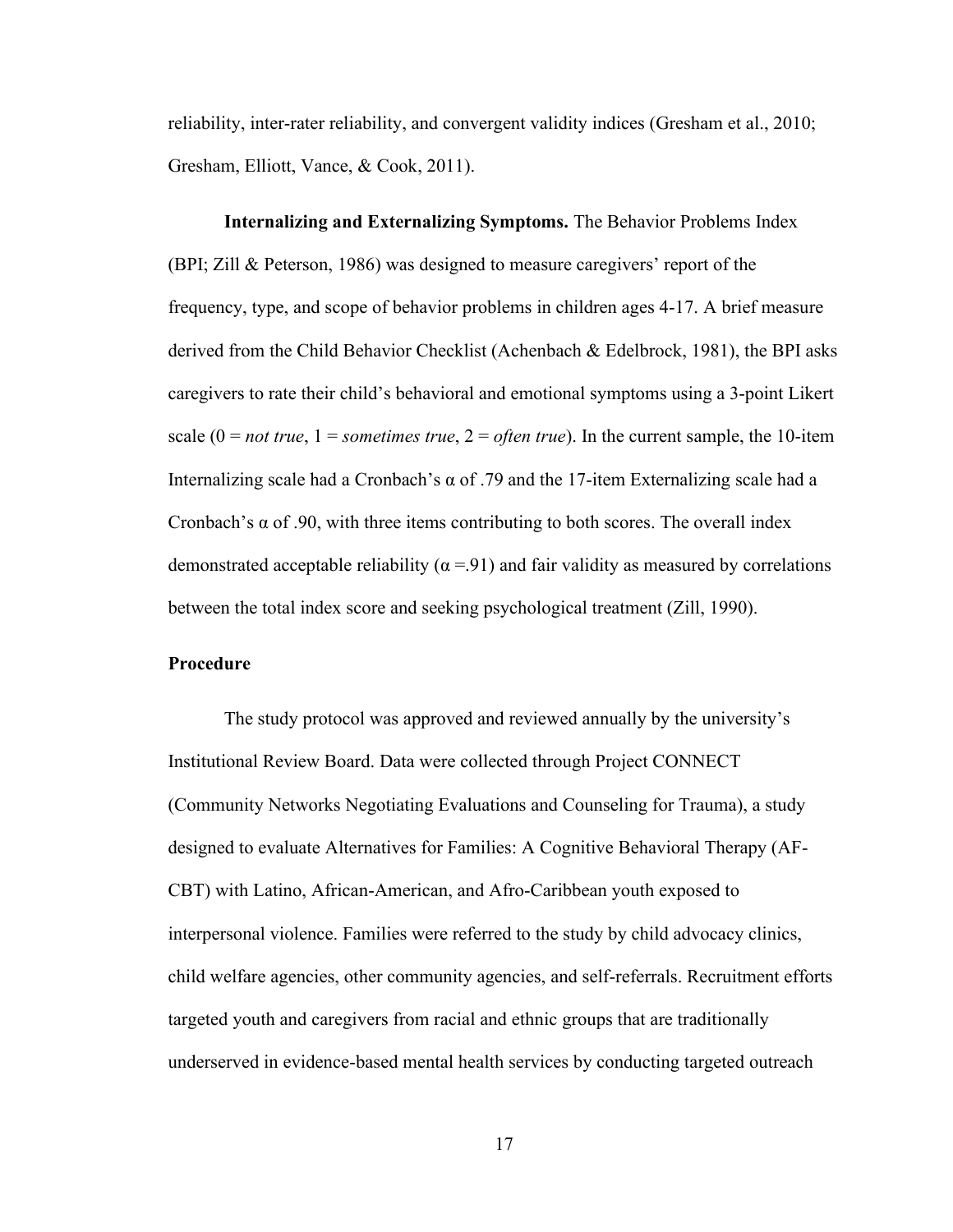with leaders, educators, and clergy in predominantly Latino, African-American, and Afro-Caribbean communities.

Families determined to be eligible by phone screen were scheduled to complete consent, assent, and baseline assessment procedures at neighborhood-based sites (libraries, churches, community centers) in private rooms. Legal guardians provided consent for youth, youth ages seven and older provided assent, and caregivers (i.e., biological, foster) provided consent for themselves to participate in assessments and treatment. Assessments consisted of face-to-face interviews using questionnaire batteries evaluating trauma history and exposure to violence (K-SADS-PL), emotional and behavioral symptoms (BPI), and social functioning (SSIS-RS). Assessments were conducted in English and Spanish by bilingual, bicultural clinicians under the supervision of Dr. Elissa Brown. Assessment clinicians were trained by licensed clinical staff and observed via audio recording for initial assessments to ensure fidelity. Participants were compensated for completing pre-, post-, and follow-up research assessments, with caregivers receiving \$20 and children receiving a \$10 gift card each time.

### **Data Analyses**

All statistical analyses were conducted using IBM SPSS Statistics for Mac, Version 26.0 (2020).

**Preliminary Analyses.** Prior to running analyses, all scales were examined for accuracy of data entry, missing values, and normality. A Missing Values Analysis was run with variables for child gender, violence exposure (family, community, sexual), social skills, and psychopathology. Little's test of Missing Completely at Random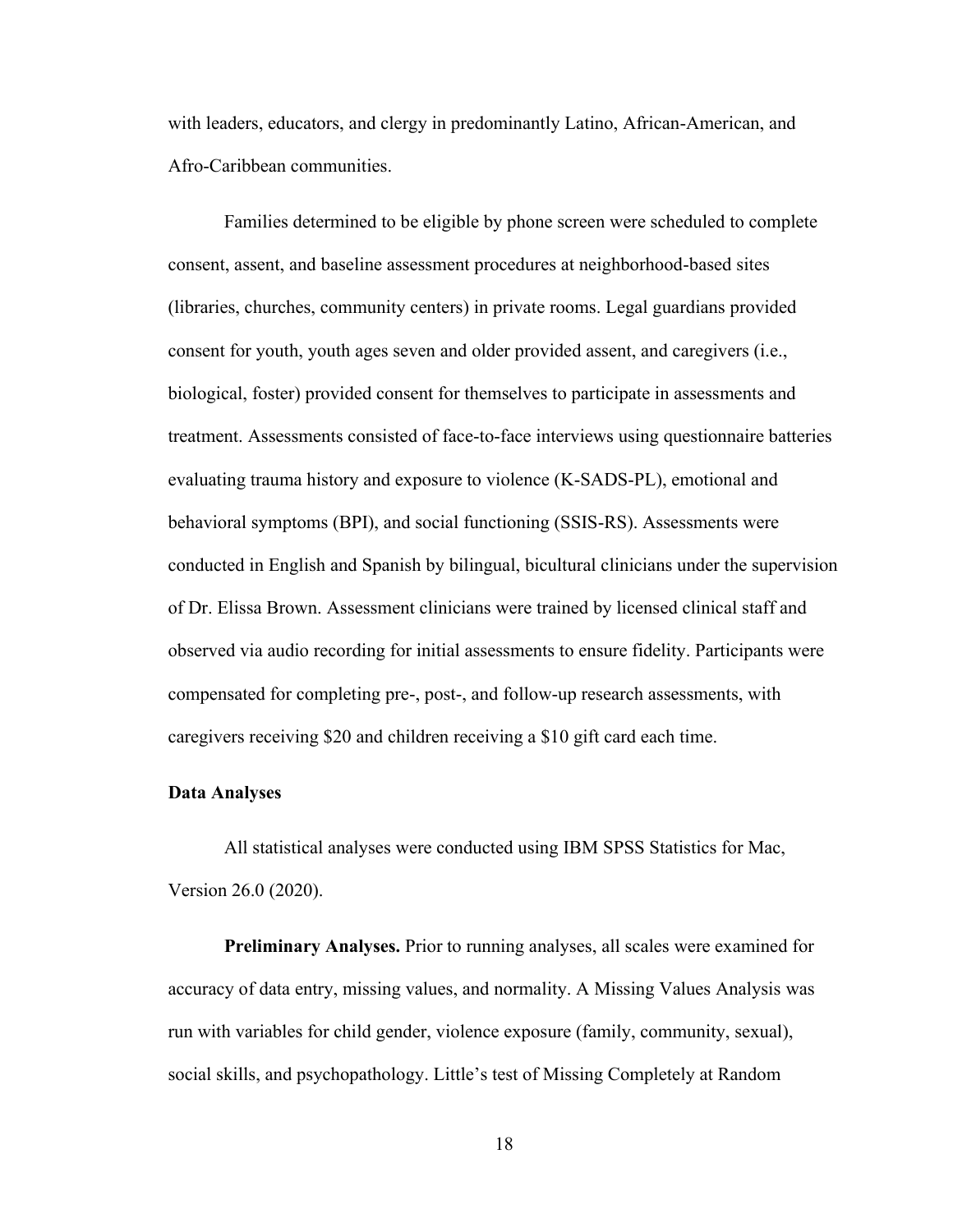(MCAR) was not significant,  $\chi^2$  (92) = 4.004, p = .135, indicating that the current data were missing at random.

Univariate outliers were analyzed and determined to be absent by assessing zscores for all model variables using the  $z < 3.29$  guideline (Tabachnik & Fidell, 2013). No multivariate outliers were identified using the standard of a probability estimate of  $p<.001$  or less for  $\chi^2$  value in Mahalanobis distance (Tabachnik & Fidel, 2013). Normality of predictor variables was assessed by examination of histograms and descriptive statistics (mean, standard deviation, skewness, and kurtosis). All variables were determined to adhere to assumptions of normality required for hierarchical regression analyses. Correlation coefficients for potential covariates, identified based on demonstrated associations with child internalizing and externalizing symptoms in the extant literature, were evaluated for inclusion in the current model. Exposure to SV was included as a covariate in the current study. To aid with interpretation, continuous predictor variables (social skills) were mean-centered and dichotomous predictor variables (violence exposure) were dummy coded with those with no violence exposure as the reference group. Collinearity statistics revealed no evidence of multicollinearity, with condition index values below 30 for all dimensions and variance inflation factor values between 1 and 2 for all predictors (Tabachnik & Fidel, 2013). Chi-squared tests of association were run for dichotomous with dichotomous predictors, point-biserial correlations were run for dichotomous with continuous predictors, and bivariate zeroorder correlations were run for continuous with continuous predictor variables. Predictors were shown to have small to moderate correlations, none of which indicated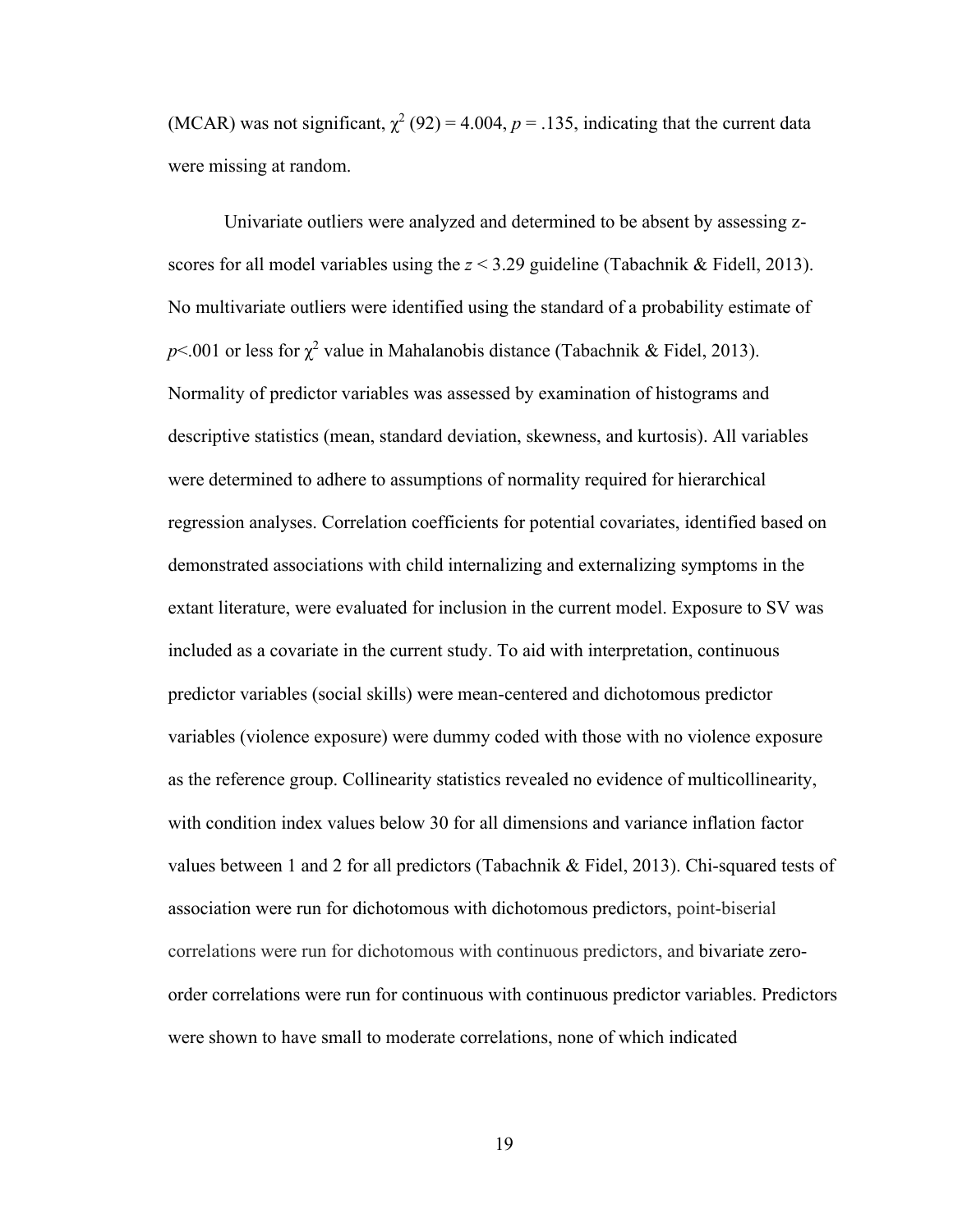multicollinearity at the standard of *r ≥* .90 (Tabachnik & Fidel, 2013). Pearson's *r* values are presented for all correlations in Table 3.

**Outcome Analyses.** Hierarchical multiple regression analyses were conducted to assess the relative unique variance accounted for by exposure to family violence, exposure to community violence, and social skills on criterion variables of internalizing and externalizing symptoms, as well as the effects of the interaction between violence and social skills on the same outcomes. Four hierarchical regressions were run, each with SV exposure entered in step 1, exposure to family violence (yes/no) in step 2, exposure to community violence (yes/no) in step 3, and SSIS Cooperation and Assertion in step 4. Models 1 and 3 included BPI Internalizing symptoms as the criterion variable and Models 2 and 4 included BPI Externalizing as the criterion variable. Models 1 and 2 included interaction terms involving family violence and social skills (family violence by Cooperation, family violence by Assertion) in step 5, and Models 3 and 4 included interaction terms involving community violence and social skills community violence by Cooperation and community violence by Assertion) in step 5. Results were interpreted by examining the significance of the full model for each of the four hierarchical regressions. The unique variance of each predictor was assessed by examining  $R^2$  and significant differences in variance accounted for by predictors was assessed by examining  $\Delta R^2$ . Coefficients were examined and reported for the final significant model for all hierarchical regressions (see Table 4 and Table 5).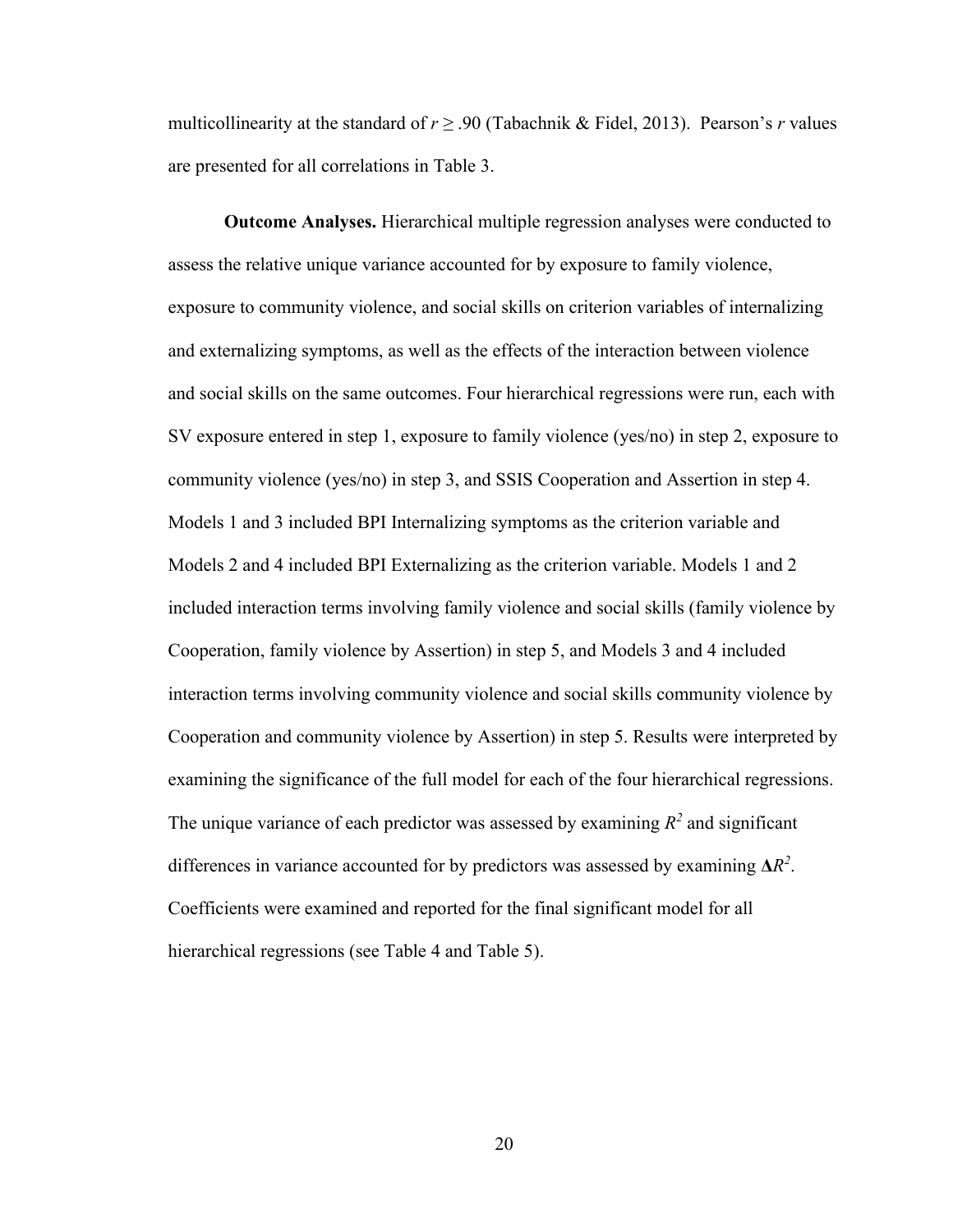#### **Results**

Hierarchical multiple regression analyses were run to assess the unique variance in internalizing and externalizing symptoms accounted for by exposure to violence and social skills. Exposure to SV was entered in step 1, exposure to family violence was entered in step 2, exposure to community violence was entered in step 3, social skills (cooperation and assertion) was entered in step 4, and interaction terms of family violence and community violence with social skills were entered in the final step. Controlling for exposure to sexual violence, exposure to family violence, community violence and social skills significantly predicted youth internalizing symptoms,  $R^2$  = .205,  $F(5,110) = 5.663, p < .001$ . The addition of social skills in step 4 led to significant increases in  $R^2$  in the prediction of internalizing ( $\Delta R^2 = .098$ ) above and beyond exposure to violence. Cooperation, but not assertion, contributed significant main effects on internalizing symptoms. Table 4 displays the unstandardized regression coefficients (*B*) with intercept, and standardized regression coefficients (*β*) for all variables entered in step 4. The addition of interaction terms (exposure to family violence x cooperation, exposure to family violence x assertion, exposure to community violence x cooperation, exposure to community violence x assertion) in the final step of the hierarchical regression analysis did not significantly predict additional variance in internalizing symptoms.

Controlling for exposure to SV, exposure to violence (family violence and community violence) and social skills (cooperation and assertion) significantly predicted youth externalizing symptoms,  $R^2 = 0.356$ ,  $F(5,110) = 12.183$ ,  $p < 0.01$ . The addition of social skills in step 4 led to significant increases in  $R^2$  in the prediction of child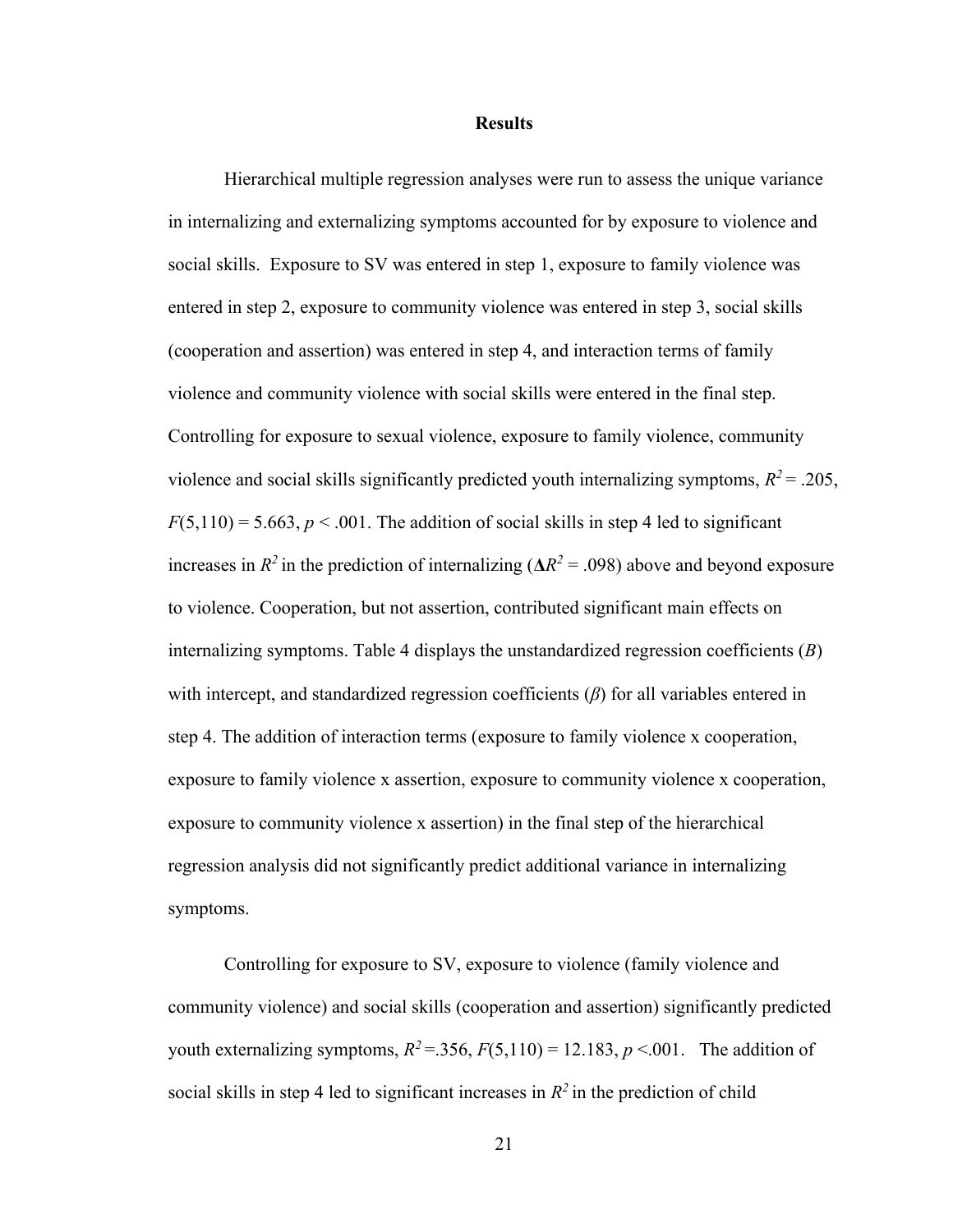externalizing symptoms above and beyond exposure to violence ( $\Delta R^2 = .310$ ) above and beyond community violence and the covariates. As with internalizing symptoms, cooperation, but not assertion, contributed significant main effects on externalizing symptoms. Youth who were rated higher on cooperation were more likely to receive lower internalizing and externalizing scores. The addition of interaction terms of exposure to family violence and exposure to community violence with social skills in the final step of the hierarchical regression analysis significantly predicted additional variance in externalizing symptoms above and beyond the other predictors in the model  $(\Delta R^2 = .058)$ . Analyses of moderation coefficients (see Table 5 for unstandardized coefficients, intercept, and standardized coefficients) revealed that the interaction between exposure to community violence and cooperation did not significantly predict externalizing symptoms. The interaction between exposure to community violence and assertion did significantly predict externalizing symptoms (see Table 5). Moderation effects were graphed to visually demonstrate the moderation effect (see Figure 1). Analysis of the moderation effect shows that youth with a history of community violence exposure and high assertion scores were more likely to endorse higher levels of externalizing symptoms compared with community violence-exposed youth with moderate or lower assertion scores. Assertion scores were not differentially associated with externalizing symptoms for youth with no reported history of community violence.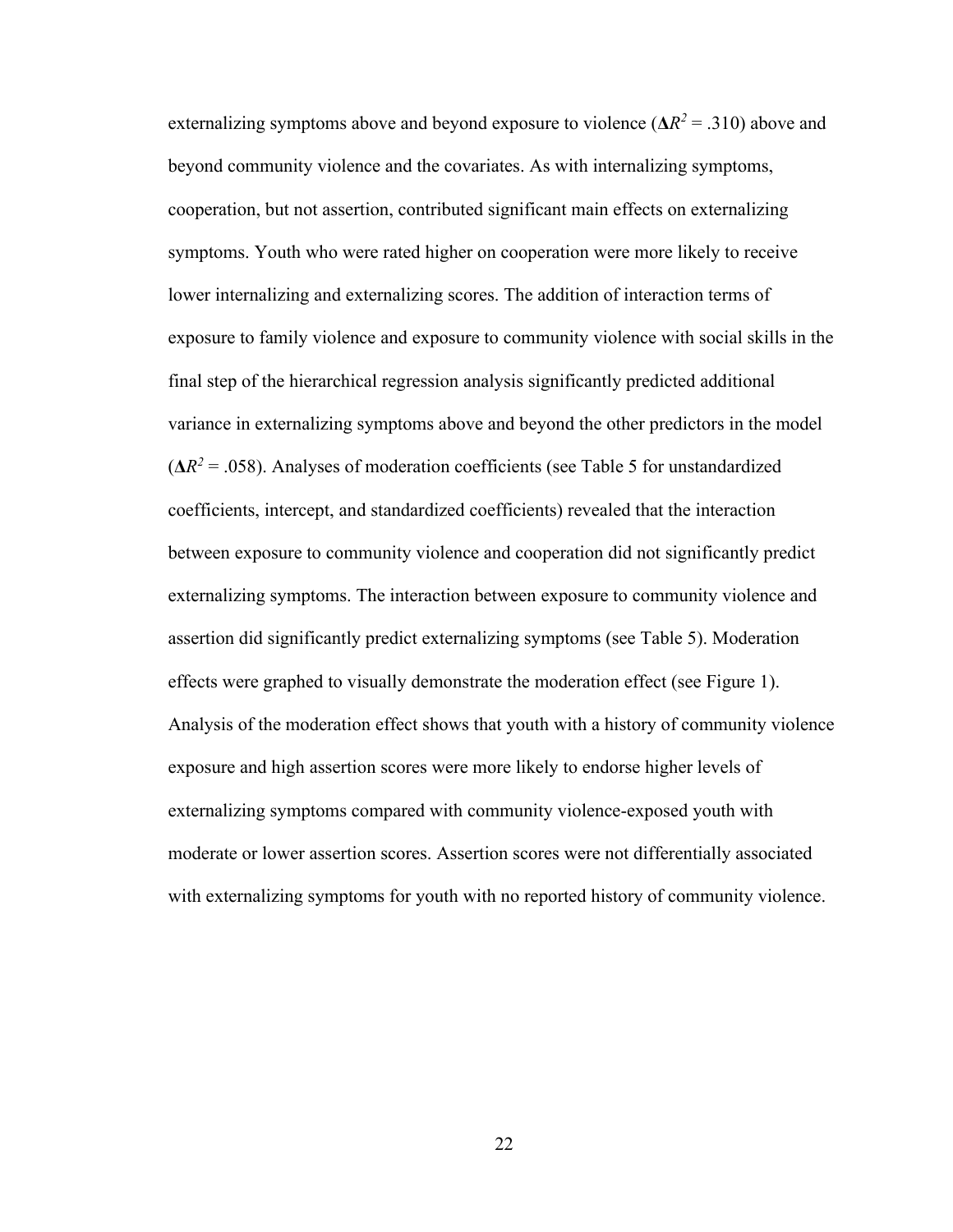## **Discussion**

The first aim of the current study was to examine the unique effects of family violence exposure, community violence exposure, and social skills (cooperation and assertion) on internalizing and externalizing symptoms in youth. Secondly, the current study was designed to determine whether social skills moderated the association between exposure to violence and internalizing and externalizing symptoms in a sample of majority Black and Latino youth and their caregivers. These hypotheses were partially supported; family violence exposure was positively associated with internalizing symptoms, social skills were negatively associated with psychopathology, and assertion moderated the relation between community violence exposure and externalizing symptoms.

Our hypothesis that higher social skills would protect against psychopathology in youth exposure to violence was not supported. Contrary to our hypotheses, we found that assertion moderated the relation between violence exposure and externalizing symptoms for youth with a history of community violence specifically. That is, youth with *higher* levels of assertion *and* a history of exposure to community violence were also significantly higher in externalizing symptoms than their peers with average or low levels of assertion. We did not find significant interactions between social skills and violence type on internalizing symptoms, nor for cooperation by violence type on externalizing symptoms.

These findings diverge from the extant literature in which social skills have been identified as a protective factor against psychopathology and as a domain often impacted by violence exposure (Darwish et al., 2001; Holosko, 2015; Howell, 2011; Lum et al., 2018). However, these findings may still be explained by current theoretical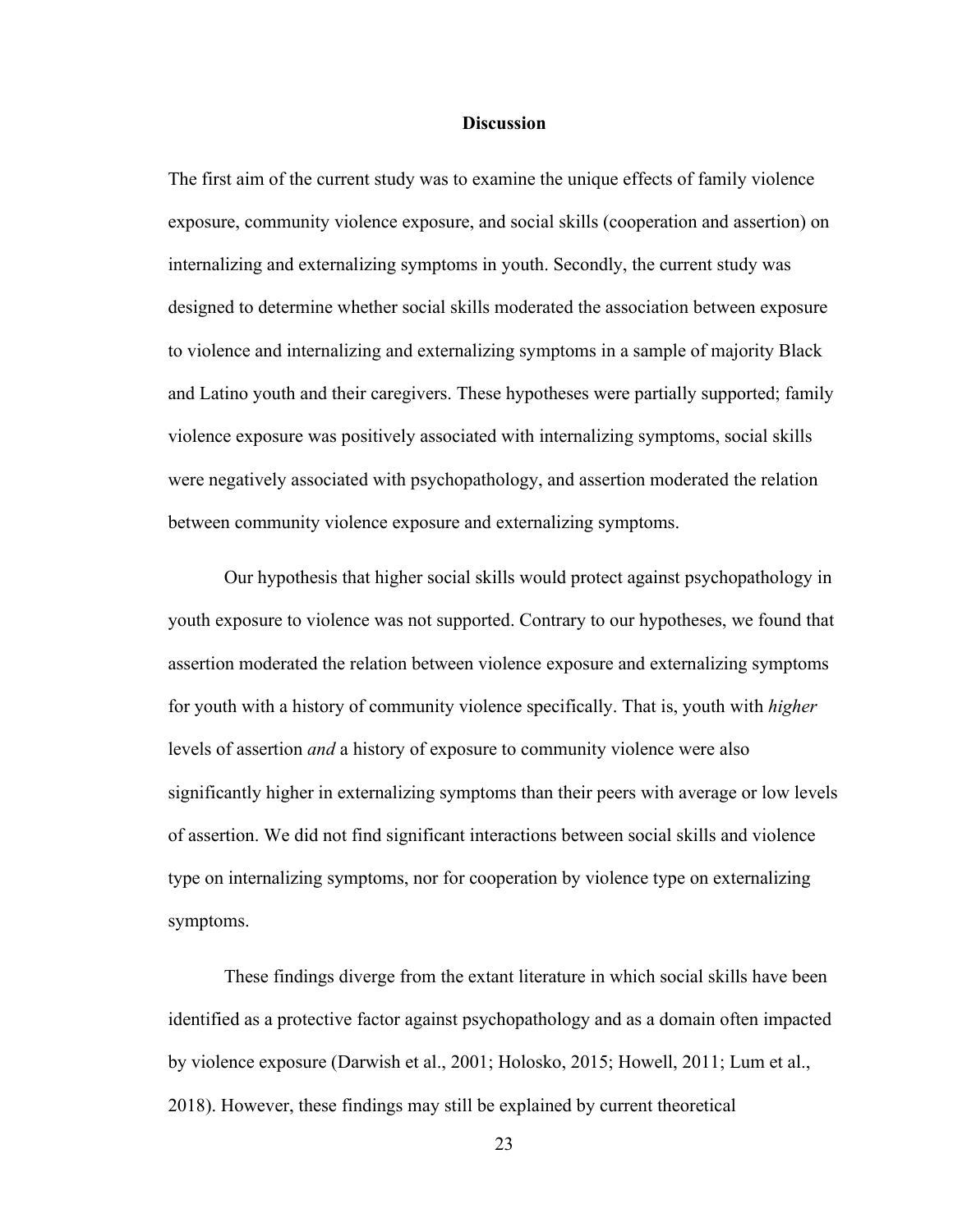understandings on violence exposure and psychopathology within intersecting social contexts. Social cognition models argue that exposure to violence contributes to the normalization of aggression as a valid behavioral response to interpersonal conflict or other types of threat (Fowler et al., 2009). Models describing patterns of emotional and physiological desensitization to violence (Gaylord-Harden et al., 2011; Ng-Mak et al., 2004) and the "tough facade hypothesis" (Mrug, Loosier, & Windle, 2008) posit that youth growing up in persistently violent community settings often display lower internalizing symptoms (due to physiological numbing and affective and behavioral suppression of internalizing symptoms to maintain a "tough facade"). Researchers have also noted the bidirectional relationship between community violence exposure and externalizing symptoms, such that youth engaging in more externalizing behaviors are also more likely to be exposed to community violence (Stevens & Mennen, 2018).

Taken together, the extant literature may explain the current study's moderation findings as indicative of the normalization and perceived adaptability of aggressive and externalizing behaviors in youths whose broader social contexts include persistent community violence. Thus, youth who are rated as high in assertion - a trait with positive connotations regarding extroverted, assertive behavior - may also be seen as adaptively aggressive. Rather than being contradictory, high assertion and high externalizing scores may represent two interpretations of similar behaviors or characteristics - interpretations which are more likely to be shaped in favor of aggressive behavior in the case of children and adolescents whose social environments included persistent exposure to violence.

Our hypothesis that there would be positive associations between violence exposure and psychopathology was partially supported. Exposure to family, but not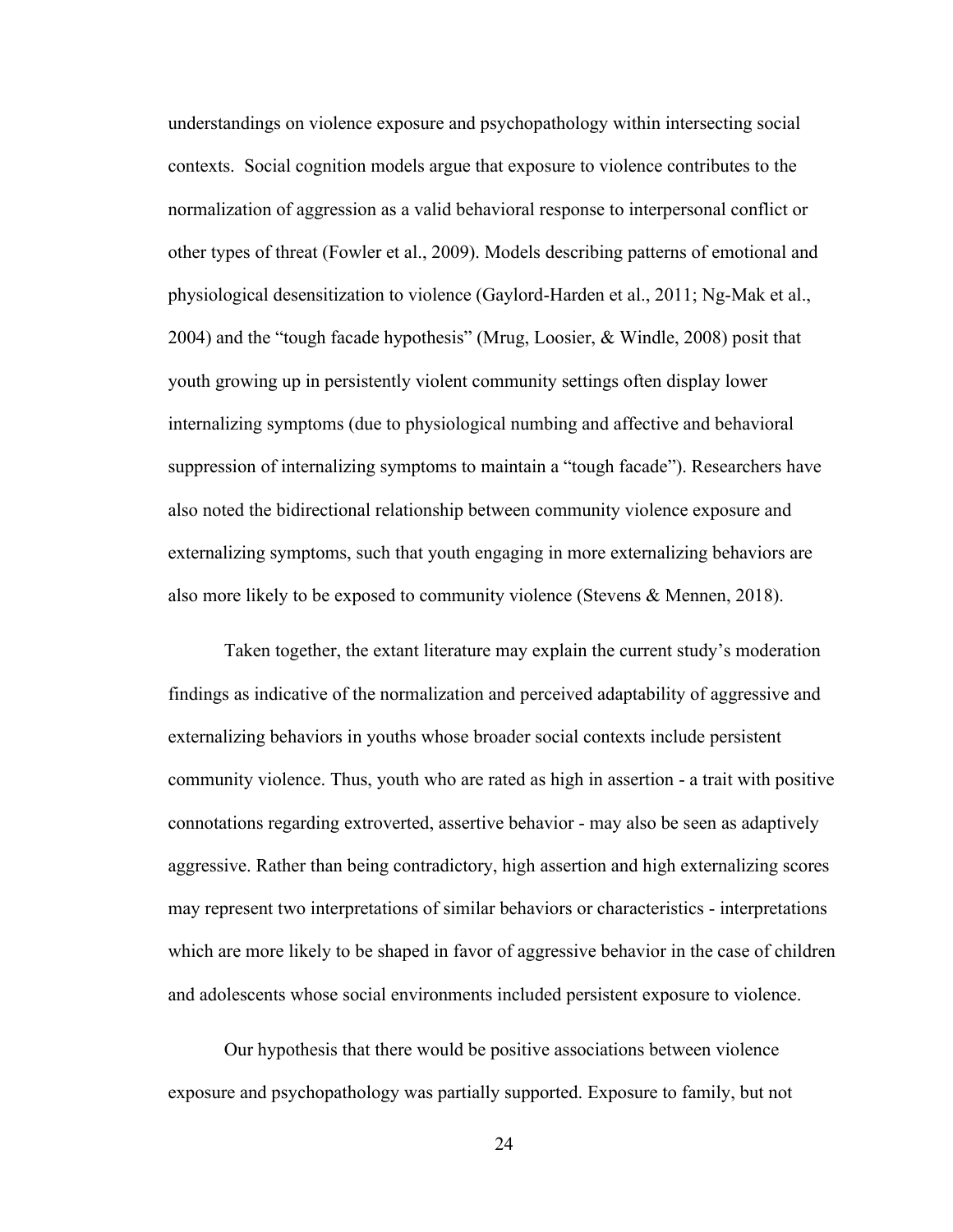community violence, was positively associated with internalizing symptoms. This is consistent with extant literature with demonstrated consistent positive correlations between children's family violence exposure and internalizing symptoms (Chan & Yeung, 2009; Maneta et a., 2017).The finding that community violence exposure was not significantly associated with internalizing symptoms above and beyond the effects of exposure to family violence is consistent with previous studies that have found that, in youth with histories of family violence exposure, exposure to community violence does not predict additional risk for psychopathology (Mohammad et al., 2015; Muller et al., 1999; Stevens & Mennen, 2018). This explanation may be particularly relevant for the current sample, in which nearly every youth with reported community violence exposure also reported a history of family violence as well. These findings, and their base within the current literature, point to the importance of assessing and addressing multiple forms of violence exposure concurrently to account for the unique and shared effects of polyvictimization. Research evaluating the effects of violence exposure in community settings may misattribute the primary source of variance in psychopathology if they do not also account for the effects of the more proximal effects of violence experienced within the family context.

Contrary to our hypotheses, neither family nor community violence exposure was significantly associated with externalizing symptoms. This contrasts with numerous studies that have demonstrated positive associations of family and community violence exposure with externalizing symptoms (Chan & Yeung, 2009; Ma, Grogan-Kaylor,  $\&$ Delva, 2016; Maneta et al., 2017; Mohammad et al., 2015; Moylan et al., 2010; Sternberg, 2006). However, several studies have found that family violence exposure is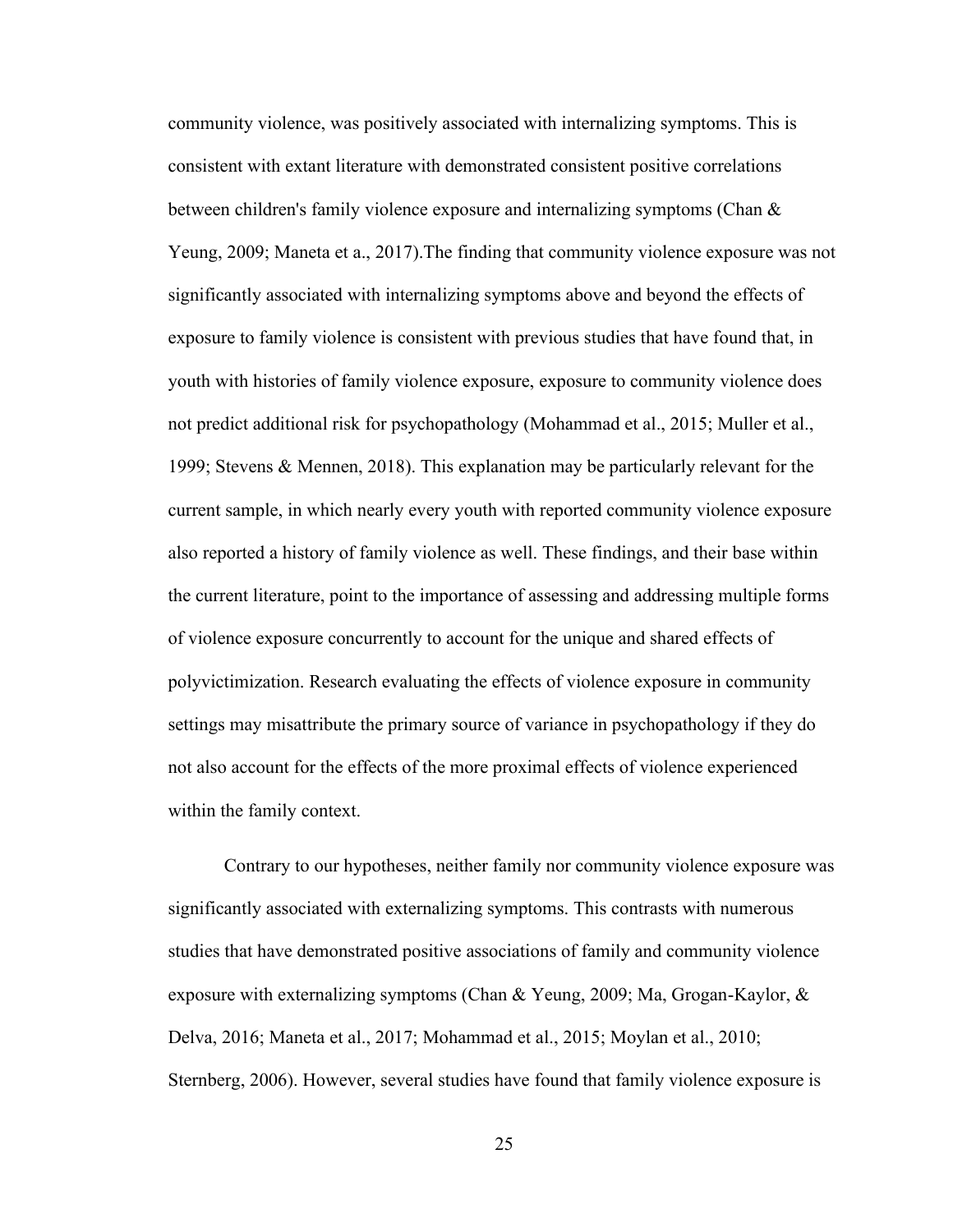most consistently associated with internalizing symptoms like anxiety and depression (Ho & Cheung, 2010; Muller et al., 1999). The current sample reported significantly higher externalizing symptoms, on average, than racially and ethnically comparative samples from large-scale surveys assessing measure invariance in the BPI (Guttmannova, Szanyi, & Cali, 2008; Spencer, Fitch, Grogan-Kaylor, & Mcbeath, 2005). As youth from predominantly under-resourced urban neighborhoods with personal histories of violence exposure, participants in the current study may be more likely to demonstrate shared externalizing traits as adaptations to "act tough" in response to consistently elevated perceptions of threat at home and in the community (Gaylord-Harden, Dickson, & Pierre, 2016). Additional variables not accounted for in this study, such as individual differences in emotion regulation or temperament, or social and relational factors, such as parenting style, parent-child relationship, peer relationships, or school climate, may also contribute to variation in externalizing symptoms for an entirely violence-exposed sample more conclusively (Pitzer, Esser, Schmidt, & Laucht, 2009).

Though we only found partial support for our hypothesis that social skills would moderate the relation between violence exposure and psychopathology (and not in the direction we expected), as a single predictor, social skills were negatively associated with internalizing and externalizing symptoms in sample youth. When the effects of cooperation and assertion were evaluated separately, our findings revealed that cooperation, but not assertion, was significantly negatively associated with psychopathology. Though assertion was also negatively associated with internalizing and externalizing symptoms, the results did not demonstrate a significant association between the two. These findings echo a significant body of research documenting an inverse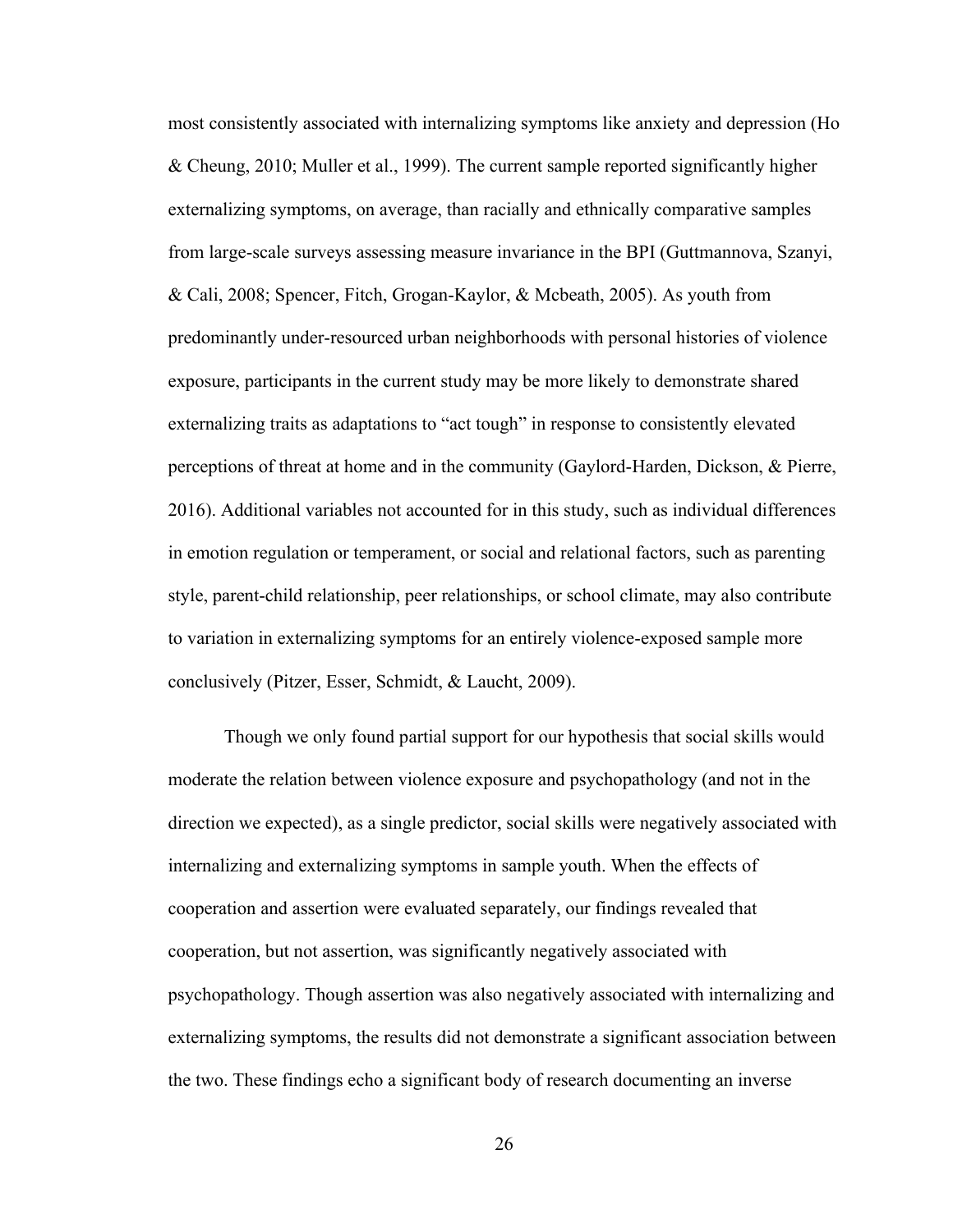relation between social skills and psychopathology, wherein greater social skills are associated with decreased internalizing and externalizing symptoms in youth (Margetts, 2004, Oshri et al., 2016). The current study adds support to literature conceptualizing social skills as a protective factor against adverse outcomes in youth exposed to trauma (Howell, 2011; Racine et al., 2020). The development and maintenance of social skills, particularly among youth with histories of violence exposure, may protect against internalizing and externalizing problems by increasing access to social support and providing an increased sense of self-efficacy in navigating challenging, and even threatening, social dynamics (Oshri, Topple, & Carson, 2017).

## **Clinical Implications**

The findings from the current study indicate several recommendations for enhancing trauma-informed prevention, assessment, and intervention work. The current findings support extant literature demonstrating that exposure to violence (often in multiple settings) poses a particular risk for children and adolescents from underresourced communities *and* that exposure to violence may be associated with a wide range of clinical and normative characteristics. At a foundational level, children in clinical care settings (and beyond) should be screened for lifetime violence exposure including violence type and context. Students with histories of violence exposure should be evaluated for internalizing and externalizing symptoms, as well as resiliencepromoting factors such as social skills. Given this study's findings that social skills were negatively associated with internalizing and externalizing symptoms, clinicians should incorporate baseline and longitudinal assessment of social skills at all levels of clinical care with violence-exposed children and teens.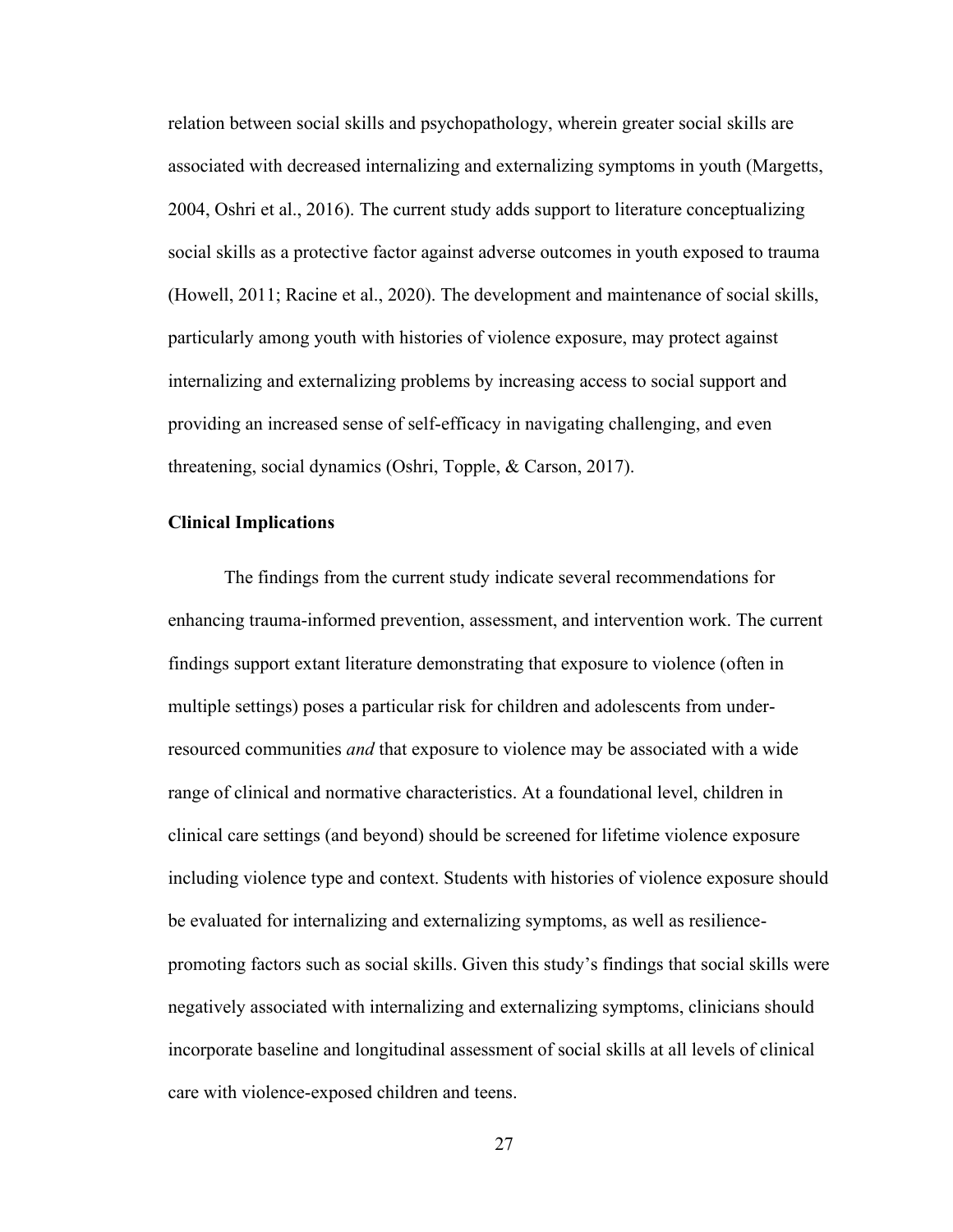At the prevention and intervention level, universal, evidence-based, and traumainformed programs designed to enhance social skills should be provided to students, as well as adults, including teachers, parents, and staff in schools and other community settings. Such programming should support students to develop their own social skills, and support adults to learn effective strategies to promote social skills development in their children and students at a personal and institutional level. Universal programming targeting the enhancement of social skills would likely benefit students by bolstering a well-supported resilience factor and enhancing children's capacity to form affirming and protective social bonds. Clinicians administering such programs should evaluate their relevance and specificity to the social norms and expectations of the immediate environment in addition to broader cultural norms.

Programming focused on preventing and mitigating the impact of communitybased violence should incorporate intervention strategies that address family violence for youth who endorse histories of physical abuse or witnessing domestic violence during assessment. As community violence was not associated with internalizing and externalizing symptoms beyond the effects of family violence, youth with family violence histories may not improve from interventions targeting community violence alone. Instead, trauma-focused care should take a multi-context approach to assessment and intervention with aims to identify, reduce, and heal the effects of violence perpetrated in the home and the broader community.

### **Limitations**

The current study faces several methodological limitations in its sampling, measurement, and research design. The small sample size may have limited our power to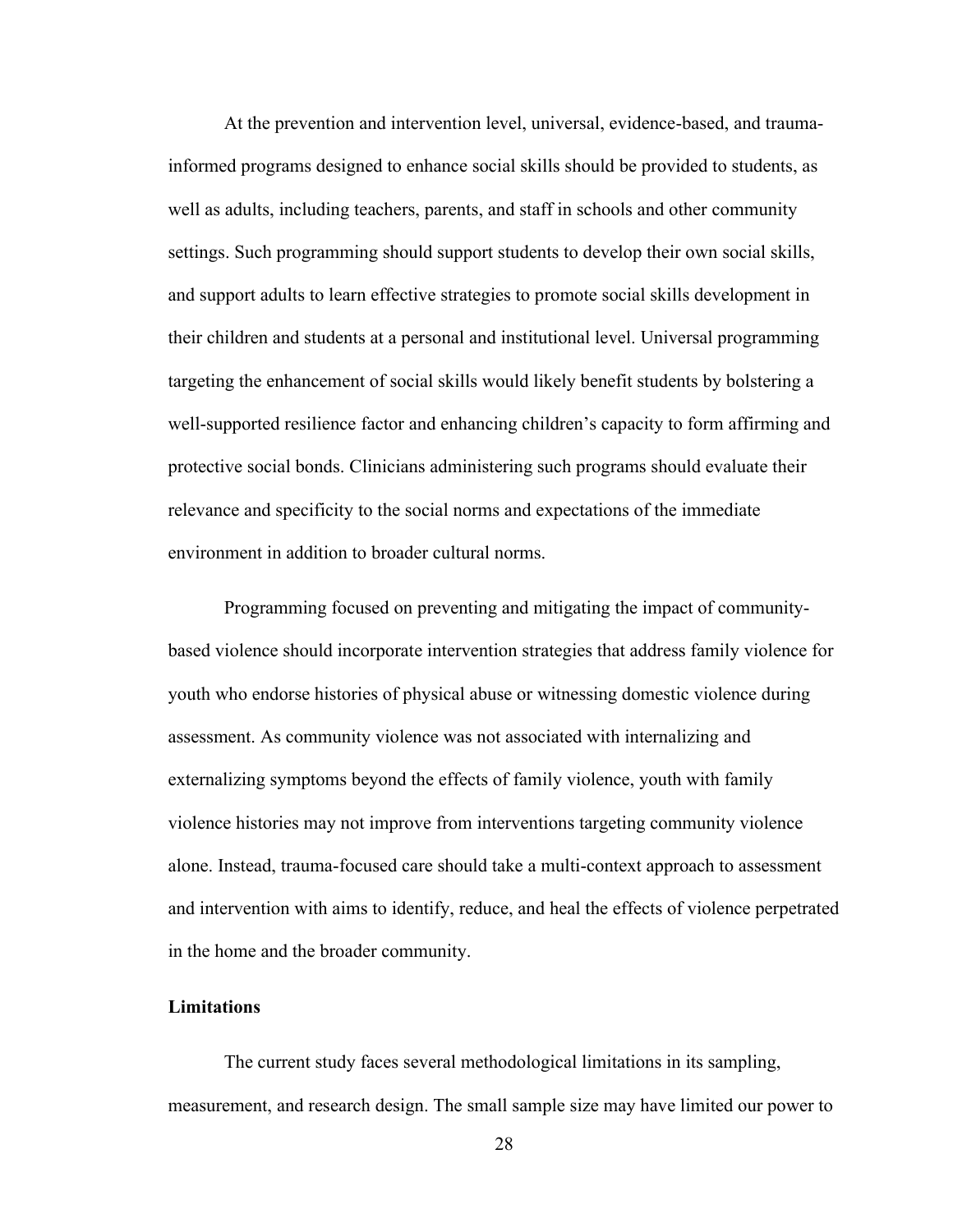detect significant effects between predictor and criterion variables as well as our ability to assess differences between witnessing violence and direct victimization or account for multiple exposures within one violence category. Additionally, the sample size constrained our ability to control for the effects of deprivation (neglect) as recommended for analyses that aim to distinguish distinct threat-related pathways from common threatand deprivation-related pathways between adversity and psychological outcomes (McLaughlin, 2016). The inclusion criteria of exposure to family violence, as well as recruitment strategies targeting families with children with behavior problems from under-resourced neighborhoods may have contributed to a truncated range in violence exposure and externalizing symptoms that limited our ability to detect significant effects. Though a limitation of previous literature – the underrepresentation of Latinos in research samples – is addressed by the current study, the current sample is not representative of the ethnic and racial demographics of the city, state, or country, and thus limits the external validity of these findings (Case & Smith, 2000).

Regarding measurement limitations, research investigating the sequelae of exposure to violence has become increasingly more fine-tuned, with authors analyzing the impact of specific exposure characteristics on outcomes. The current data do not include comprehensive details of the participants' exposure histories and thus likely obscure pertinent characteristics, such as severity, frequency, onset, and duration, that have been shown to significantly impact the relation between violence exposure and psychopathology. Additionally, in combining the child-report and caregiver-report ratings for the SSIS-RS (social skills measure) into one variable, we may have threatened the internal consistency, and thus the predictive power and legitimacy of the scale. A study of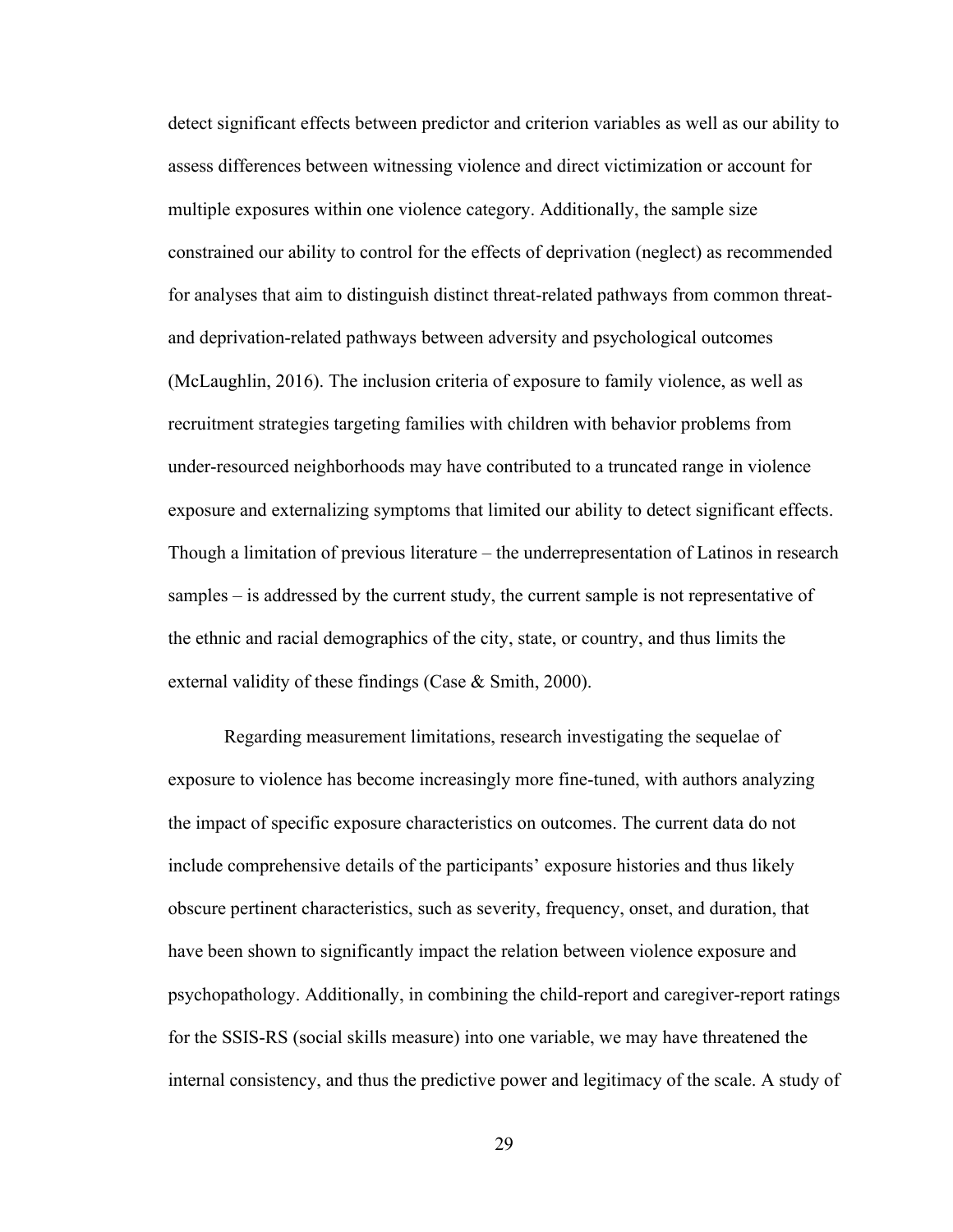cross informant agreement in the SSIS-RS found a medium correlation between parent and student ratings on the cooperation scale and a very small correlation between parent and student ratings on the assertion scale, suggesting low inter-rater reliability (Gresham et al., 2010). Further, authors assessing potential cultural biases in the BPI (this study's measure of internalizing and externalizing symptoms) found that BPI norms were not equivalent across racial groups, with Black children scoring higher (indicating greater problem severity) on measures of psychopathology than Latino children, who in turn also scored higher than white children (Spencer, Fitch, Grogan-Kaylor, & McBeath, 2005). Though outcome variables were not found to vary significantly based on demographic factors such as race or ethnicity in the current sample, it is important to flag potential shortcomings and biases in the assessment instruments, particularly regarding institutionally marginalized populations.

Additional limitations relate to the cross-sectional design of the current study, which precluded the ability to identify causal relationships between variables. Many of the variables included in this study have been shown in previous literature to have bidirectional relationships, which could not be analyzed in the current sample (Stevens  $\&$ Mennen, 2018). This design also limited the ability to evaluate how relationships between constructs shift based on developmental stage, as well as to compare symptom trajectories against normative development trajectories – two approaches that are considered best practices in child and adolescent psychology research (Chan & Yeung, 2009; Maneta et al., 2017; McLaughlin, 2016; Renner & Boel-Studt, 2017).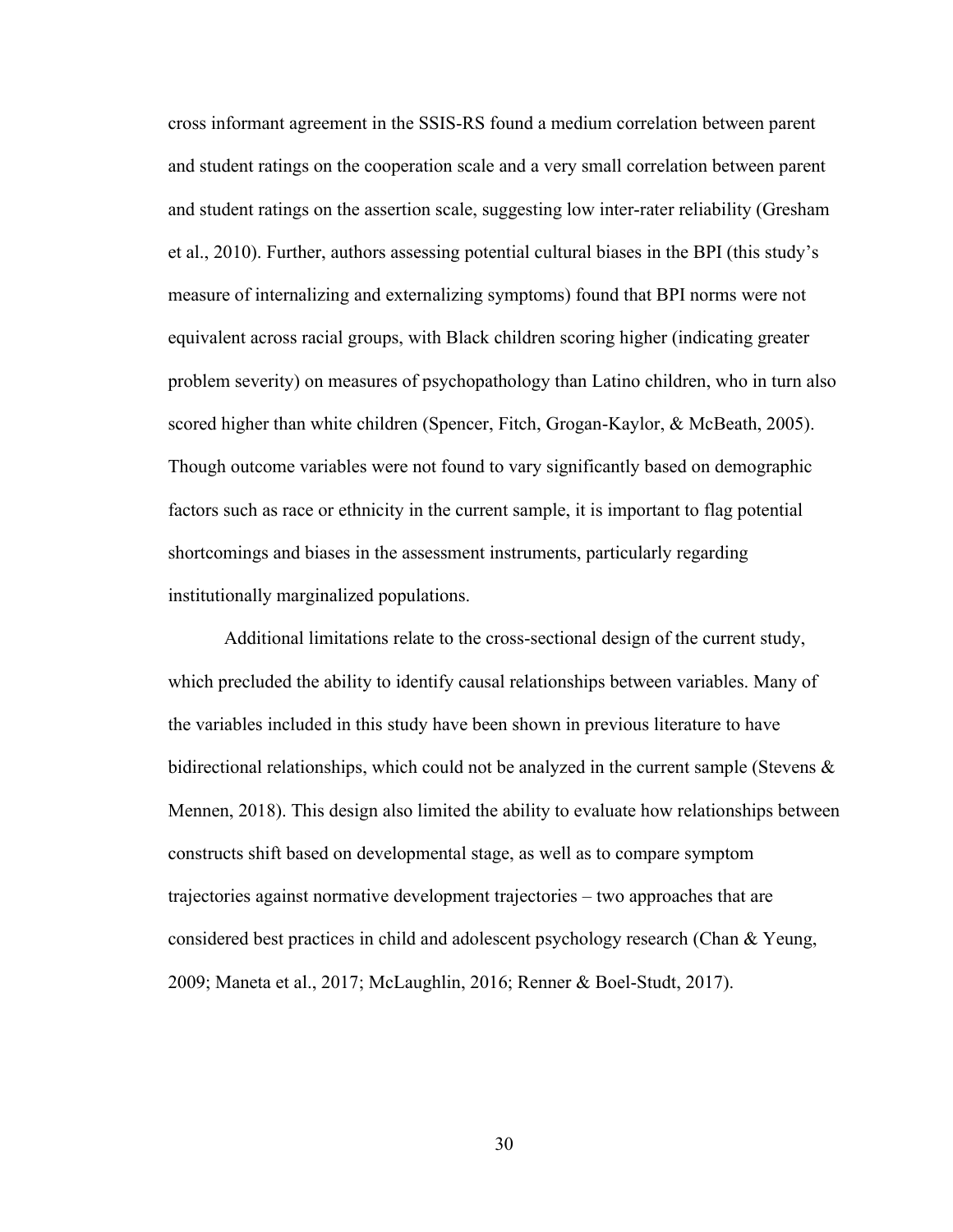## **Directions for Future Research**

To build upon this study's exploration of the interaction between violence exposure and social skills in youth, future studies should seek to expand the model proposed here while addressing the limitations presented above. Future studies should recruit larger samples and include youth with and without histories of violence exposure. Future studies should use a longitudinal design and test models that incorporate developmental timing and context. Study designs should also include expanded measurement of violence characteristics and history of neglect. Social skills should be assessed using consistent informants across ages (ideally collecting both child and caregiver reports) or with the added use of observational or experimental measures. Researchers should account for potential race and ethnicity biases in assessment of internalizing and externalizing symptoms by testing for demographic-related differences on measures within their sample and potentially adding additional measurement tools to determine convergent validity.

In addition to these suggestions, which are oriented toward addressing the current study's limitations, we propose that future research should also involve school, community, and neighborhood-level data points to provide a broader ecological analysis of the varying social contexts in which youth may be exposed to violence. Researchers may contribute to the small and growing number of papers taking such an approach by using broader sociological tools such as data from the census, departments of education, and policing statistics (see Beyer, Wallis, & Hamberger, 2015; Butcher et al., 2015; Cecil et al., 2014; Ma, Grogan-Kaylor & Delva, 2016; Molnar et al., 2015; Stevens & Mennen, 2018). Though limited by several methodological factors, the current study contributes to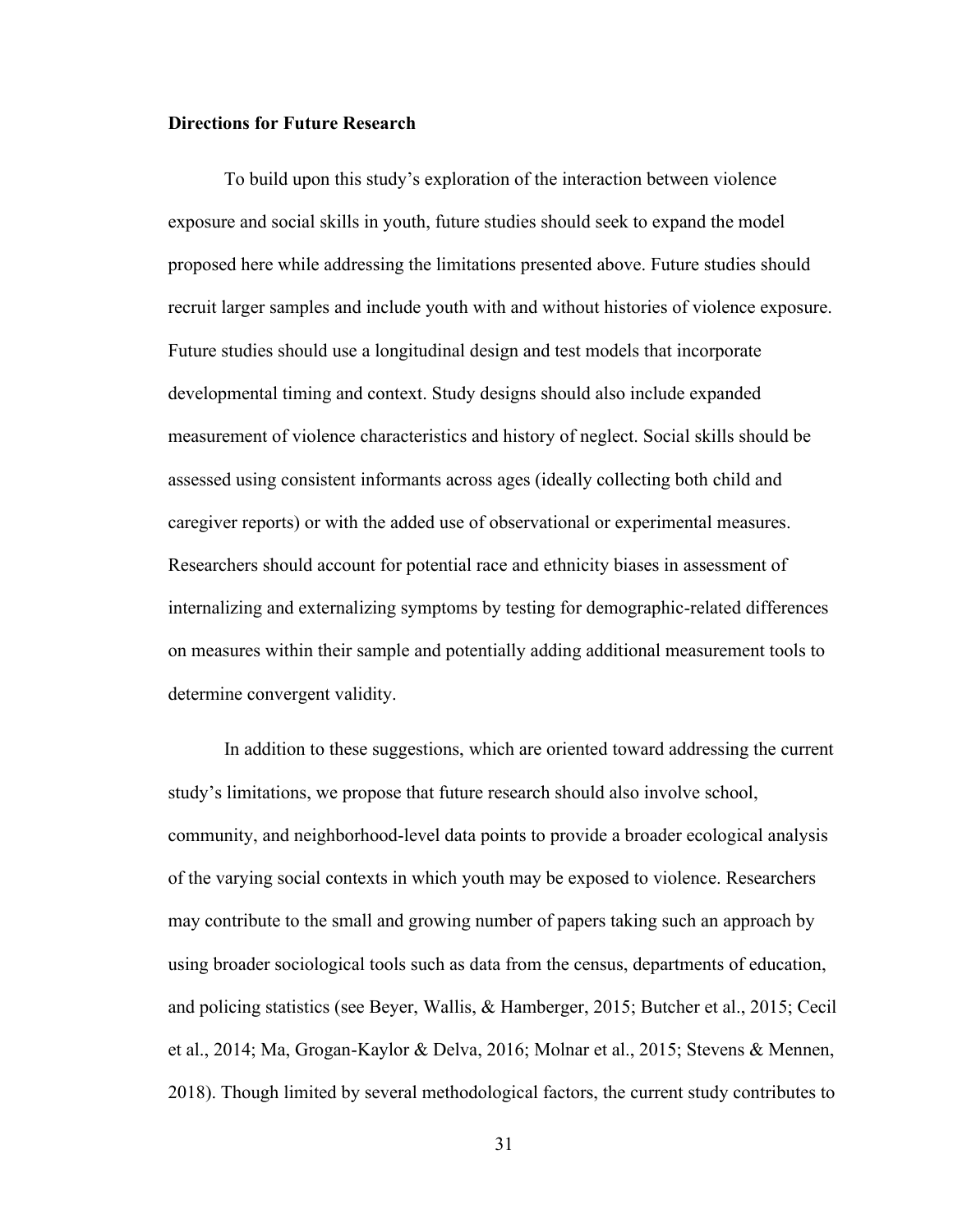a body of interpersonal violence research that increasingly emphasizes careful measurement and analysis of polyvictimization, distinct assessment of threat and deprivation, incorporation of multiple ecological contexts, and the role of protective factors and moderators in understanding multifinality in outcomes.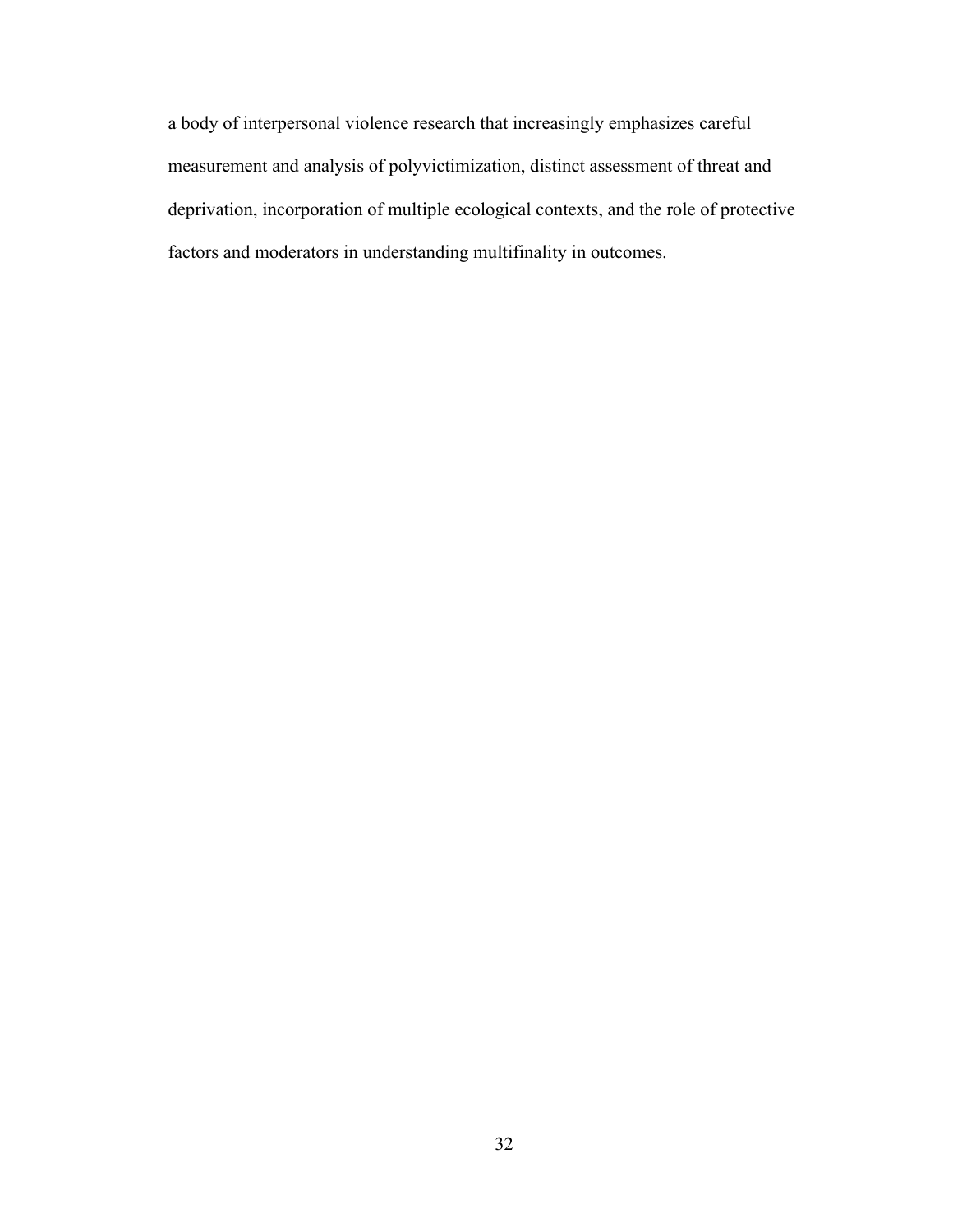# **APPENDICES**

# **Table 1**

*Descriptive Statistics for Demographic Variables* 

| Variable                     | M(SD)       | $n(^{0}\!\!/\!_0)$ |
|------------------------------|-------------|--------------------|
| Age                          | 10.96(3.52) |                    |
| Gender                       |             |                    |
| Male                         |             | 64 (55)            |
| Female                       |             | 52 (45)            |
| <b>Race &amp; Ethnicity</b>  |             |                    |
| Other Race & Hispanic/Latino |             | 82 (71)            |
| Black & Non-Hispanic/Latino  |             | 17(15)             |
| White & Hispanic/Latino      |             | 6(5)               |
| Other & Non-Hispanic/Latino  |             | 4(3)               |
| Black & Hispanic/Latino      |             | 3(3)               |
| Native American &            |             |                    |
| Hispanic/Latino              |             | 2(2)               |
| Unknown                      |             | 1(1)               |

*Note.*  $n = 116$ . Mean (*M*) and Standard Deviation (*SD*) are presented for all continuous variables whereas frequency (*n*) and percent (%) are presented for all categorical variables.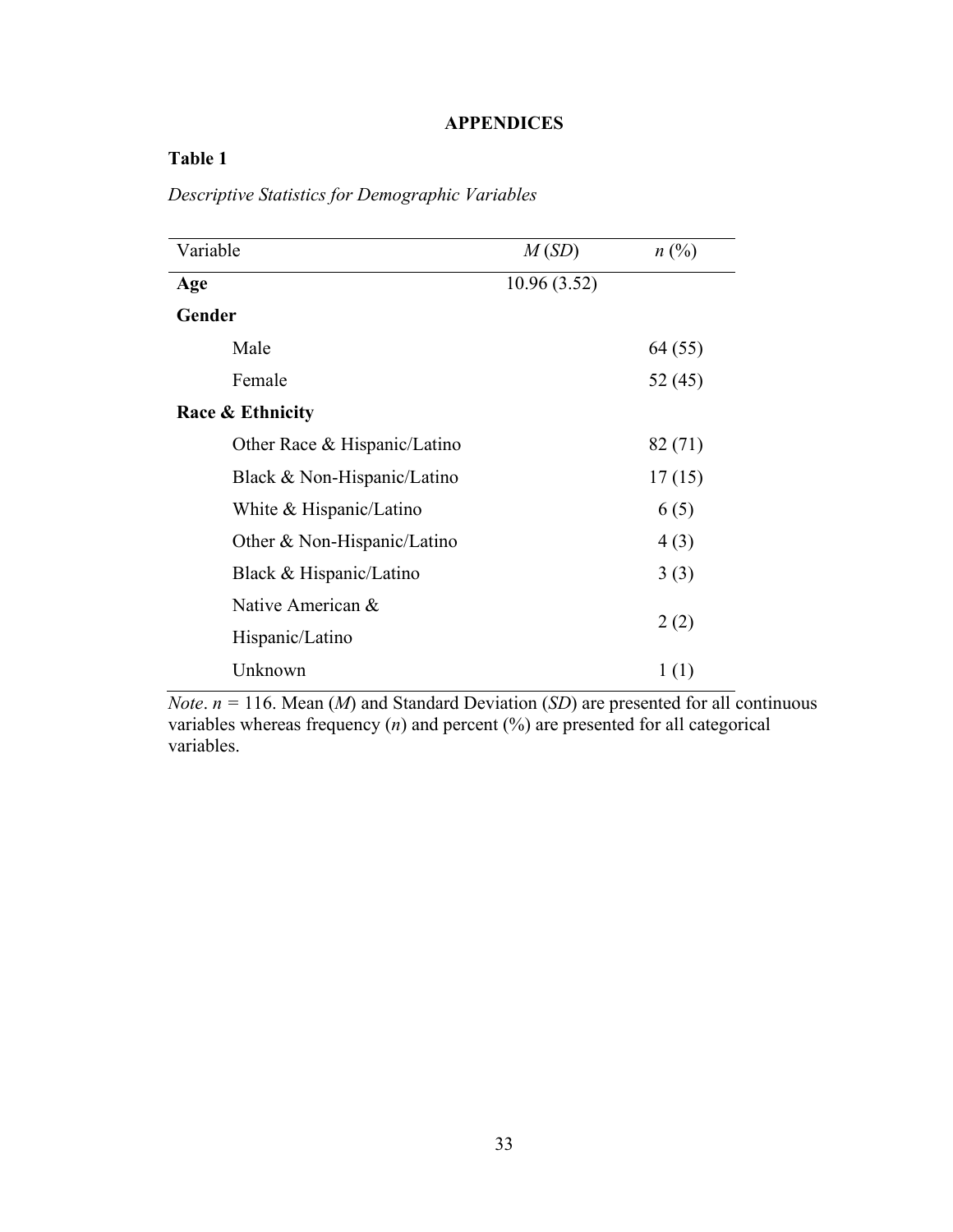| Variable                | M(SD)      | n(%)    |
|-------------------------|------------|---------|
| Exposure to SV          |            |         |
| No Exposure to SV       |            | 85 (73) |
| Exposed to SV           |            | 31(27)  |
| Exposure to FV          |            |         |
| No Exposure to FV       |            | 24(21)  |
| Exposed to FV           |            | 92 (79) |
| Exposure to CV          |            |         |
| No Exposure to          |            |         |
| <b>CV</b>               |            | 74 (64) |
| Exposed to CV           |            | 42 (36) |
| Cooperation - $M(SD)$   | 1.76(0.72) |         |
| Assertion - $M(SD)$     | 1.56(.68)  |         |
| Internalizing - $M(SD)$ | 4.93(2.76) |         |
| Externalizing - $M(SD)$ | 9.39(4.38) |         |

*Descriptive Statistics for Predictor and Criterion Variables*

*Note.*  $n = 116$ . Mean (*M*) and Standard Deviation (*SD*) are presented for all continuous variables whereas frequency (*n*) and percent (%) are presented for all categorical variables. SV = Sexual Violence, CV = Community Violence.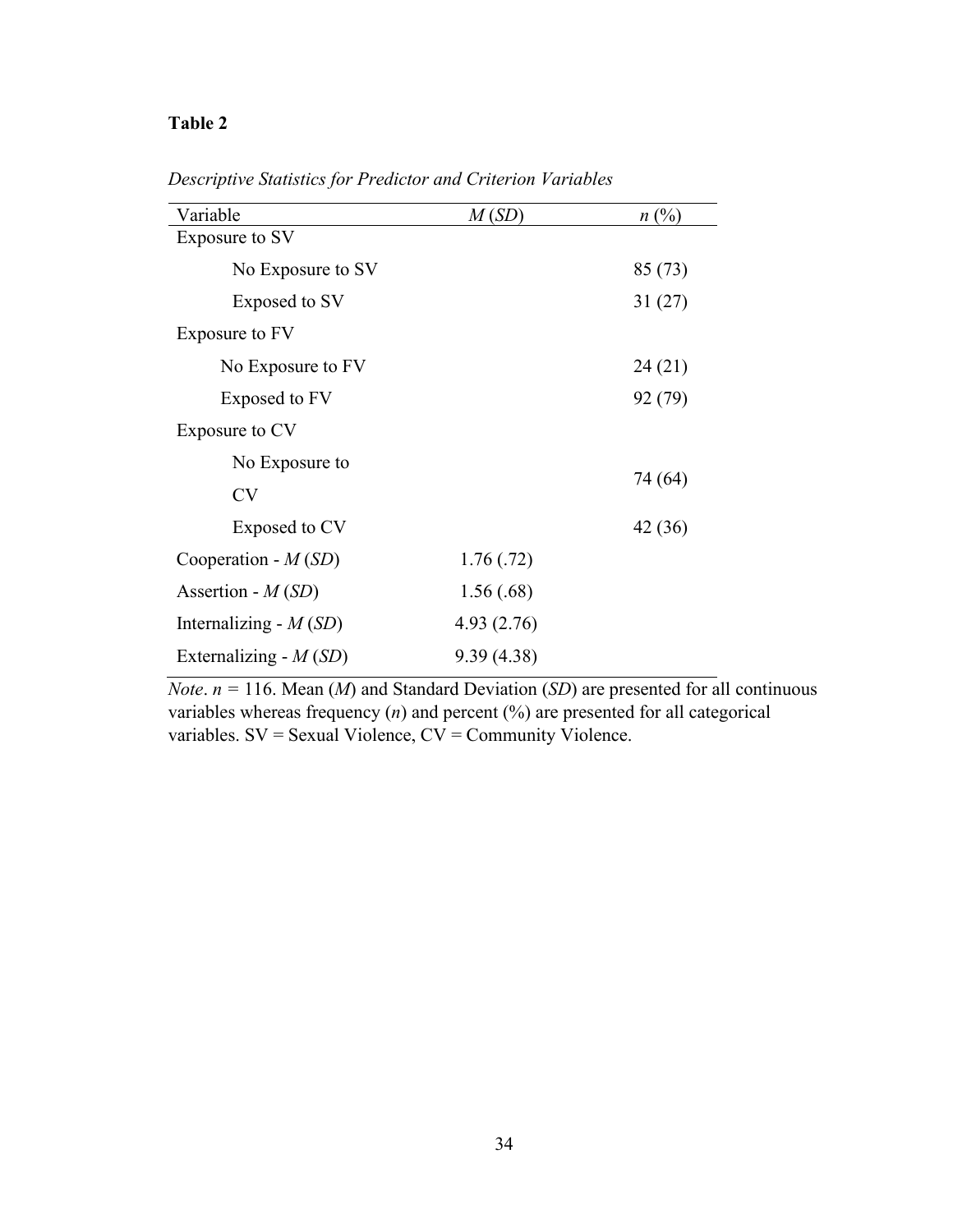*Pearson's r Correlations among Predictor and Criterion Variables*

| Variable |                                          | 1       | $\overline{2}$ | 3       | $\overline{4}$ | 5    | 6    | 7 |
|----------|------------------------------------------|---------|----------------|---------|----------------|------|------|---|
|          | 1. Exposure to<br><b>Sexual Violence</b> |         |                |         |                |      |      |   |
| 2.       | Exposure to<br><b>Family Violence</b>    | .068    |                |         |                |      |      |   |
|          | 3. Exposure to<br>Community<br>Violence  | $-.050$ | .296           |         |                |      |      |   |
| 4.       | Cooperation                              | $-.122$ | .002           | $-.119$ |                |      |      |   |
| 5.       | Assertion                                | $-.078$ | .034           | $-.282$ | .465           |      |      |   |
| 6.       | Internalizing                            | .257    | .218           | .024    | $-.326$        | .075 |      |   |
| 7.       | Externalizing                            | .197    | .005           | .073    | $-.570$        | .167 | .565 |   |

*Note*. Correlations larger than .19 are inconsistent with a correlation of *p*<.05 two tailed test.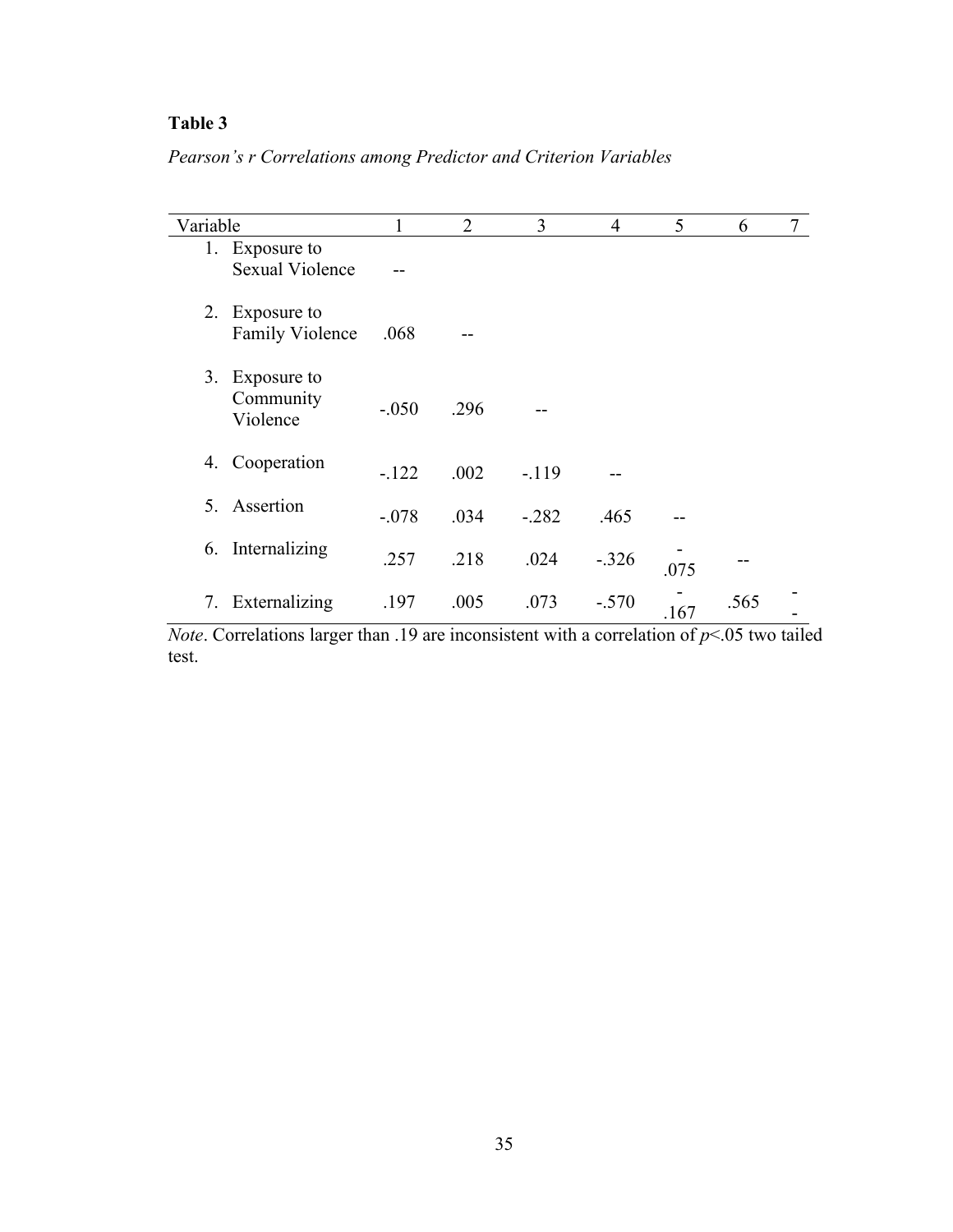|  | Predictors of BPI Internalizing in the Third Block of Hierarchical Regression |  |
|--|-------------------------------------------------------------------------------|--|
|  |                                                                               |  |

| Variable    | $\boldsymbol{B}$ | SEB  | $\beta$ | t        | $\boldsymbol{p}$ |
|-------------|------------------|------|---------|----------|------------------|
| Exposure to | 1.268            | .535 | .204    | 2.367    | .020             |
| <b>SV</b>   |                  |      |         |          |                  |
| Exposure to | 1.461            | .611 | .216    | 2.390    | .019             |
| <b>FV</b>   |                  |      |         |          |                  |
| Exposure to | $-.275$          | .537 | $-.048$ | $-.512$  | .610             |
| <b>CV</b>   |                  |      |         |          |                  |
| Cooperation | $-1.327$         | .372 | $-.345$ | $-3.571$ | < 0.01           |
| Assertion   | .326             | .406 | .081    | .803     | .424             |

*Note.* Cooperation and Assertion variables were centered and gender and exposure to violence variables were dummy coded prior to analyses. SV = Sexual Violence, CV = Community Violence, and BPI = Behavior Problem Index.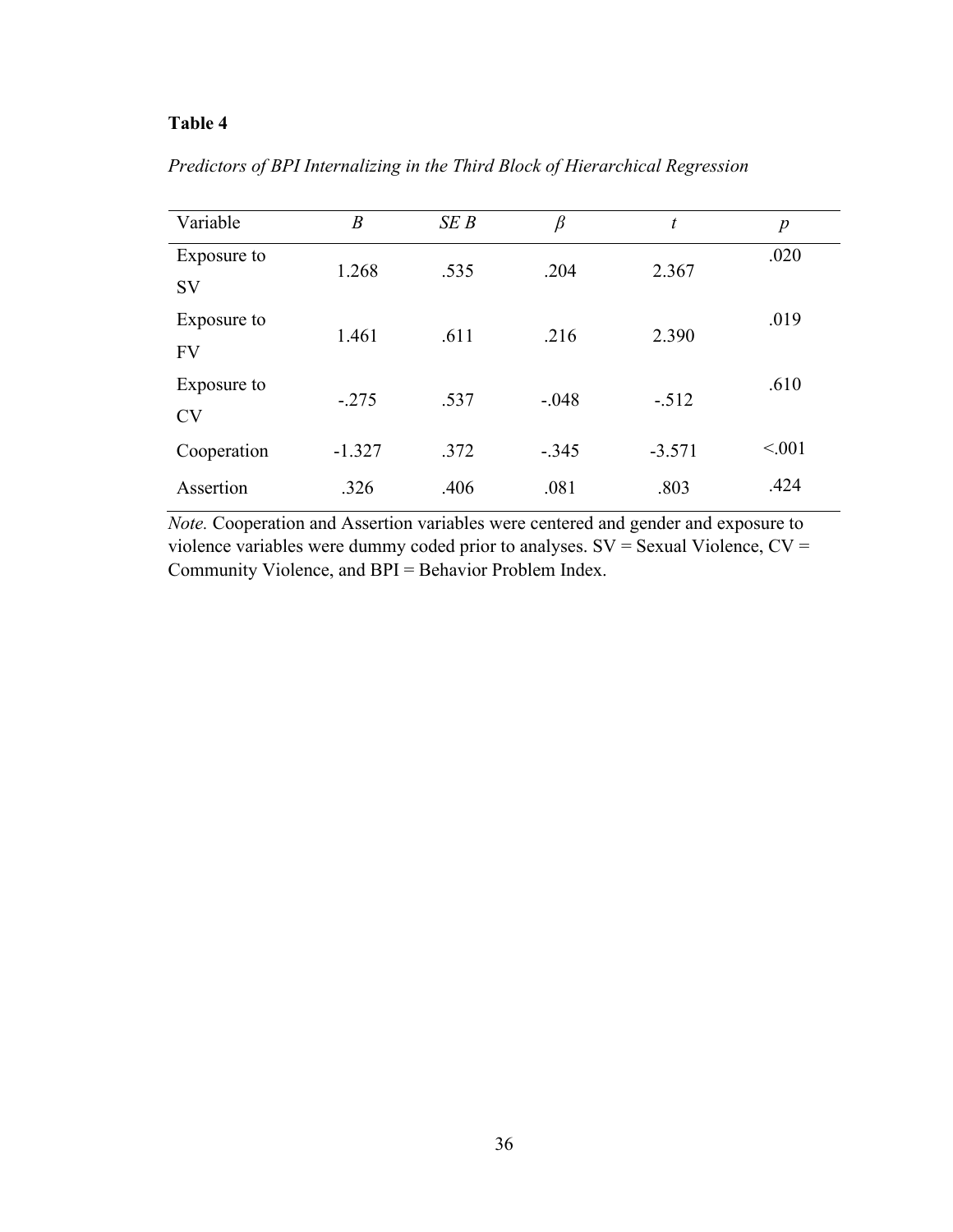*Predictors of BPI Externalizing in the Last Step of Hierarchical Regression with Community Violence by Social Skills (Cooperation and Assertion) Moderation Analysis* 

| Variable                          | $\boldsymbol{B}$ | SEB   |         | t        |         |
|-----------------------------------|------------------|-------|---------|----------|---------|
| Exposure to SV                    | 1.222            | .761  | .124    | 1.606    | .111    |
| Exposure to FV                    | .077             | .848  | .007    | .091     | .928    |
| Exposure to CV                    | .784             | .749  | .086    | 1.047    | .298    |
| Cooperation                       | $-3.046$         | .661  | $-.498$ | $-4.606$ | < 0.001 |
| Assertion                         | $-.340$          | .682  | $-.053$ | $-.498$  | .619    |
| Exposure to $CV x$<br>Cooperation | $-1.881$         | 1.071 | $-.192$ | $-1.756$ | .082    |
| Exposure to CV x<br>Assertion     | 3.902            | 1.203 | .340    | 3.243    | .002    |

*Note.* Cooperation and Assertion variables were centered and gender and exposure to violence variables were dummy coded prior to analyses. SV = Sexual Violence, CV = Community Violence, and BPI = Behavior Problem Index.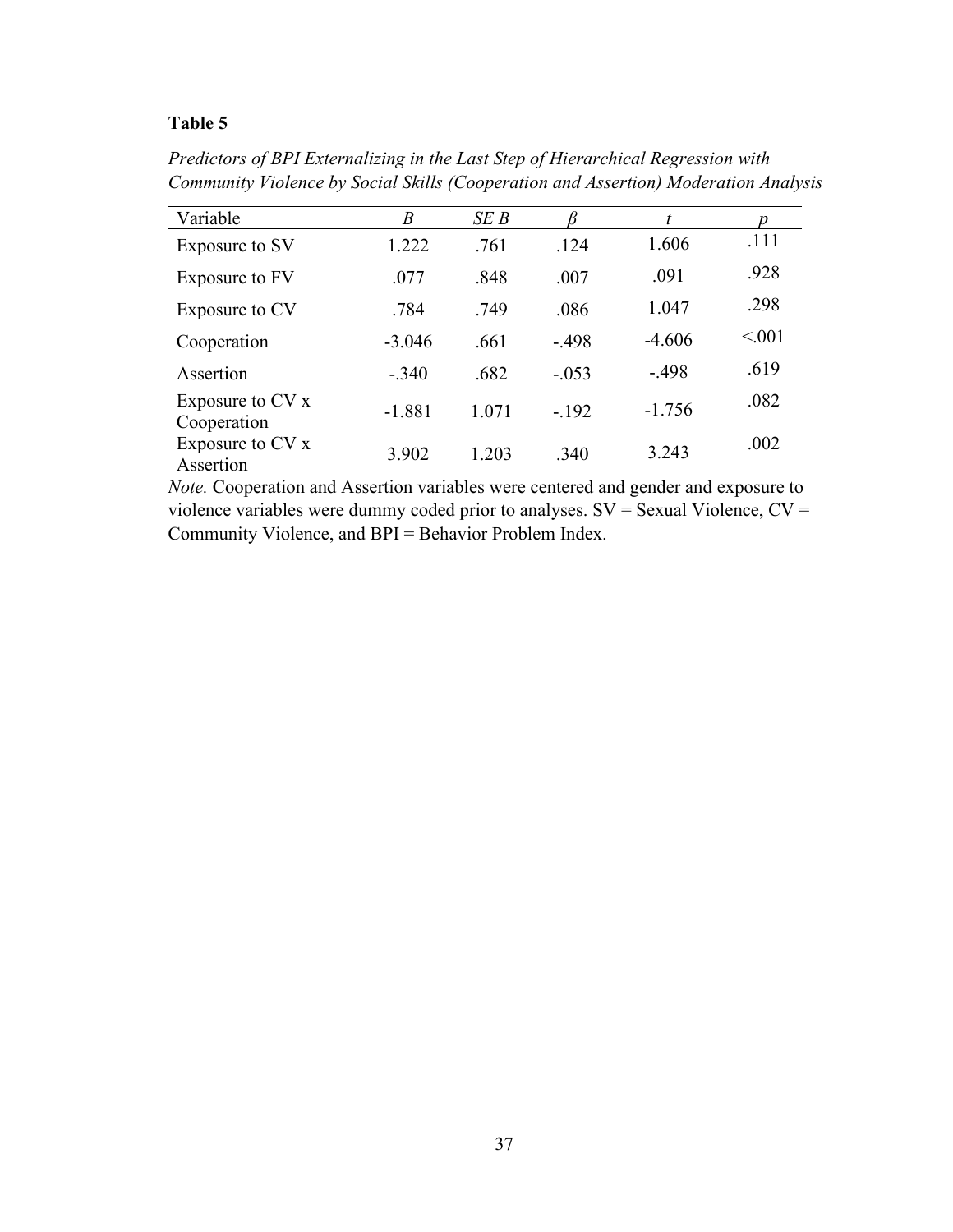# **Figure 1**

*Moderation of Assertion on Effects of Community Violence on Externalizing Symptoms*



*Note*. This figure demonstrates the moderating effects of assertion (social skills) on the relation between community violence exposure and externalizing symptoms. The interaction effect accounts for exposure to community violence, though many sample youth with and without community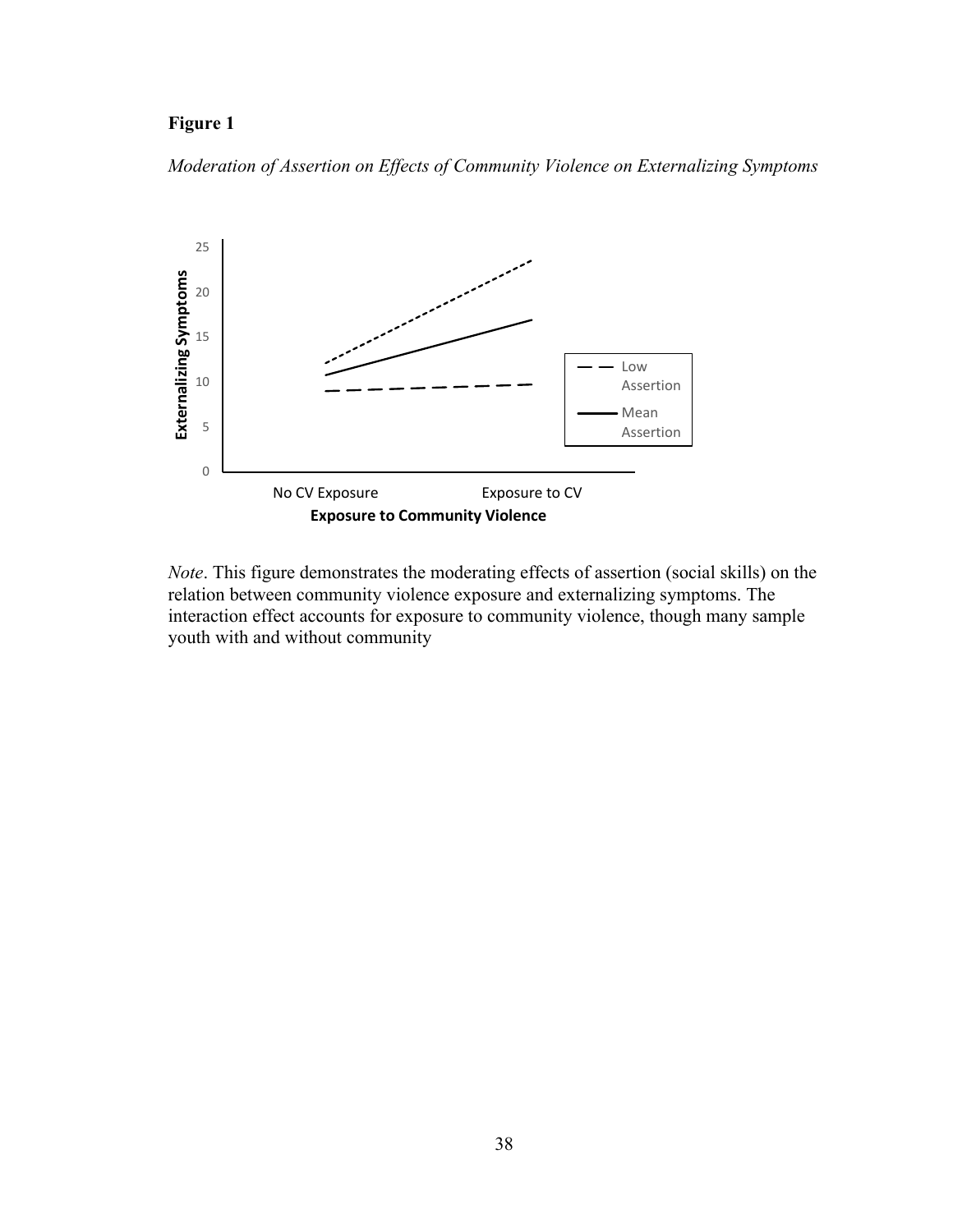## **REFERENCES**

Achenbach, T. M., Ivanova, M. Y., Rescorla, L. A., Turner, L. V., & Althoff, R. R. (2016). Internalizing/Externalizing Problems: Review and Recommendations for Clinical and Research Applications. *Journal of the American Academy of Child & Adolescent Psychiatry*, *55*(8), 647–656. https://doi.org/10.1016/j.jaac.2016.05.012

Alink, L. R. A., Cicchetti, D., Kim, J., & Rogosch, F. A. (2012). Longitudinal associations among child maltreatment, social functioning, and cortisol regulation. *Developmental Psychology*, *48*(1), 224–236. https://doi.org/10.1037/a0024892

- Beauchamp, M. H., & Anderson, V. (2010). SOCIAL: An integrative framework for the development of social skills. *Psychological Bulletin, 136*(1), 39– 64. https://doi.org/10.1037/a0017768
- Beyer, K., Wallis, A. B., & Hamberger, L. K. (2015). Neighborhood Environment and Intimate Partner Violence: A Systematic Review. *Trauma, Violence, & Abuse*, *16*(1), 16–47. https://doi.org/10.1177/1524838013515758
- Boxer, P., Morris, A. S., Terranova, A. M., Kithakye, M., Savoy, S. C., & McFaul, A. F. (2008). Coping with Exposure to Violence: Relations to Emotional Symptoms and Aggression in Three Urban Samples. *Journal of Child and Family Studies*, *17*(6), 881–893. https://doi.org/10.1007/s10826-008-9196-z

Briggs-Gowan, M. J., Estabrook, R., Henry, D., Grasso, D. G., Burns, J., McCarthy, K. J., Pollak, S. J., & Wakschlag, L. S. (2019). Parsing dimensions of family violence exposure in early childhood: Shared and specific contributions to emergent psychopathology and impairment. *Child Abuse & Neglect*, *87*, 100–111.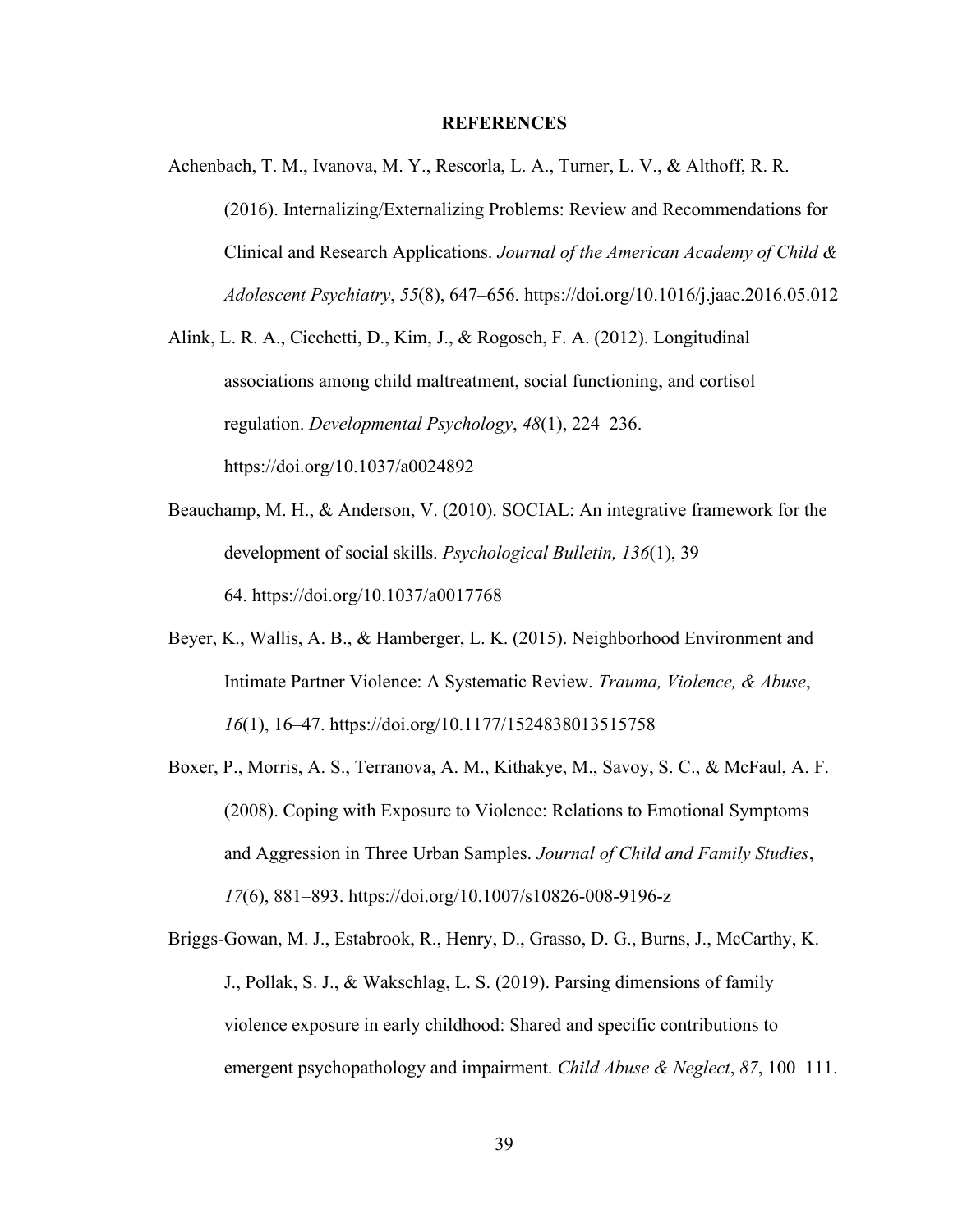https://doi.org/10.1016/j.chiabu.2018.06.006

- Butcher, F., Galanek, J. D., Kretschmar, J. M., & Flannery, D. J. (2015). The impact of neighborhood disorganization on neighborhood exposure to violence, trauma symptoms, and social relationships among at-risk youth. *Social Science & Medicine*, *146*, 300–306. https://doi.org/10.1016/j.socscimed.2015.10.013
- Case, L., & Smith, T. B. (2000). Ethnic representation in a sample of the literature of applied psychology. *Journal of Consulting and Clinical Psychology, 68*(6), 1107– 1110. https://doi.org/10.1037/0022-006X.68.6.1107
- Cecil, C. A. M., Viding, E., Barker, E. D., Guiney, J., & McCrory, E. J. (2014). Double disadvantage: The influence of childhood maltreatment and community violence exposure on adolescent mental health. *Journal of Child Psychology and Psychiatry*, *55*(7), 839–848. https://doi.org/10.1111/jcpp.12213
- Chan, Y.-C., & Yeung, J. W.-K. (2009). Children living with violence within the family and its sequel: A meta-analysis from 1995–2006. *Aggression and Violent Behavior*, *14*(5), 313–322. https://doi.org/10.1016/j.avb.2009.04.001
- Cook, C. R., Gresham, F. M., Kern, L., Barreras, R. B., Thornton, S., & Crews, S. D. (2008). Social Skills Training for Secondary Students With Emotional and/or Behavioral Disorders: A Review and Analysis of the Meta-Analytic Literature. *Journal of Emotional and Behavioral Disorders*, *16*(3), 131–144. https://doi.org/10.1177/1063426608314541
- Darwish, D., Esquivel, G. B., Houtz, J. C., & Alfonso, V. C. (2001). Play and social skills in maltreated and non-maltreated preschoolers during peer interactions. *Child Abuse*, 19.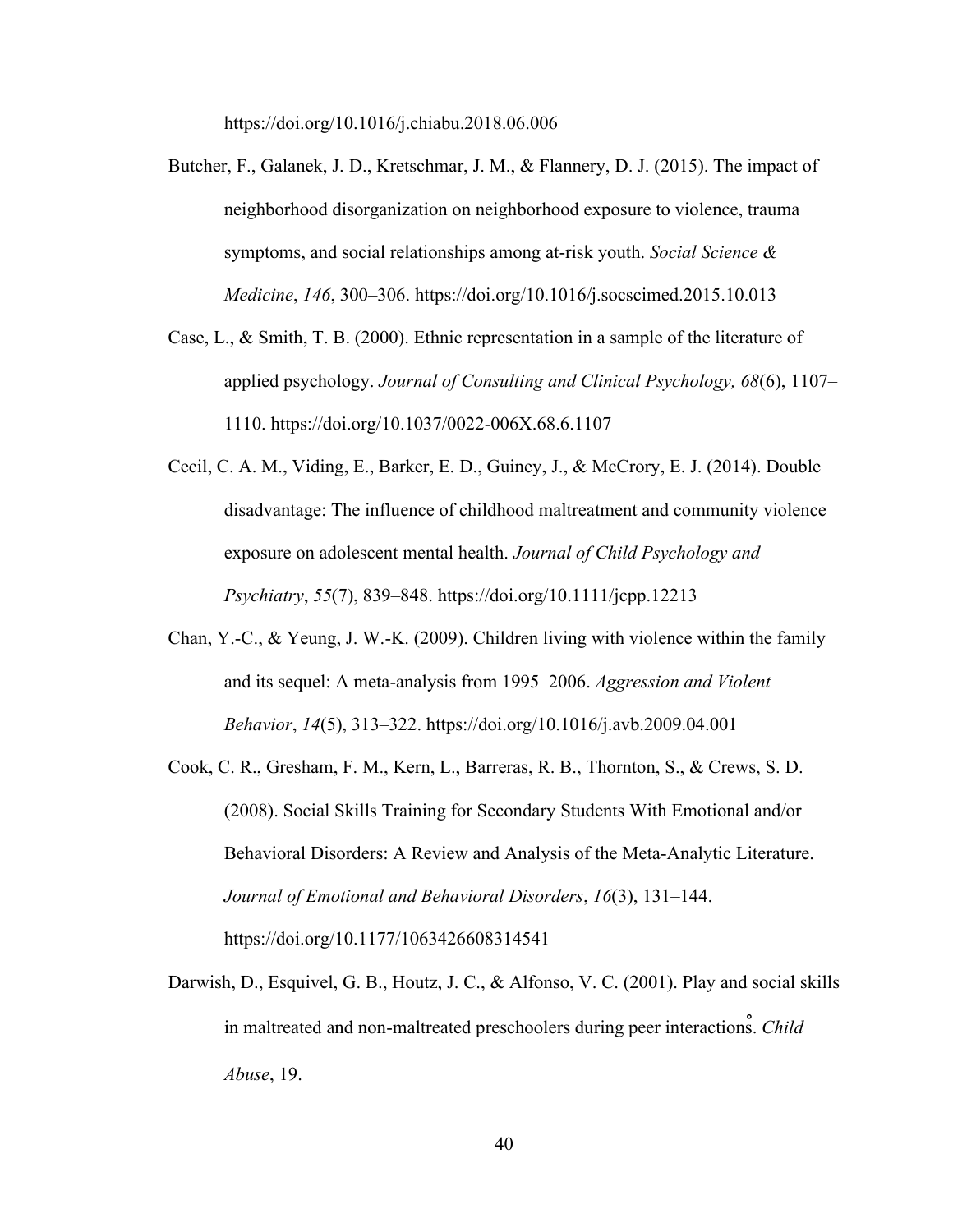- du Plessis, B., Kaminer, D., Hardy, A., & Benjamin, A. (2015). The contribution of different forms of violence exposure to internalizing and externalizing symptoms among young South African adolescents. *Child Abuse & Neglect*, *45*, 80–89. https://doi.org/10.1016/j.chiabu.2015.02.021
- Eisman, A. B., Stoddard, S. A., Heinze, J., Caldwell, C. H., & Zimmerman, M. A. (2015). Depressive symptoms, social support, and violence exposure among urban youth: A longitudinal study of resilience. *Developmental Psychology*, *51*(9), 1307–1316. https://doi.org/10.1037/a0039501
- Finkelhor, D., Ormrod, R. K., & Turner, H. A. (2007). Poly-victimization: A neglected component in child victimization. *Child Abuse & Neglect*, *31*(1), 7–26. https://doi.org/10.1016/j.chiabu.2006.06.008
- Finkelhor, D., Turner, H. A., Shattuck, A., & Hamby, S. L. (2015). Prevalence of Childhood Exposure to Violence, Crime, and Abuse: Results From the National Survey of Children's Exposure to Violence. *JAMA Pediatrics*, *169*(8), 746. https://doi.org/10.1001/jamapediatrics.2015.0676
- Fleckman, J. M., Drury, S. S., Taylor, C. A., & Theall, K. P. (2016). Role of Direct and Indirect Violence Exposure on Externalizing Behavior in Children. *Journal of Urban Health*, *93*(3), 479–492. https://doi.org/10.1007/s11524-016-0052-y

Fowler, P. J., Tompsett, C. J., Braciszewski, J. M., Jacques-Tiura, A. J., & Baltes, B. B. (2009). Community violence: A meta-analysis on the effect of exposure and mental health outcomes of children and adolescents. *Development and Psychopathology*, *21*(1), 227–259. https://doi.org/10.1017/S0954579409000145

Gaylord-Harden, N. K., Cunningham, J. A., & Zelencik, B. (2011). Effects of Exposure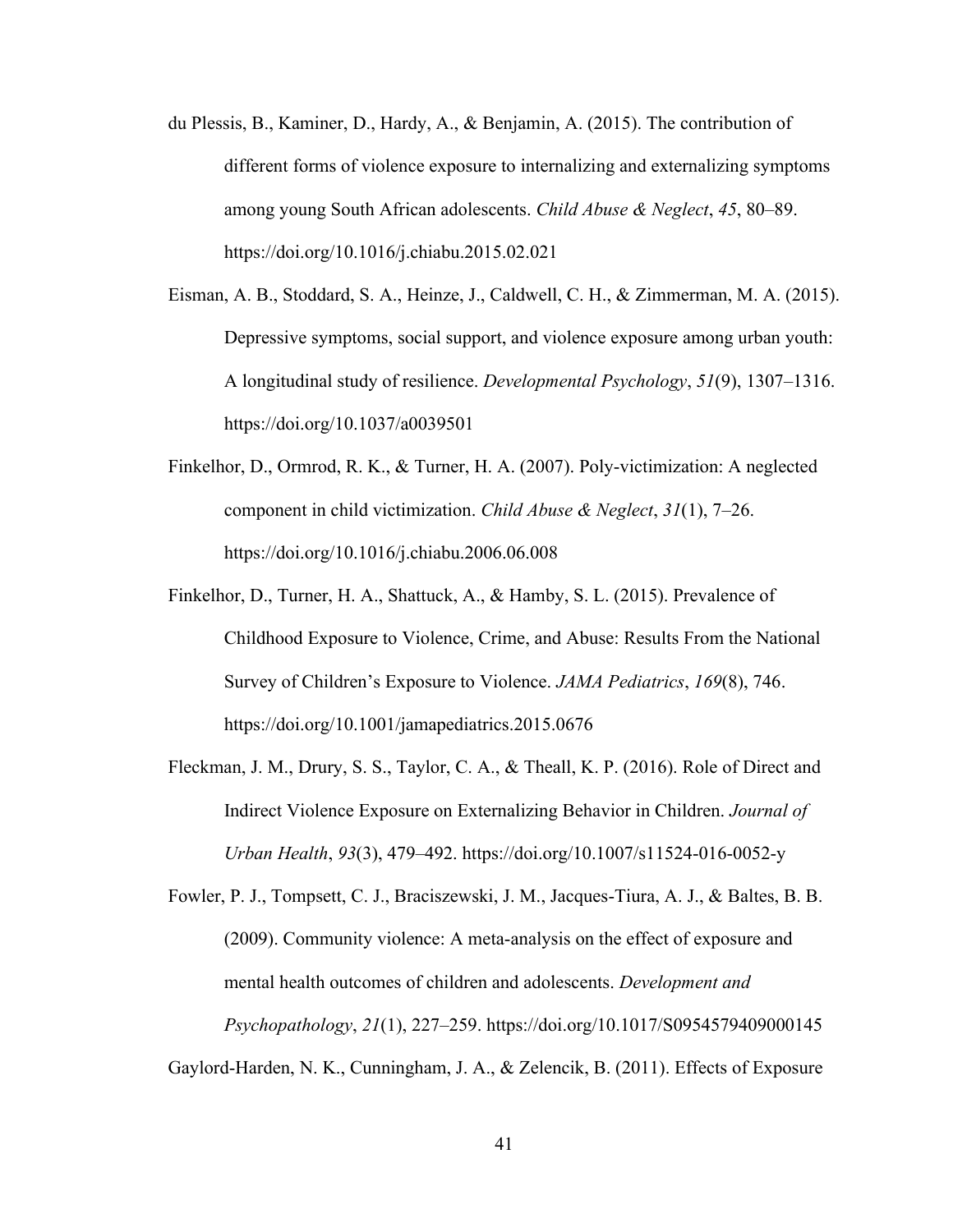to Community Violence on Internalizing Symptoms: Does Desensitization to Violence Occur in African American Youth? *Journal of Abnormal Child Psychology*, *39*(5), 711–719. https://doi.org/10.1007/s10802-011-9510-x

- Gaylord-Harden, N. K., Dickson, D., & Pierre, C. (2016). Profiles of Community Violence Exposure Among African American Youth: An Examination of Desensitization to Violence Using Latent Class Analysis. *Journal of Interpersonal Violence*, *31*(11), 2077–2101. https://doi.org/10.1177/0886260515572474
- Girard, L.-C., Tremblay, R. E., Nagin, D., & Côté, S. M. (2019). Development of Aggression Subtypes from Childhood to Adolescence: A Group-Based Multi-Trajectory Modelling Perspective. *Journal of Abnormal Child Psychology*, *47*(5), 825–838. https://doi.org/10.1007/s10802-018-0488-5
- Gorman-Smith, D., Henry, D. B., & Tolan, P. H. (2004). Exposure to community violence and violence perpetration: The protective effects of family functioning. *Journal of Clinical Child and Adolescent Psychology*, *33*(3), 439–449. https://doi.org/10.1207/s15374424jccp3303\_2
- Gresham, F. & Elliott, S. N. (2008). Social skills improvement system (SSIS) rating scales. *SSIS Rating Scales.*
- Gresham, F. M., Elliott, S. N., & Kettler, R. J. (2010). Base rates of social skills acquisition/performance deficits, strengths, and problem behaviors: An analysis of the Social Skills Improvement System—Rating Scales. *Psychological Assessment*, *22*(4), 809–815. https://doi.org/10.1037/a0020255
- Guerra, N. G., Rowell Huesmann, L., & Spindler, A. (2003). Community Violence Exposure, Social Cognition, and Aggression Among Urban Elementary School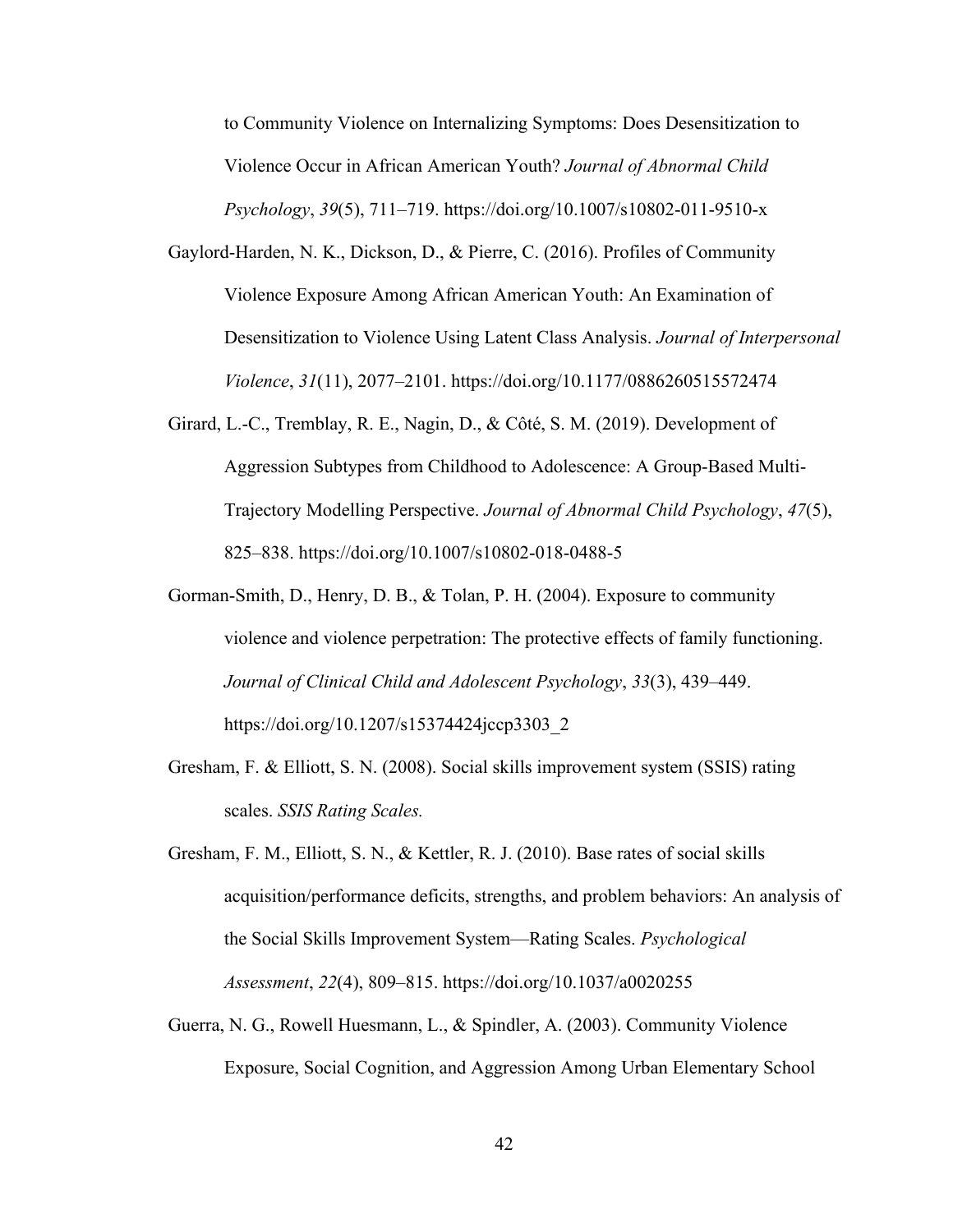Children. *Child Development*, *74*(5), 1561–1576. https://doi.org/10.1111/1467- 8624.00623

- Guttmannova, K., Szanyi, J. M., & Cali, P. W. (2008). Internalizing and Externalizing Behavior Problem Scores: Cross-Ethnic and Longitudinal Measurement Invariance of the Behavior Problem Index. *Educational and Psychological Measurement*, *68*(4), 676–694. https://doi.org/10.1177/0013164407310127
- Haahr-Pederson, I., Hyland, P., Hansen, M., Perera, C., Spitz, P., Holm Bramsen, R., & Vallieres, F. (2021). Patterns of childhood adversity and their associations with internalizing and externalizing problems among at-risk boys and girls. *Child Abuse and Neglect, 121*, https://doi.org/10.1016/j.chiabu.2021.105272
- Hartl, A. C., Laursen, B., Cantin, S., & Vitaro, F. (2020). A Test of the Bistrategic Control Hypothesis of Adolescent Popularity. *Child Development*, *91*(3), e635– e648. https://doi.org/10.1111/cdev.13269
- Hawley, P. H. (2003). Prosocial and Coercive Configurations of Resource Control in Early Adolescence: A Case for the Well-Adapted Machiavellian. *Merrill-Palmer Quarterly*, *49*(3), 279–309. https://doi.org/10.1353/mpq.2003.0013
- Heleniak, C., & McLaughlin, K. A. (2020). Social-cognitive mechanisms in the cycle of violence: Cognitive and affective theory of mind, and externalizing psychopathology in children and adolescents. *Development and Psychopathology*, *32*(2), 735–750. https://doi.org/10.1017/S0954579419000725
- Ho, M. Y., & Cheung, F. M. (2010). The Differential Effects of Forms and Settings of Exposure to Violence on Adolescents' Adjustment. *Journal of Interpersonal Violence*, *25*(7), 1309–1337. https://doi.org/10.1177/0886260509340548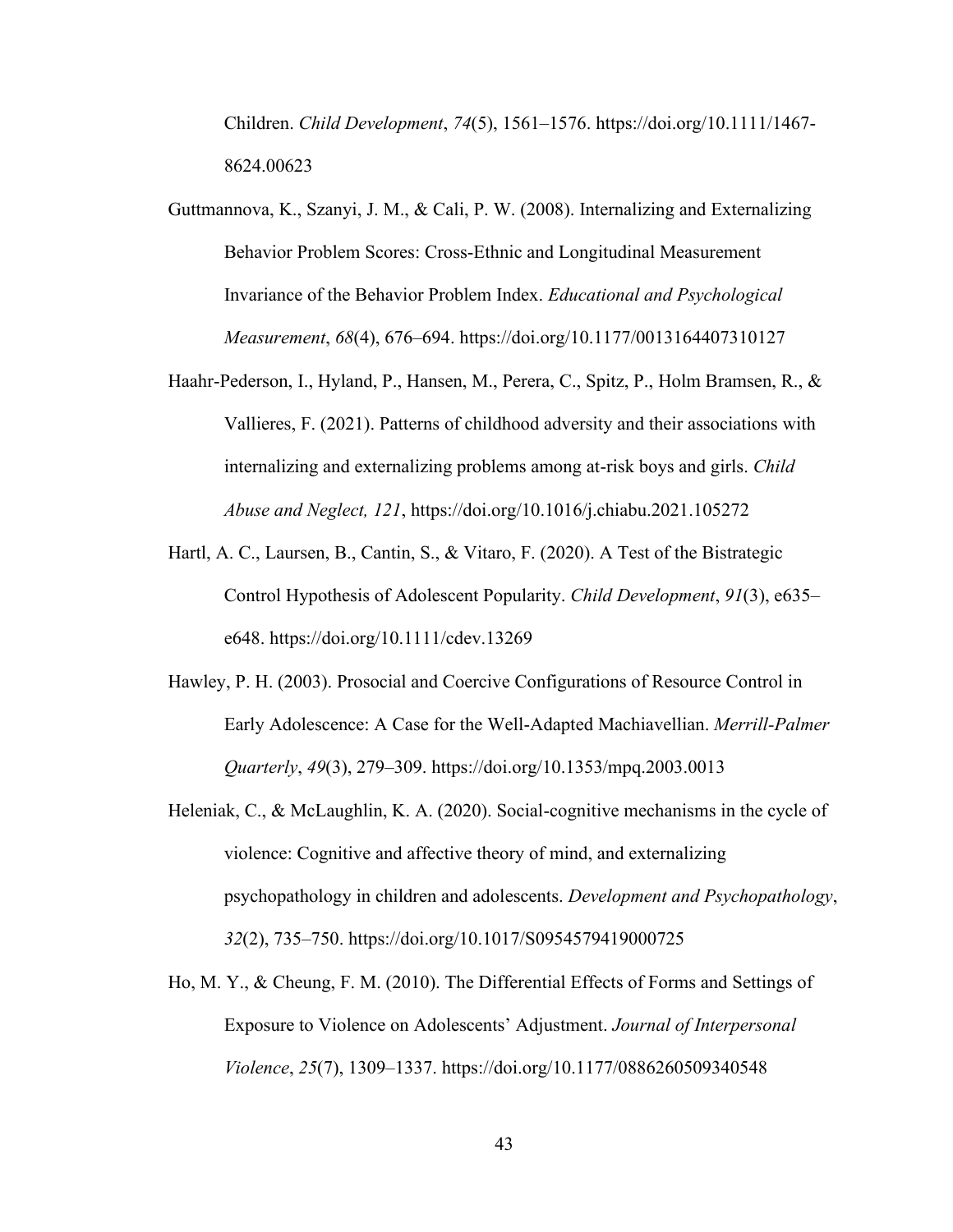- Holmes, M. R., Voith, L. A., & Gromoske, A. N. (2015). Lasting Effect of Intimate Partner Violence Exposure During Preschool on Aggressive Behavior and Prosocial Skills. *Journal of Interpersonal Violence*, *30*(10), 1651–1670. https://doi.org/10.1177/0886260514552441
- Holosko, M. J. (2015). The Empirical Base for the Implementation of Social Skills Training with Maltreated Children. In J. S. Wodarski, M. J. Holosko, & M. D. Feit (Eds.), *Evidence-Informed Assessment and Practice in Child Welfare* (pp. 261–278). Springer International Publishing. https://doi.org/10.1007/978-3-319- 12045-4\_14
- Howell, K. H. (2011). Resilience and psychopathology in children exposed to family violence. *Aggression and Violent Behavior*, *16*(6), 562–569. https://doi.org/10.1016/j.avb.2011.09.001
- Jaffee, S. R. (2017). Child Maltreatment and Risk for Psychopathology in Childhood and Adulthood. *Annual Review of Clinical Psychology*, *13*(1), 525–551. https://doi.org/10.1146/annurev-clinpsy-032816-045005
- Kaufman, J., Birmaher, B., Brent, D., Rao, U., Flynn, C., Moreci, P., Williamson, D., & Ryan, N. (1997). Schedule for Affective Disorders and Schizophrenia for School-Age Children-Present and Lifetime Version (K-SADS-PL): Initial Reliability and Validity Data. *Journal of the American Academy of Child & Adolescent Psychiatry*, *36*(7), 980–988. https://doi.org/10.1097/00004583-199707000-00021
- Kokko, K., Tremblay, R. E., Lacourse, E., Nagin, D. S., & Vitaro, F. (2006). Trajectories of Prosocial Behavior and Physical Aggression in Middle Childhood: Links to Adolescent School Dropout and Physical Violence. *Journal of Research on*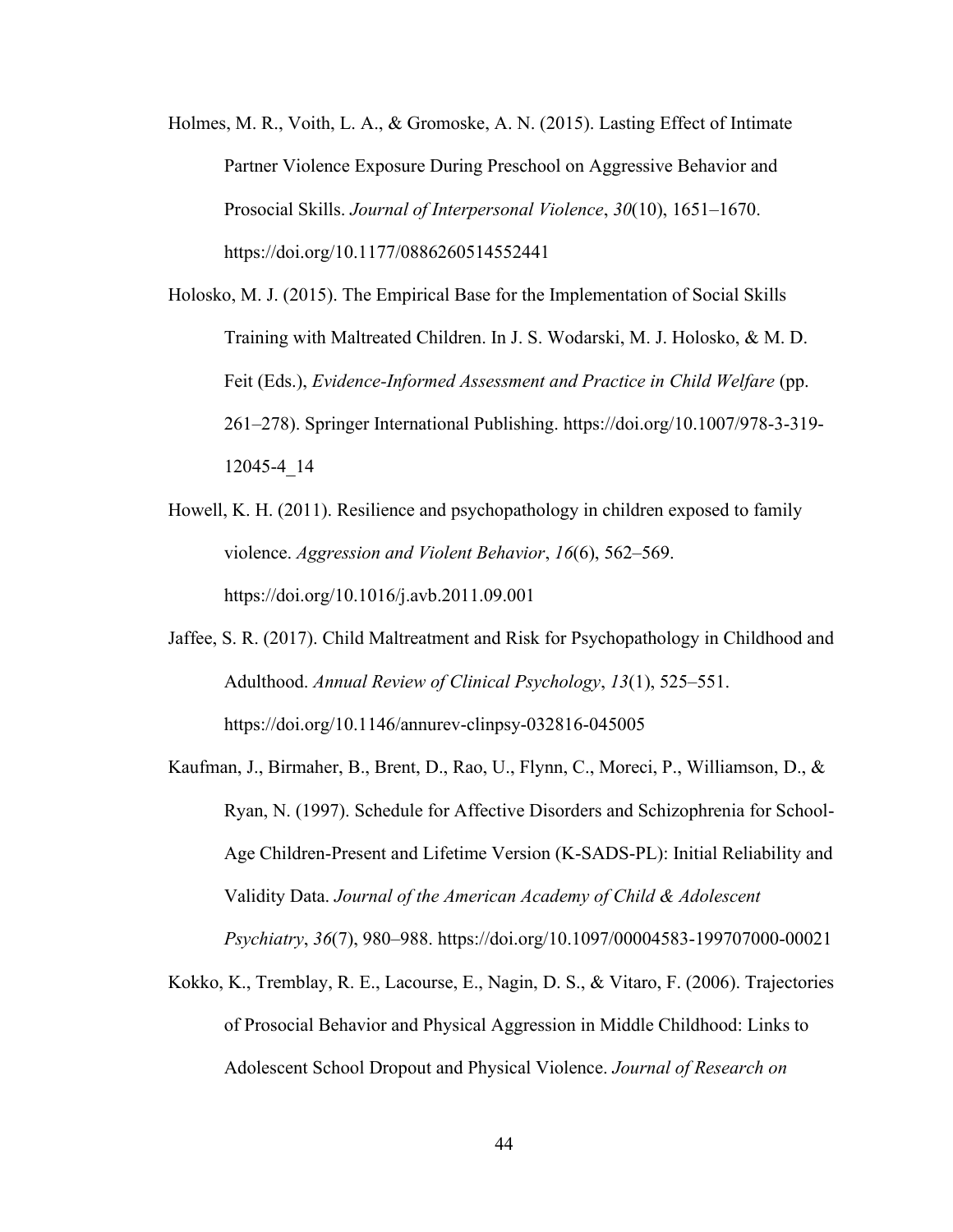*Adolescence*, *16*(3), 403–428. https://doi.org/10.1111/j.1532-7795.2006.00500.x

- Krug, E. G., Mercy, J. A., Dahlberg, L. L., & Zwi, A. B. (2002). The world report on violence and health. *The Lancet*, *360*(9339), 1083–1088. https://doi.org/10.1016/S0140-6736(02)11133-0
- Lambert, S. F., Tache, R. M., Liu, S. R., Nylund-Gibson, K., & Ialongo, N. S. (2021). Individual Differences in Patterns of Community Violence Exposure and Internalizing and Externalizing Behaviors. *Journal of Interpersonal Violence*, *36*(19–20), 9484–9506. https://doi.org/10.1177/0886260519867148
- Lombera, A., Lee, A. H., Sharma-Patel, K., & Brown, E. J. (2021). Threat-specific maltreatment exposure: Comparison of measurement models and associations with internalizing, externalizing, and PTSD symptoms. *Child Abuse & Neglect*, *115*, 105010. https://doi.org/10.1016/j.chiabu.2021.105010
- Lum, J. A. G., Powell, M., & Snow, P. C. (2018). The influence of maltreatment history and out-of-home-care on children's language and social skills. *Child Abuse & Neglect*, *76*, 65–74. https://doi.org/10.1016/j.chiabu.2017.10.008
- Lynch, M., & Cicchetti, D. (1998). An ecological-transactional analysis of children and contexts: The longitudinal interplay among child maltreatment, community violence, and children's symptomatology. *Development and Psychopathology*, *10*(2), 235–257. https://doi.org/10.1017/S095457949800159X
- Ma, J., Grogan-Kaylor, A., & Delva, J. (2016). Behavior Problems Among Adolescents Exposed to Family and Community Violence in Chile: Behavior Problems Among Adolescents Exposed to Violence. *Family Relations*, *65*(3), 502–516. https://doi.org/10.1111/fare.12199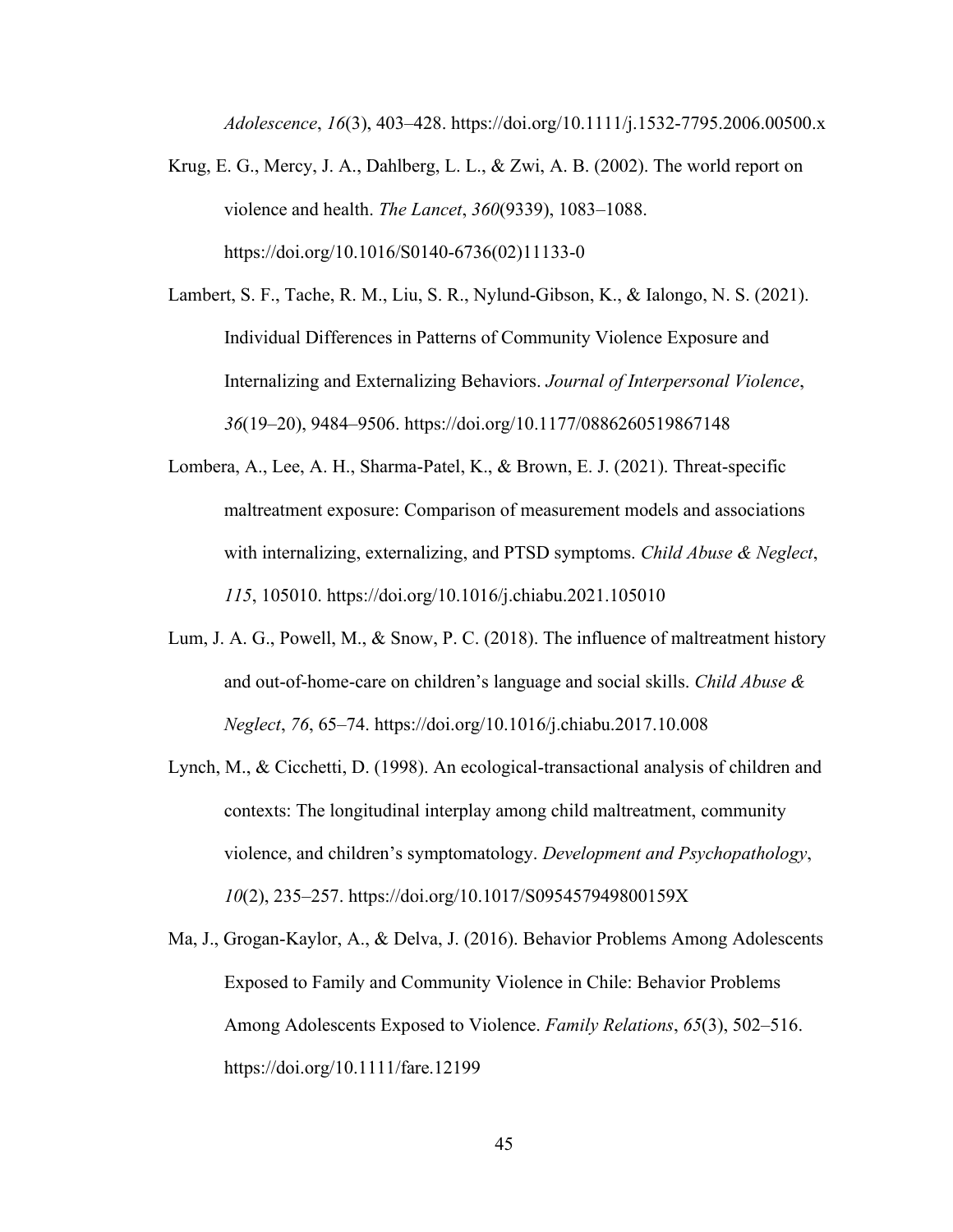- Maneta, E. K., White, M., & Mezzacappa, E. (2017). Parent-child aggression, adultpartner violence, and child outcomes: A prospective, population-based study. *Child Abuse & Neglect*, *68*, 1–10. https://doi.org/10.1016/j.chiabu.2017.03.017
- Margetts, K. (2004). Identifying and supporting behaviours associated with co-operation, assertion and self-control in young children starting school. *European Early Childhood Education Research Journal*, *12*(2), 75–85. https://doi.org/10.1080/13502930485209441
- Margolin, G. (2005). Children's Exposure to Violence: Exploring Developmental Pathways to Diverse Outcomes. *Journal of Interpersonal Violence, 20*(1), 72-81, https://doi.org/10.1177%2F0886260504268371
- Margolin, G., & Gordis, E. B. (2000). The Effects of Family and Community Violence on Children. *Annual Review of Psychology*, *51*(1), 445–479. https://doi.org/10.1146/annurev.psych.51.1.445
- Martin, L., Sigda, K. B., & Kupersmidt, B. (1998). Family and Neighborhood Violence: Predictors of Depressive Symptomatology among Incarcerated Youth. *The Prison Journal, 78*(4), 423-438. https://doi.org/10.1177%2F0032885598078004005
- Masten, A. S. (2006). Developmental psychopathology: Pathways to the future. *International Journal of Behavioral Development*, *30*(1), 47–54. https://doi.org/10.1177/0165025406059974
- McLaughlin, K. A. (2016). Future Directions in Childhood Adversity and Youth Psychopathology. *Journal of Clinical Child & Adolescent Psychology*, *45*(3), 361–382. https://doi.org/10.1080/15374416.2015.1110823

McLaughlin, K. A., & Lambert, H. K. (2017). Child trauma exposure and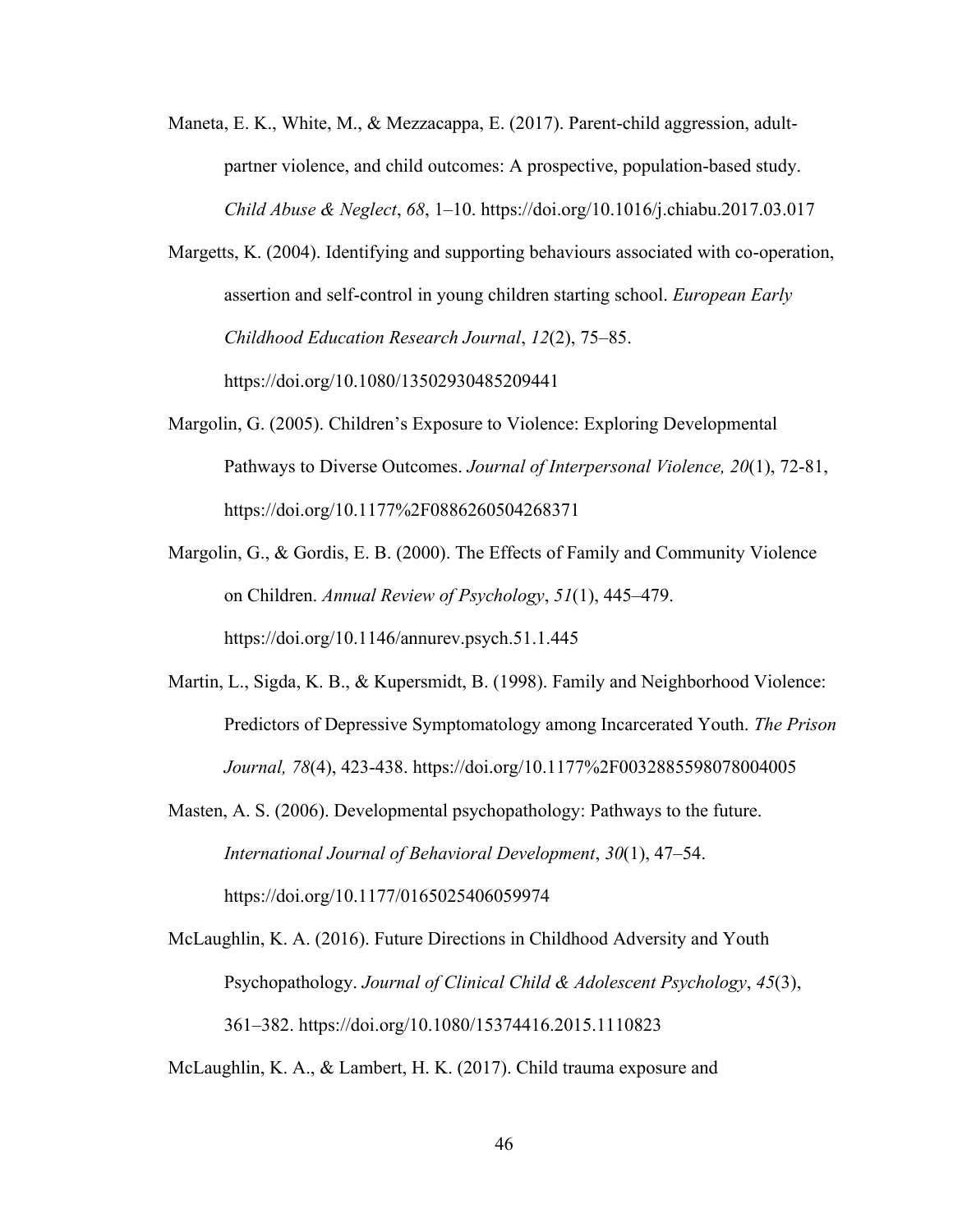psychopathology: Mechanisms of risk and resilience. *Current Opinion in Psychology*, *14*, 29–34. https://doi.org/10.1016/j.copsyc.2016.10.004

- Memmott-Elison, M. K., Holmgren, H. G., Padilla-Walker, L. M., & Hawkins, A. J. (2020). Associations between prosocial behavior, externalizing behaviors, and internalizing symptoms during adolescence: A meta-analysis. *Journal of Adolescence*, *80*, 98–114. https://doi.org/10.1016/j.adolescence.2020.01.012
- Miller, A. B., Sheridan, M. A., Hanson, J. L., McLaughlin, K. A., Bates, J. E., Lansford, J. E., Pettit, G. S., & Dodge, K. A. (2018). Dimensions of deprivation and threat, psychopathology, and potential mediators: A multi-year longitudinal analysis. *Journal of Abnormal Psychology*, *127*(2), 160–170. https://doi.org/10.1037/abn0000331
- Milojevich, H. M., Norwalk, K. E., & Sheridan, M. A. (2019). Deprivation and threat, emotion dysregulation, and psychopathology: Concurrent and longitudinal associations. *Development and Psychopathology*, *31*(3), 847–857. https://doi.org/10.1017/S0954579419000294
- Mohammad, E. T., Shapiro, E. R., Wainwright, L. D., & Carter, A. S. (2015). Impacts of Family and Community Violence Exposure on Child Coping and Mental Health. *Journal of Abnormal Child Psychology*, *43*(2), 203–215. https://doi.org/10.1007/s10802-014-9889-2
- Molnar, B. E., Beatriz, E. D., & Beardslee, W. R. (2016). Community-Level Approaches to Child Maltreatment Prevention. *Trauma, Violence, & Abuse*, *17*(4), 387–397. https://doi.org/10.1177/1524838016658879

Moylan, C. A., Herrenkohl, T. I., Sousa, C., Tajima, E. A., Herrenkohl, R. C., & Russo,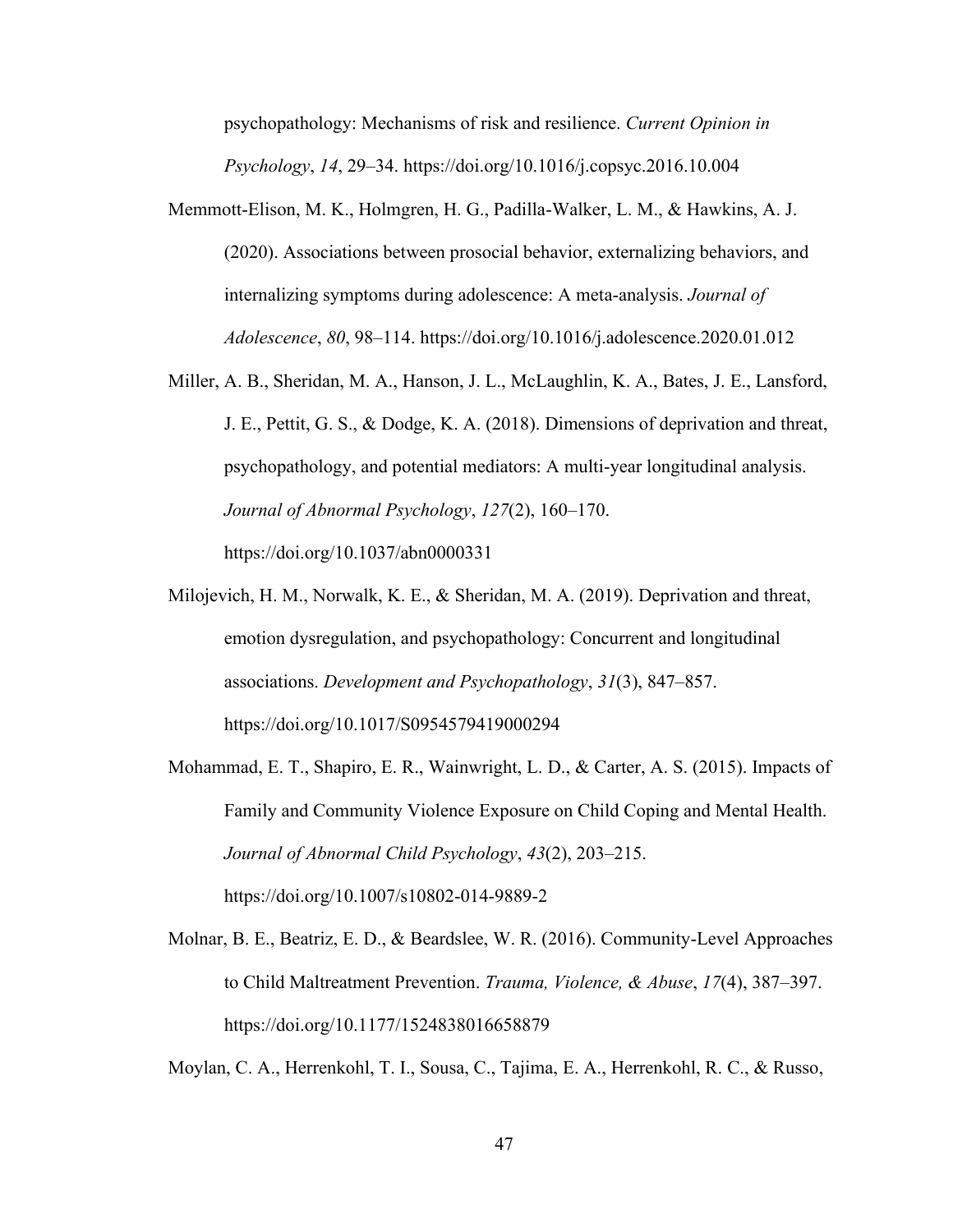M. J. (2010). The Effects of Child Abuse and Exposure to Domestic Violence on Adolescent Internalizing and Externalizing Behavior Problems. *Journal of Family Violence*, *25*(1), 53–63. https://doi.org/10.1007/s10896-009-9269-9

- Mrug, S., Loosier, P. S., & Windle, M. (2008). Violence exposure across multiple contexts: Individual and joint effects on adjustment. *American Journal of Orthopsychiatry*, *78*(1), 70–84. https://doi.org/10.1037/0002-9432.78.1.70
- Mrug, S., Madan, A., & Windle, M. (2016). Emotional Desensitization to Violence Contributes to Adolescents' Violent Behavior. *Journal of Abnormal Child Psychology*, *44*(1), 75–86. https://doi.org/10.1007/s10802-015-9986-x
- Muller, R. T., Goebel-Fabbri, A. E., Diamond, T., & Dinklage, D. (2000). Social support and the relationship between family and community violence exposure and psychopathology among high risk adolescents. *Child Abuse & Neglect*, *24*(4), 449–464. https://doi.org/10.1016/S0145-2134(00)00117-4
- Ng-Mak, D. S., Salzinger, S., Feldman, R. S., & Stueve, A. (2010). Pathologic Adaptation to Community Violence Among Innter-City Youth. *American Journal of Orthopsychiatry, 74*(2), 196-208. https://doi.org/10.1037/0002-9432.74.2.196
- Nolen-Hoeksema, S. & Watkins, E. R. (2011). A Heuristic for Developing Transdiagnostic Models of Psychopathology: Explaining Multifinality and Divergent Trajectories. *Perspectives on Psychological Science, 6*(6), 589-609. https://doi.org/10.1177%2F1745691611419672
- Nöthling, J., Suliman, S., Martin, L., Simmons, C., & Seedat, S. (2019). Differences in Abuse, Neglect, and Exposure to Community Violence in Adolescents With and Without PTSD and Depression. *Journal of Interpersonal Violence*, *34*(21–22),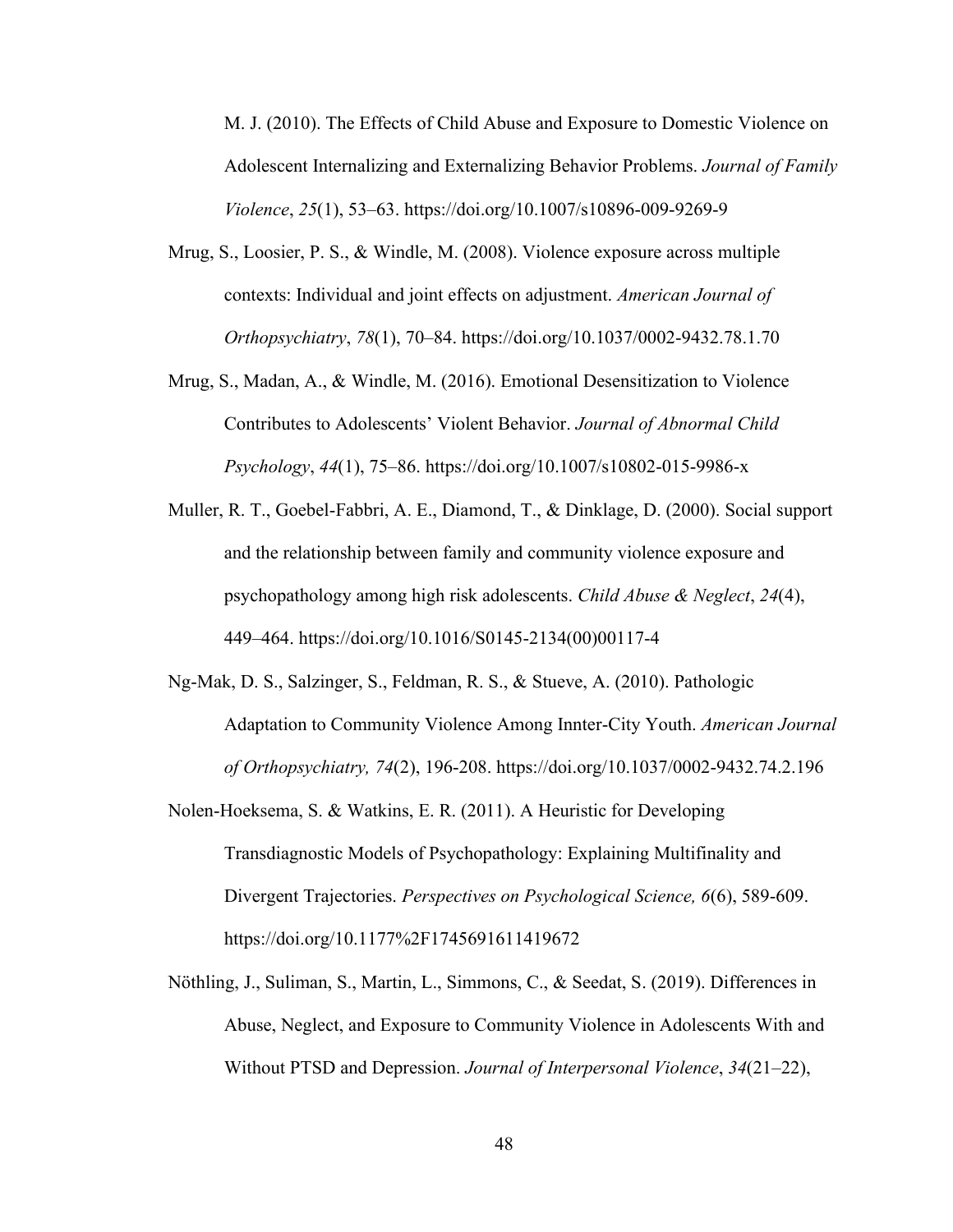4357–4383. https://doi.org/10.1177/0886260516674944

- Oravecz, L. M., Osteen, P. J., Sharpe, T. L., & Randolph, S. M. (2011). Assessing lowincome African-American pre-schoolers' behaviour problems in relationship to community violence, inter-partner conflict, parenting, informal social support and social skills: Community violence exposure. *Child & Family Social Work*, *16*(3), 310–324. https://doi.org/10.1111/j.1365-2206.2010.00742.x
- Oshri, A., Topple, T. A., & Carlson, M. W. (2017). Positive Youth Development and Resilience: Growth Patterns of Social Skills Among Youth Investigated for Maltreatment. *Child Development*, *88*(4), 1087–1099. https://doi.org/10.1111/cdev.12865
- Pérez-González, A., Guilera, G., Pereda, N., & Jarne, A. (2017). Protective factors promoting resilience in the relation between child sexual victimization and internalizing and externalizing symptoms. *Child Abuse & Neglect*, *72*, 393–403. https://doi.org/10.1016/j.chiabu.2017.09.006
- Peterson, J. L., & Zill, N. (1986). Marital Disruption, Parent-Child Relationships, and Behavior Problems in Children. *Journal of Marriage and Family*, *48*(2), 295–307. https://doi.org/10.2307/352397
- Pitzer, M., Esser, G., Schmidt, M. H., & Laucht, M. (2009). Temperamental predictors of externalizing problems among boys and girls: A longitudinal study in a high-risk sample from ages 3 months to 15 years. *European Archives of Psychiatry and Clinical Neuroscience*, *259*(8), 445. https://doi.org/10.1007/s00406-009-0009-1
- Racine, N., Eirich, R., Dimitropoulos, G., Hartwick, C., & Madigan, S. (2020). Development of trauma symptoms following adversity in childhood: The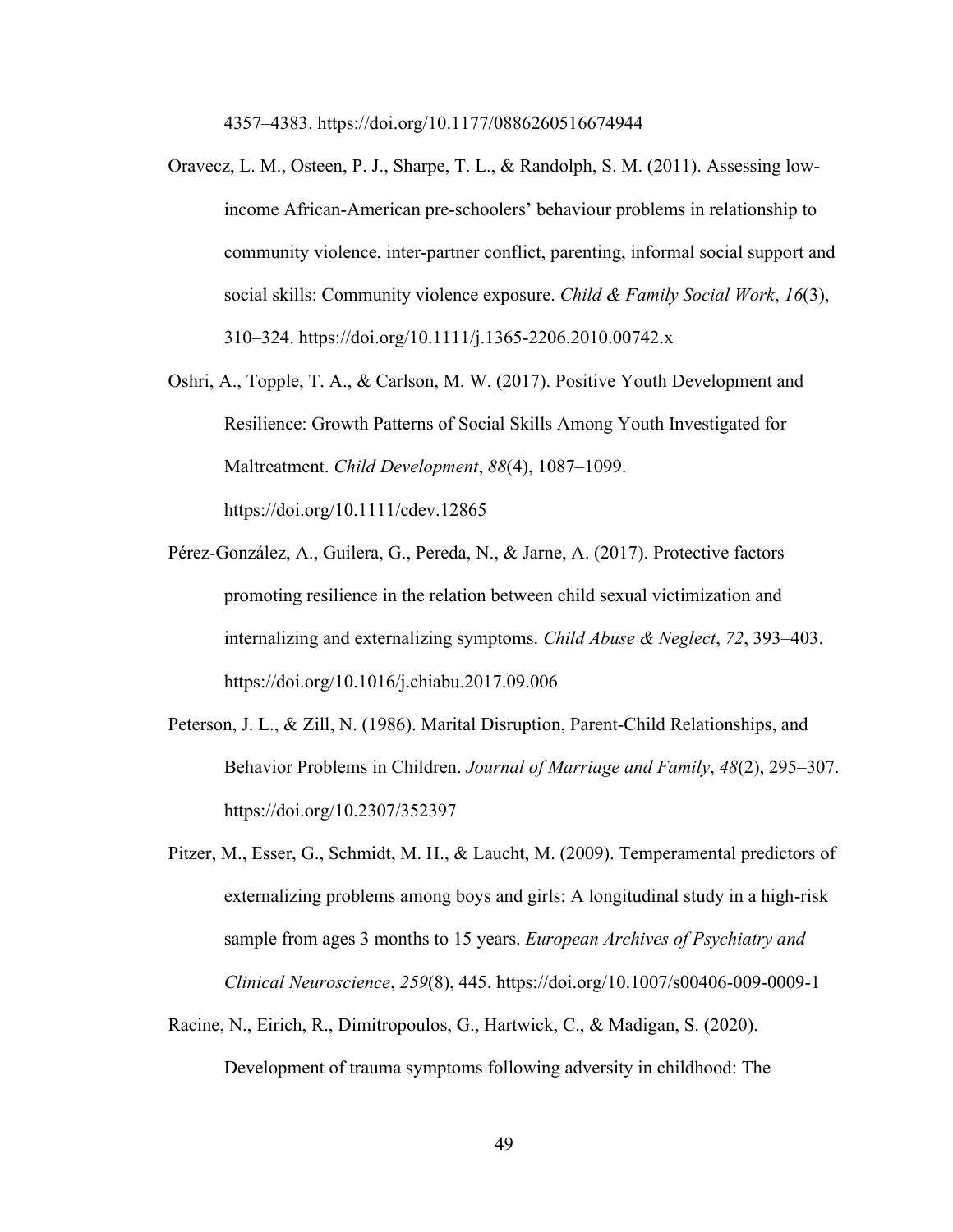moderating role of protective factors. *Child Abuse & Neglect*, *101*, 104375. https://doi.org/10.1016/j.chiabu.2020.104375

- Renner, L. M., & Boel-Studt, S. (n.d.). *Physical Family Violence and Externalizing and Internalizing Behaviors Among Children and Adolescents*. 13.
- Rutter, M. (1985). Resilience in the Face of Adversity: Protective Factors and Resistance to Psychiatric Disorder. *The British Journal of Psychiatry*, *147*(6), 598–611. https://doi.org/10.1192/bjp.147.6.598
- Rutter, M., & Sroufe, L. A. (2000). Developmental psychopathology: Concepts and challenges. *Development and Psychopathology*, *12*(3), 265–296. https://doi.org/10.1017/S0954579400003023
- Salavera, C., Usán, P., & Teruel, P. (2019). The relationship of internalizing problems with emotional intelligence and social skills in secondary education students: Gender differences. *Psicologia: Reflexão e Crítica*, *32*. https://doi.org/10.1186/s41155-018-0115-y
- Salzinger, S., Feldman, R. S., Stockhammer, T., & Hood, J. (2002). An ecological framework for understanding risk for exposure to community violence and the effects of exposure on children and adolescents. *Aggression and Violent Behavior*, *7*(5), 423–451. https://doi.org/10.1016/S1359-1789(01)00078-7

Salzinger, S., Rosario, M., Feldman, R. S., & Ng-Mak, D. S. (2008). Aggressive behavior in response to violence exposure: Is it adaptive for middle-school children? *Journal of Community Psychology*, *36*(8), 1008–1025. https://doi.org/10.1002/jcop.20275

Segrin, C., McNelis, M., & Swiatkowski, P. (2016). Social Skills, Social Support, and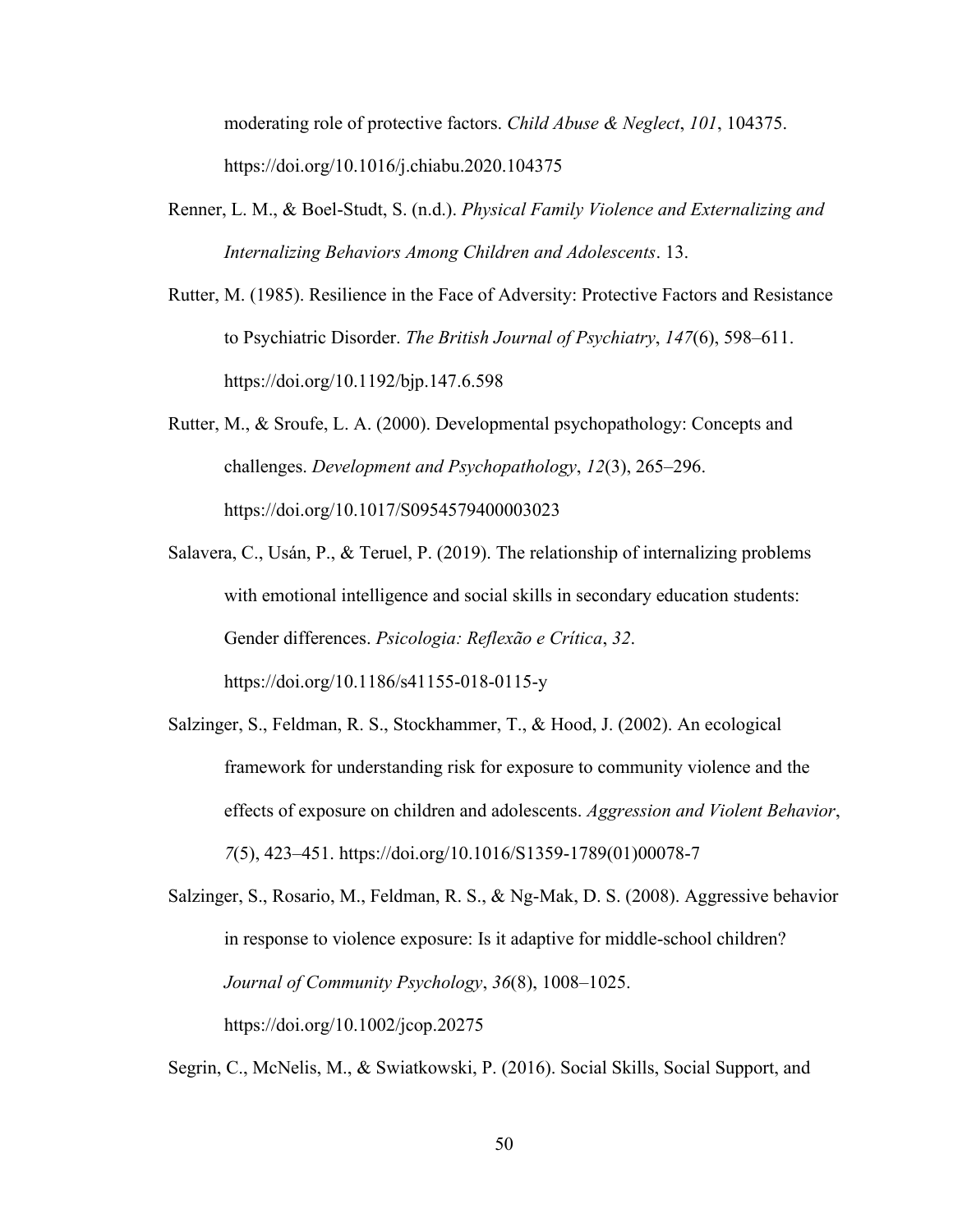Psychological Distress: A Test of the Social Skills Deficit Vulnerability Model: Social Skills Deficit Vulnerability Model. *Human Communication Research*, *42*(1), 122–137. https://doi.org/10.1111/hcre.12070

- Sheridan, M. A., & McLaughlin, K. A. (2014). Dimensions of early experience and neural development: Deprivation and threat. *Trends in Cognitive Sciences*, *18*(11), 580–585. https://doi.org/10.1016/j.tics.2014.09.001
- Spencer, M. S., Fitch, D., Grogan-Kaylor, A., & Mcbeath, B. (2005). The Equivalence of the Behavior Problem Index Across U.S. Ethnic Groups. *Journal of Cross-Cultural Psychology*, *36*(5), 573–589. https://doi.org/10.1177/0022022105278543
- Sternberg, K., Baradaran, L., Abbott, C., Lamb, M., & Guterman, E. (2006). Type of violence, age, and gender differences in the effects of family violence on children's behavior problems: A mega-analysis☆. *Developmental Review*, *26*(1), 89–112. https://doi.org/10.1016/j.dr.2005.12.001
- Stevens, K. I., & Mennen, F. E. (2018). Community Violence Exposure and Aggressive Behavior Problems Among Adolescents: Does Child Maltreatment Moderate the Longitudinal Associations? In S. Negriff (Ed.), *Child Maltreatment Research, Policy, and Practice* (pp. 49–71). Springer International Publishing. https://doi.org/10.1007/978-3-030-04561-6\_4
- Tabachnick, B. G., & Fidell, L. S. (2013). *Using Multivariate Statistics* (6<sup>th</sup> ed.). Pearson. https://www.pearson.com/us/higher-education/program/Tabachnick-Using-Multivariate-Statistics-6th-Edition/PGM332849.html
- Tajima, E. A. (2004). Correlates of the Co-Occurrence of Wife Abuse and Child Abuse Among a Representative Sample. *Journal of Family Violence*, *19*(6), 391–402.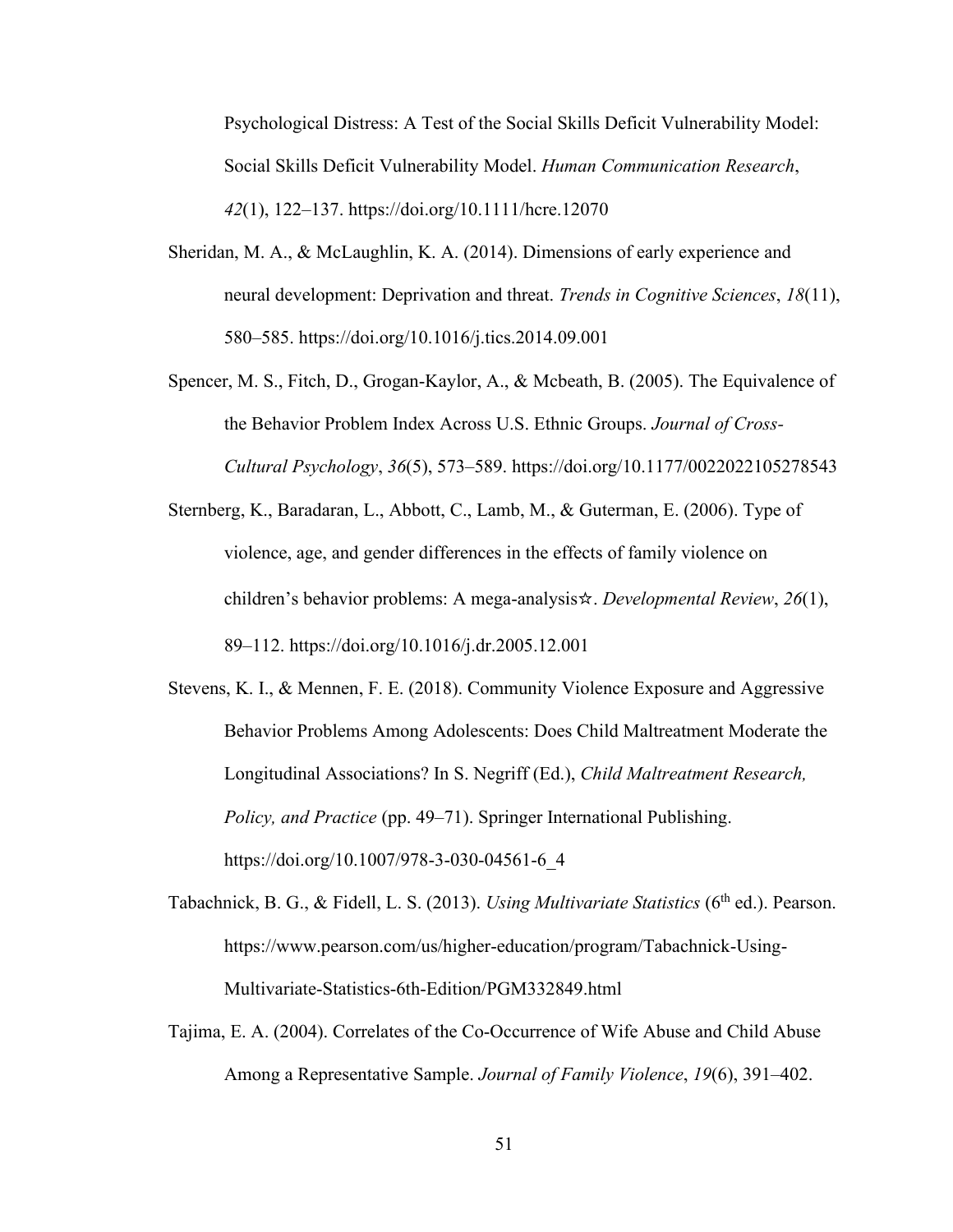https://doi.org/10.1007/s10896-004-0684-7

- Taylor, J. J., Grant, K. E., Zulauf, C. A., Fowler, P. J., Meyerson, D. A., & Irsheid, S. (2018). Exposure to Community Violence and the Trajectory of Internalizing and Externalizing Symptoms in a Sample of Low-Income Urban Youth. *Journal of Clinical Child & Adolescent Psychology*, *47*(3), 421–435. https://doi.org/10.1080/15374416.2016.1152553
- Tronick, E., & Beeghly, M. (2011). Infants' Meaning-Making and the Development of Mental Health Problems. *The American Psychologist*, *66*(2), 107–119. https://doi.org/10.1037/a0021631
- Vermande, M. M., & Sterck, E. H. M. (2020). How to Get the Biggest Slice of the Cake. A Comparative View of Social Behaviour and Resource Access in Human Children and Nonhuman Primates. *Frontiers in Psychology*, *11*, 2747. https://doi.org/10.3389/fpsyg.2020.584815
- Yoon, S., Howell, K., Dillard, R., Shockley McCarthy, K., Rae Napier, T., & Pei, F. (2021). Resilience Following Child Maltreatment: Definitional Considerations and Developmental Variations. *Trauma, Violence, & Abuse*, *22*(3), 541–559. https://doi.org/10.1177/1524838019869094
- Zill, N. (1990). Behavior Problems Index Based on Parent Report. *Child Trends*. chromeextension://efaidnbmnnnibpcajpcglclefindmkaj/viewer.html?pdfurl=https%3A%2 F%2Fwww.childtrends.org%2Fwp-

content%2Fuploads%2F2013%2F11%2F1991-

03BehaviorProblemIndex.pdf&clen=3109849&chunk=true

Ziv, Y. (2012). Exposure to Violence, Social Information Processing, and Problem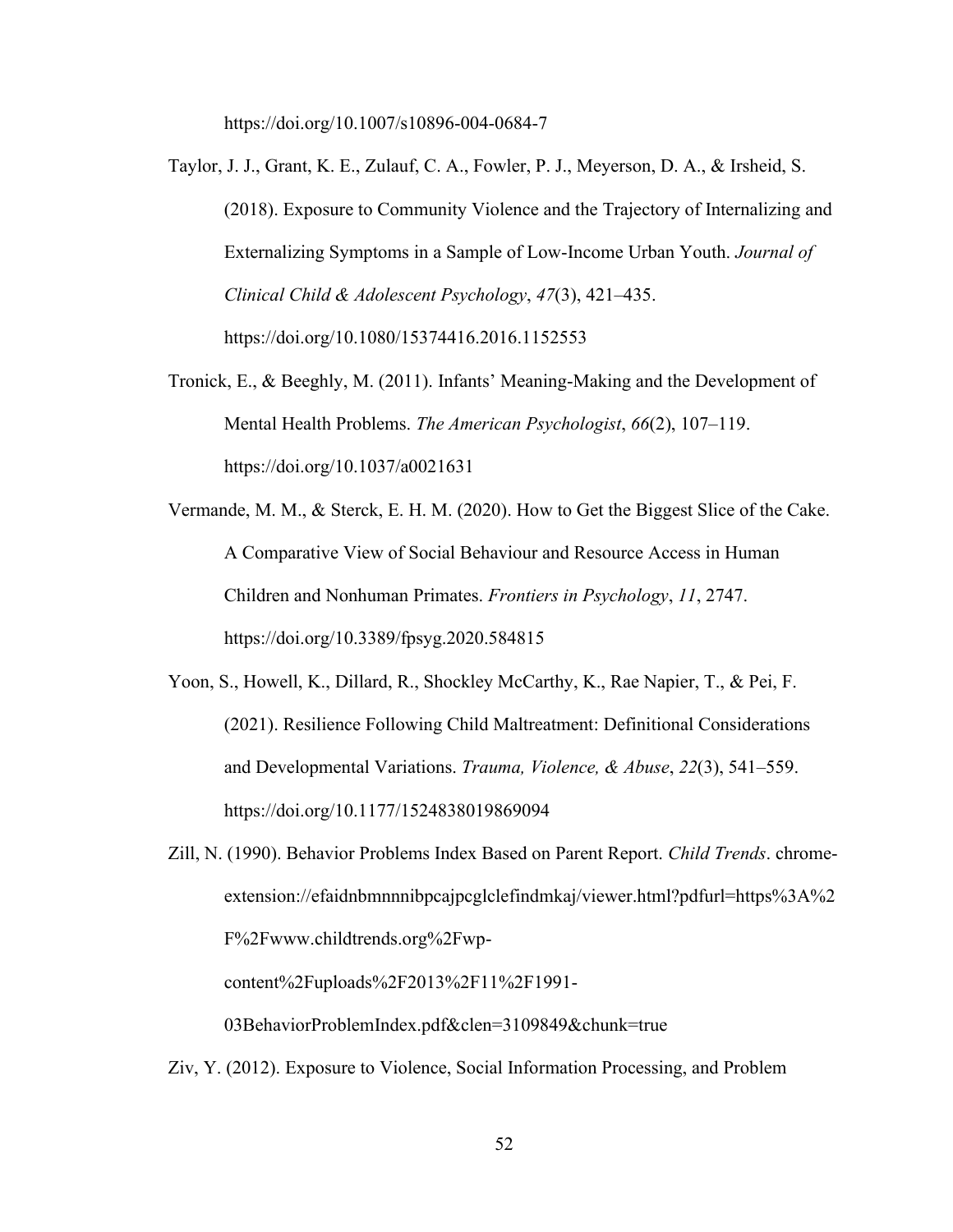Behavior in Preschool Children. *Aggressive Behavior*, *38*(6), 429–441.

https://doi.org/10.1002/ab.21452